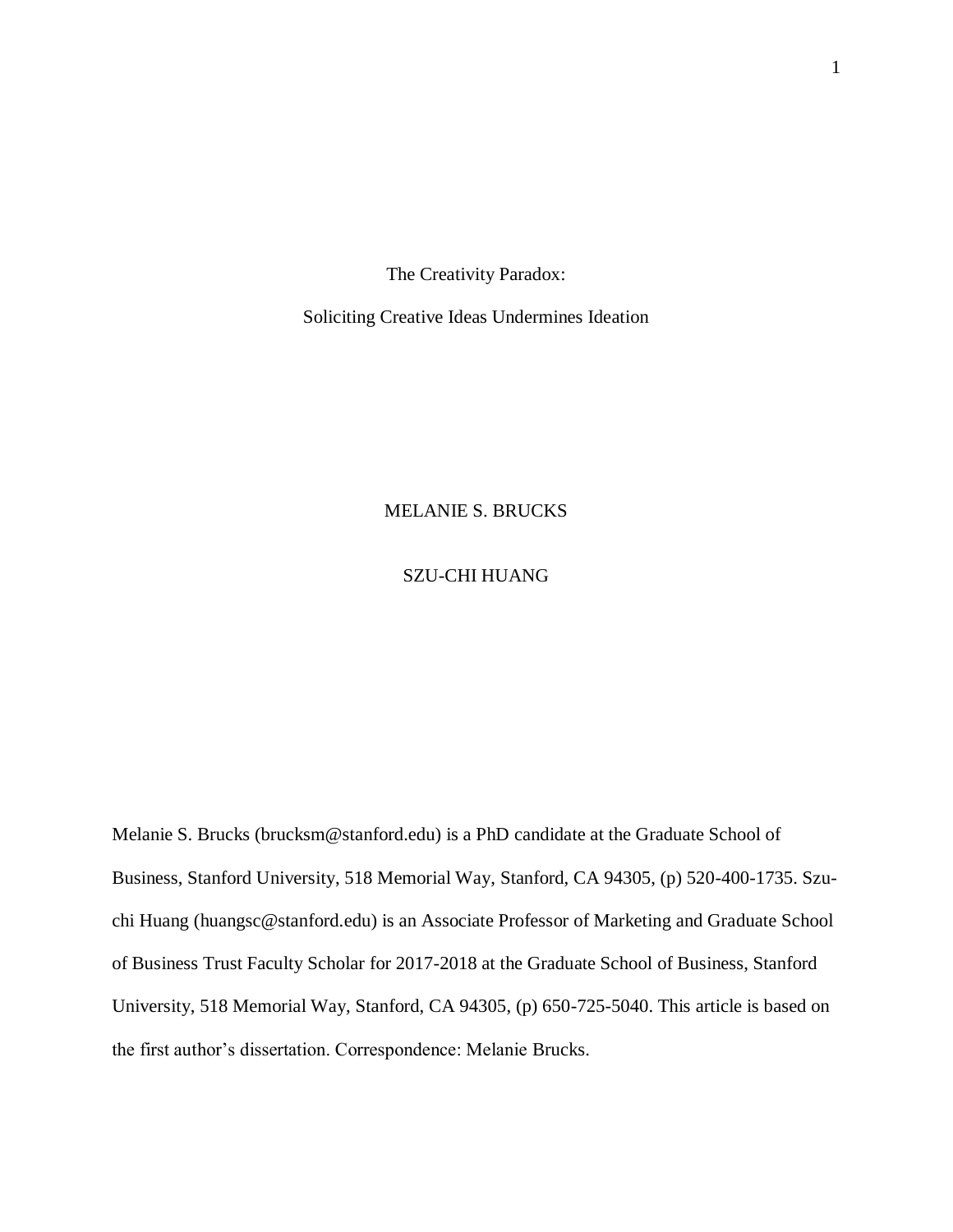### **ABSTRACT**

When developing product ideas and original marketing content, firms and marketers often organize ideation activities to harvest a rich set of new ideas. We explore a popular paradigm for guiding these activities—explicitly requesting *creative* ideas—in the context of consumer idea generation contests. We demonstrate that this common practice can paradoxically undermine ideation, decreasing the total number of novel ideas that contestants generate (i.e., ideas rated as surpassing the threshold of average novelty). A single paper meta-analysis across six incentive-compatible ideation contests on different products (toy, office supply, toiletry, and mobile app) involving close to 2,000 contestants estimated that soliciting creative ideas resulted in 1.49 fewer novel ideas per contestant, which amounted to a 20% decrease in productivity and a loss of 500 unique novel ideas in total. This productivity loss occurs because soliciting creative ideas prompts people to self-impose a high standard, which leads to a unique cognitive process that restrains (instead of expands) their thinking. This research also offers important solutions for marketers to ensure the productivity of ideation and fuel innovation.

*Keywords:* creativity, novelty, idea generation competition, expansive thinking, thought regulation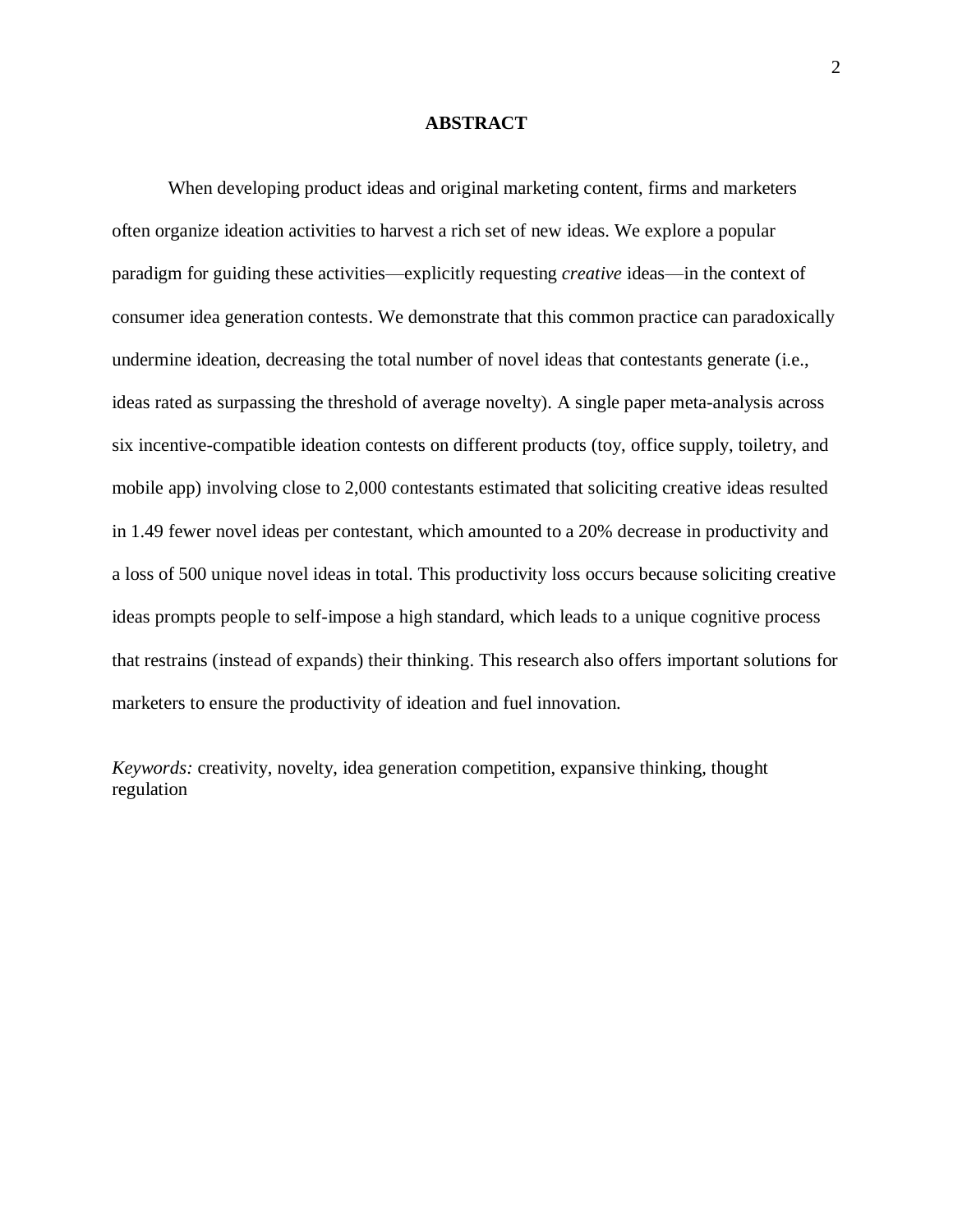Ideas are at the heart of creativity and growth—every new innovation, large or small, began as an idea, and an innovation's success depends largely on the idea that underlies it (Dahl and Moreau 2002; Hauser, Tellis, and Griffin 2006; Kornish and Ulrich 2014). Recognizing the power of ideas, many firms fuel their innovation by organizing events, contests, and hackathons where consumers and employees participate in idea generation. During these activities, idea generators come up with as many new ideas as they can without much elaboration or development, facilitating creativity by providing a rich pool of novel ideas that build creative potential and feed later idea development for the company (Diehl and Stroebe 1987; Stroebe and Diehl 1994; Terwiesch and Ulrich 2009). Importantly, as the number of promising ideas generated in this early stage increases, so does the chance that subsequent elaboration and development will ultimately yield a successful outcome (Osborn 1953; Ward, Finke, and Smith 1995).

When structuring these idea generation activities, one of the fundamental decisions firms must make is what to instruct idea generators to do. Given that firms aim to feed innovation by collecting a rich set of ideas that possess sufficient creative potential, a frequently used paradigm for guiding ideation is to explicitly request *creative* ideas from idea generators. For example, Lego recently organized an online idea generation contest asking consumers for "your creative take on a LEGO Choose Your Own Adventure Video Series" (Tongal.com). Similarly, another recent ideation contest requested ideas for "a creative and innovative name, logo and tagline for a corporate chiropractic service" (Squadhelp.com).

In this research, we investigate this common practice and uncover a creativity paradox: that explicitly soliciting creative ideas can be counterproductive, decreasing the total number of novel ideas that the contestants generate (i.e., ideas rated, by outside judges, as surpassing the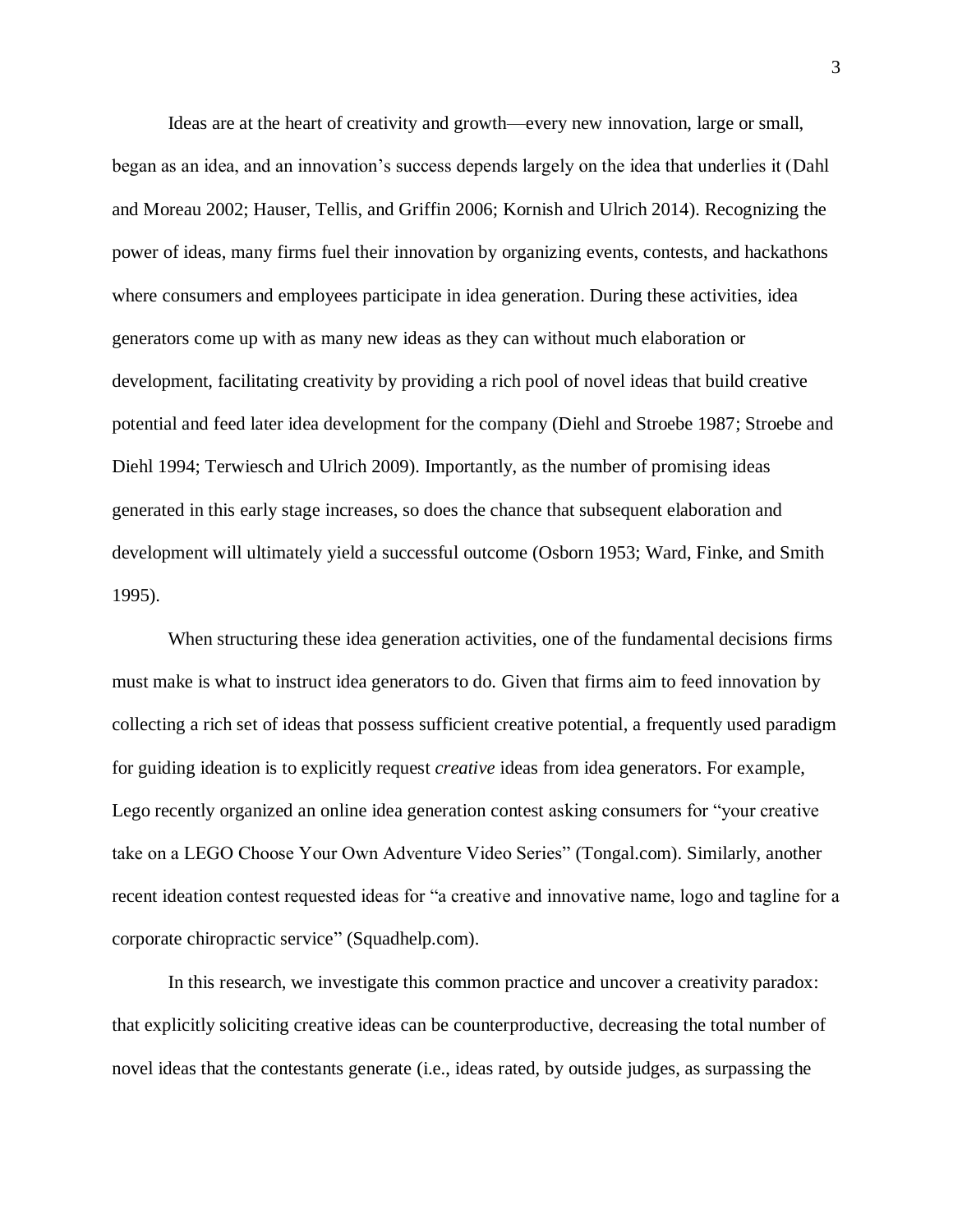threshold of average novelty<sup>1</sup>). We connect research on the cognitive process of idea generation (Nijstad and Stroebe 2006) with theories of self-regulation (Carver 1979; Carver and Scheier 1982; Vohs and Heatherton 2000) and hypothesize that this creativity paradox occurs because soliciting creative ideas prompts people to self-impose a high standard of creativity, which leads to a unique cognitive process that restrains (instead of expands) their thinking. Based on these findings, we identify process-driven solutions that can help firms and marketers ensure the productivity of ideation activities.

We test our theory in the context of consumer idea generation contests, an emerging and popular way for companies to jumpstart ideation both offline and online (e.g., through crowdsourcing platforms such as Tongal, IdeaConnection, Idea Bounty, SquadHelp; Bayus 2013; Howe 2006; Stephen, Zubcsek, and Goldenberg 2016; Terwiesch and Xu 2008). These contests are growing in popularity among marketers and brands (Olenski 2015), with 68% of all open crowdsourcing initiatives in 2016 being idea generation contests (up from 36% in 2014), the majority of which were run by companies in the 2016 Best Global Brands (Eyeka 2016). In two pilot tests, drawing from two different online pools, we asked a total of 161 sales and marketing managers (Pilot 1:  $M_{\text{age}} = 36.95$ ,  $SD_{\text{age}} = 10.14$ ;  $M_{\text{years in position}} = 8.44$ ,  $SD_{\text{years in position}} =$ 7.13; 52 women; Pilot 2: *M*age = 42.74, SDage = 9.96; *M*years in position = 10.56, SDyears in position= 6.26; 29 women) how they would instruct consumers in idea generation contests. The instruction most frequently chosen by these managers (56% and 58%, respectively) was indeed to explicitly ask contestants to submit multiple creative ideas, with the main objective of maximizing the number

 $\overline{a}$ 

<sup>&</sup>lt;sup>1</sup> We defined the outcome variable as ideas surpassing the threshold of average novelty because novelty is considered the most relevant metric for evaluating the potential of ideas in early-stage idea generation (Dahl and Moreau 2002; Goldenberg, Lehmann, and Mazursky 2001). For validity and generalizability, we also tested various novelty thresholds (e.g., one point above average novelty, and one standard deviation above average novelty) and found consistent results; these robustness checks are summarized in the General Discussion.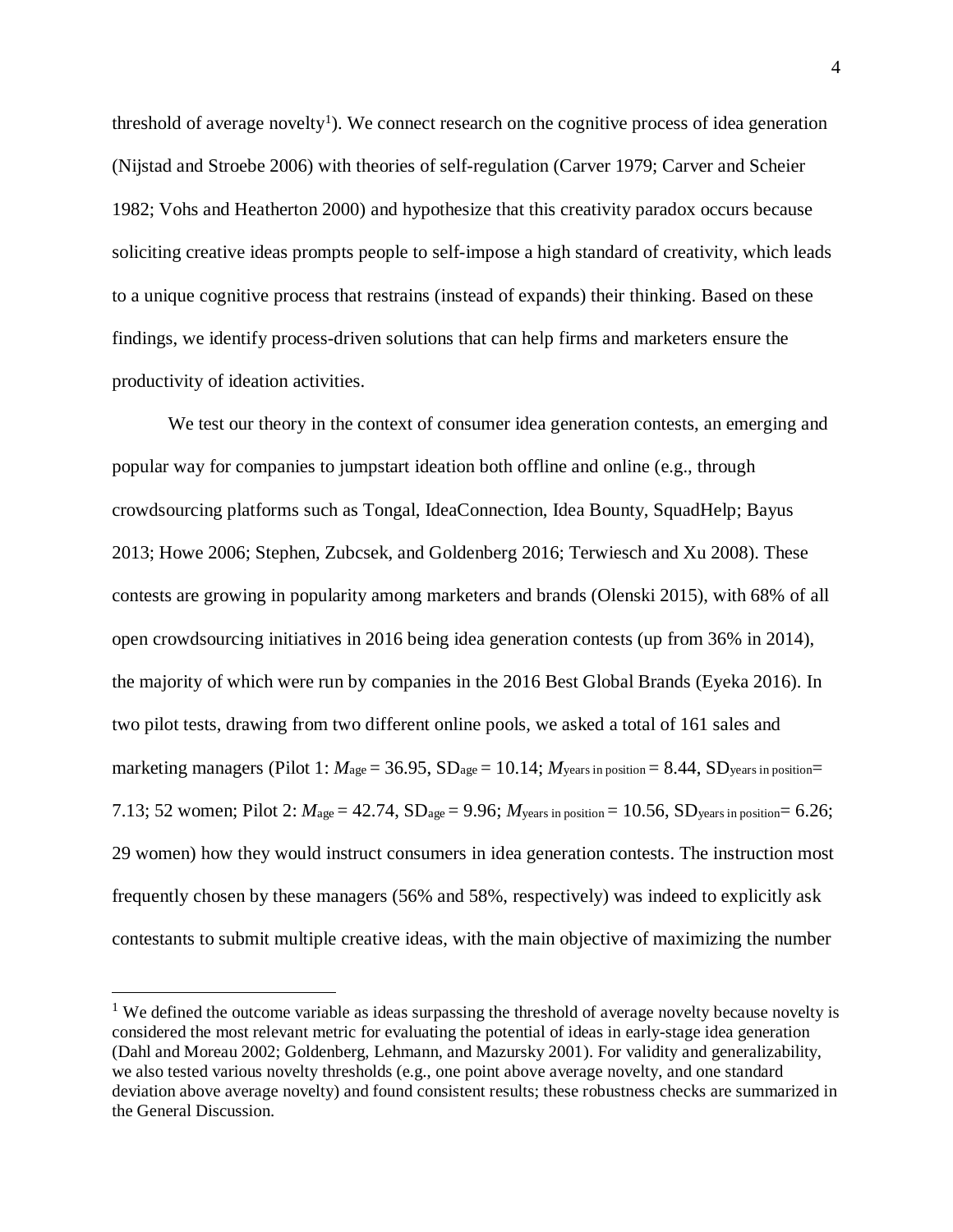of novel, high-potential ideas they could collect from these consumers (see Web Appendix A for details). For instance, one manager explained that requesting creative ideas should help "encourage people to think outside the box." Below, we review literature in idea generation and self-regulation research to theorize why this popular practice among firms and managers can paradoxically hinder their objective and undermine ideation.

### *THEORETICAL BACKGROUND*

### *The Cognitive Process of Idea Generation*

Idea generation, a component of the "fuzzy front end" of creativity (Dahl and Moreau 2002; Hauser, Tellis, and Griffin 2006), is the process of generating many initial ideas without extensive elaboration, evaluation, or implementation (Diehl and Stroebe 1987; Osborn 1953). The aim is to generate a rich pool of novel ideas to serve as fodder for later idea development (Diehl and Stroebe 1987; Hauser, Tellis, and Griffin 2006). This early-stage process is important and consequential—the eventual outcomes of the creative process are dependent on, and limited by, the input of ideas from this stage (Kornish and Ulrich 2014). For example, in new product development, the early-stage generation process alone is estimated to determine between 75% and 85% of the product's ultimate marketing and manufacturing costs (Dahl and Moreau 2002).

The process of idea generation oscillates between searching and retrieving relevant knowledge from long-term memory and then combining the activated knowledge in working memory to form new ideas (Burroughs, Moreau, and Mick 2008; Mednick 1962; Moreau and Dahl 2005; Nijstad and Stroebe 2006). For example, in an idea contest about alternative uses for a mug, one might start with "mug" as a search cue and retrieve relevant knowledge, like using a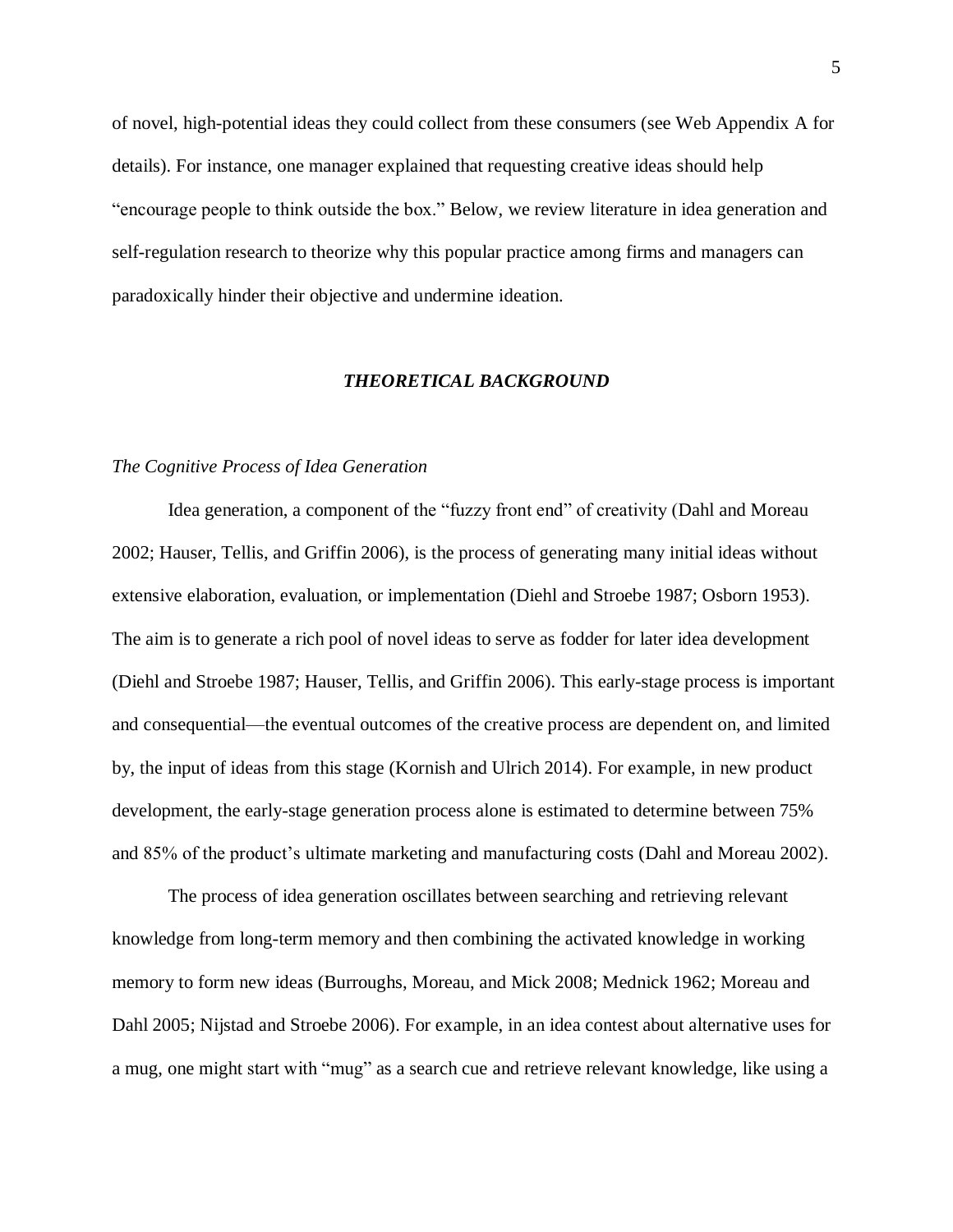mug to drink coffee along with a cookie. This knowledge on its own should not yield many ideas. Thus, to generate more ideas, one might return to long-term memory and expand the search process by using "cookie" as a new search cue, activating information related to the cookie baking process to yield new ideas—like using a mug as a rolling pin or a cookie cutter. This is an iterative process, as thoughts can build on one another, with prior thoughts serving as new search cues for further information activation and idea generation. Thus, factors that disrupt the natural flow of thoughts hinder idea generation (Nijstad, Stroebe, and Lodewijkx 2003). For example, the productivity loss observed in group brainstorming is due to team members having to wait for a gap in conversation to share an idea, which derails trains of thought (Diehl and Stroebe 1991).

Importantly, whether an idea generator successfully executes this process of *expansive thinking* is directly reflected by the number of novel ideas she generates: As the associative network expands via iterative thought streams, the amount of activated information increases, and more combinations are formed, resulting in a higher number of ideas (Nijstad and Stroebe 2006). Some of these ideas are promising and novel, achieving the purpose of idea generation by raising creative potential. As a byproduct of this process, many ideas that fall below the standard of novelty may also result; these ideas are necessary, however, as they serve as critical links in the expanding thought chains that can give rise to another set of novel ideas. Given that the process of expansive thinking is essential for yielding a rich set of novel ideas at the end, we next discuss how explicitly soliciting creative ideas can disrupt this process and reduce ideation productivity.

### *Productivity Loss When Soliciting Creative Ideas*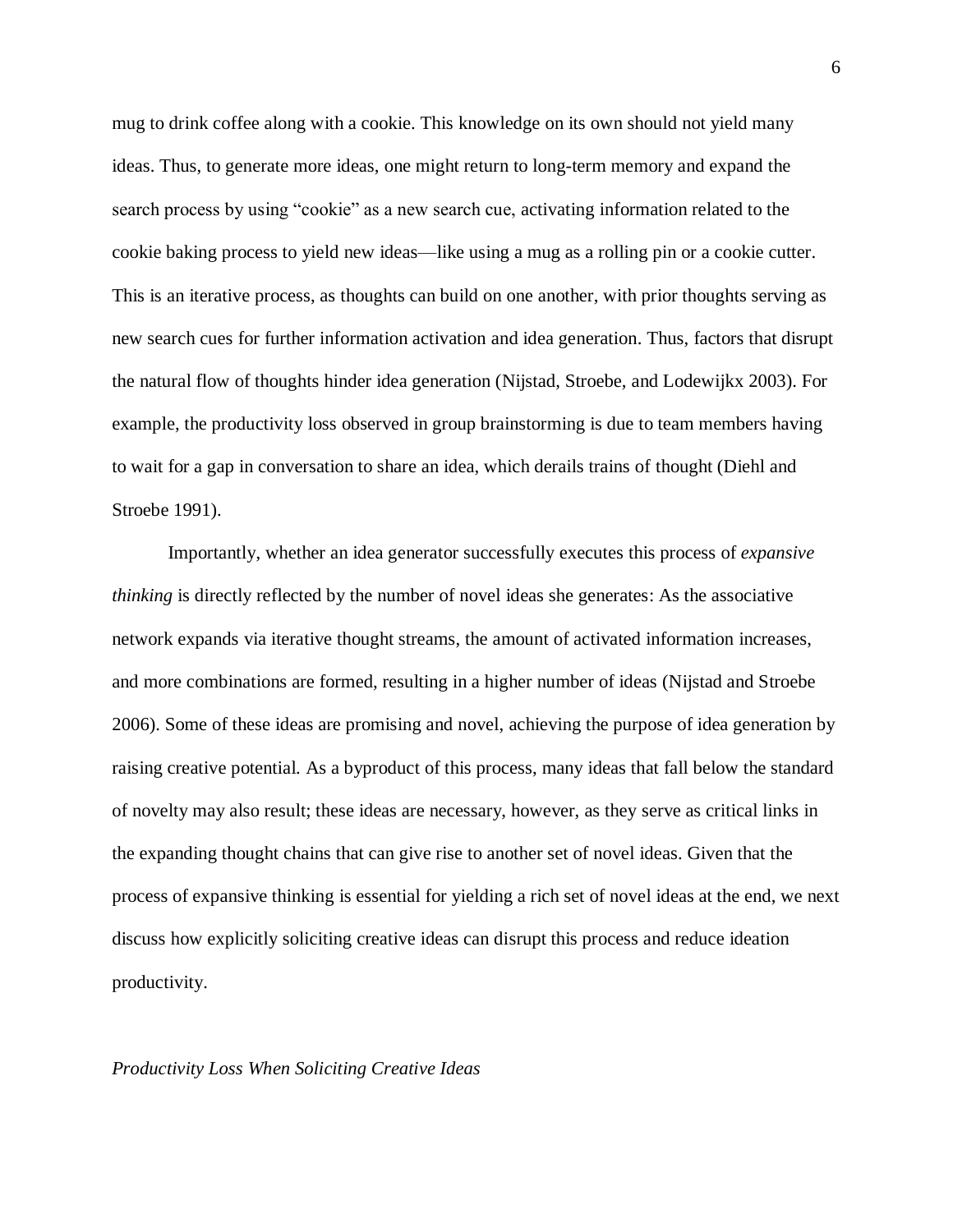When companies explicitly request creative ideas, they set a goal for consumers, which activates a unique set of cognitive activities (Locke and Latham 1990, 2002). Specifically, during goal pursuit, the cybernetic control process indicates that an individual engages in monitoring to help ensure goal attainment (Carver 1979; Scheier and Carver 1988). This monitoring process leads one to closely observe goal-relevant behaviors and compare current progress to the standard set by the goal; when that standard is not met, behaviors are modified, improving the likelihood that one will eventually succeed. For example, pursuing a time management goal makes one monitor goal-relevant behaviors such as logged hours and activities. When the current time log does not meet the standard one has in mind, this person will adjust her behavior accordingly, such as reducing the usage of social media during work hours. Comparing to a standard set by the goal and making adjustments serve as essential self-regulation processes for goal success (Baumeister and Vohs 2007; Myrseth and Fishbach 2009), as a recent meta-analysis showed in a variety of areas including weight loss, prophylaxis use, smoking cessation, fitness, and time management (Harkin et al. 2015).

While in most cases monitoring is beneficial, we argue that this process can be detrimental to idea generation because it constrains expansive thinking in response to the high standard of creativity. Creative thinking is not easy. Creative responses require multiple iterations, and initial attempts to produce them often end in failure (De Dreu, Baas, and Nijstad 2008; Eisenberger and Selbst 1994; Lucas and Nordgren 2015; Nijstad and Stroebe 2006). Thus, we posit that most people pursuing creative ideas naturally feel that the standard is high and that their current thought streams are not meeting this standard. As a result, they try to adjust their behavior to do better on this goal, just as a person rethinks behavior if her time log demonstrates inefficient time usage (Carver and Scheier 1982).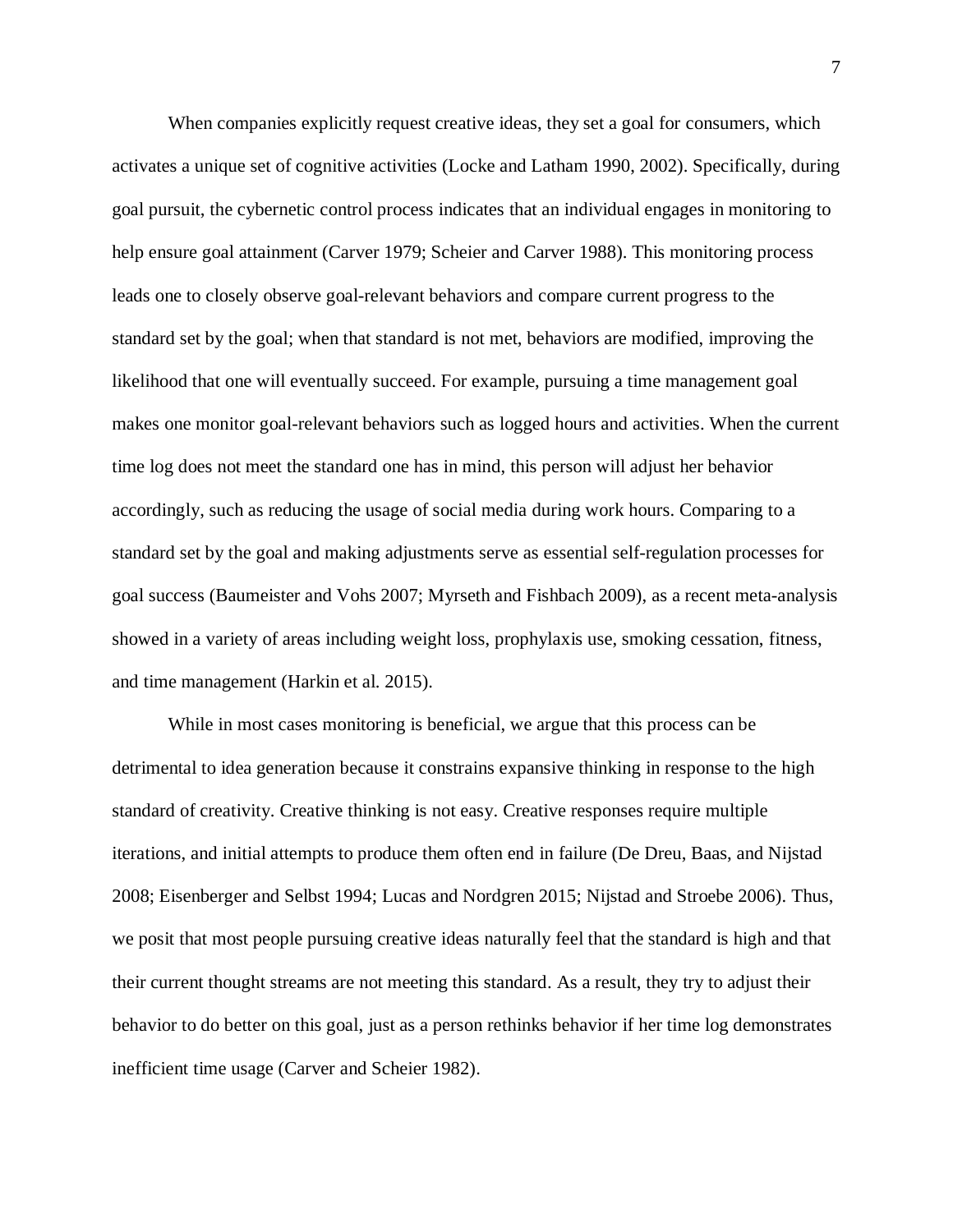Importantly, whereas closely regulating procrastination behaviors can help one do better on a time management goal, we argue that closely regulating one's thoughts in idea generation will lead to the opposite—a productivity loss in ideation. This is because tighter regulation of thoughts—focusing on what one deems relevant to improving creative performance and ignoring anything that seems distracting or unhelpful at the moment (Carmody et al. 2009; Clore and Huntsinger 2007; Diehl, Semegon, and Schwarzer 2006; Förster et al. 2006)—leads to premature abandoment of thought streams that could eventually become productive for idea generation. For example, when an individual is encouraged to generate *creative* uses for a mug, she might first think of using a mug to drink coffee. This idea will likely not meet her high standard of creativity, and as a response, she might regulate her thinking by ignoring the "irrelevant" secondary thought about cookies (while drinking coffee), derailing the train of thought and precluding the generation of a downstream idea—using a mug as a cookie cutter.

In summary, although directly soliciting creative ideas seems like an intuitive paradigm and is prevalently used by firms and managers to guide ideation, we propose that it paradoxically reduces the number of novel ideas that people generate because it makes them compare their thoughts to a high standard and consequently engage in thought regulation that constrains (instead of expands) thinking. Testing these mechanisms provides valuable insights for the understanding of the ideation process and creative cognition, as well as for the development of theory-driven solutions to ensure the productivity of ideation. We delineate three hypotheses:

- **H1:** Explicitly soliciting creative ideas decreases the total number of novel ideas generated (i.e., ideas rated as surpassing the threshold of average novelty).
- **H2:** Explicitly soliciting creative ideas decreases the total number of novel ideas generated because it sets a high standard for idea generators.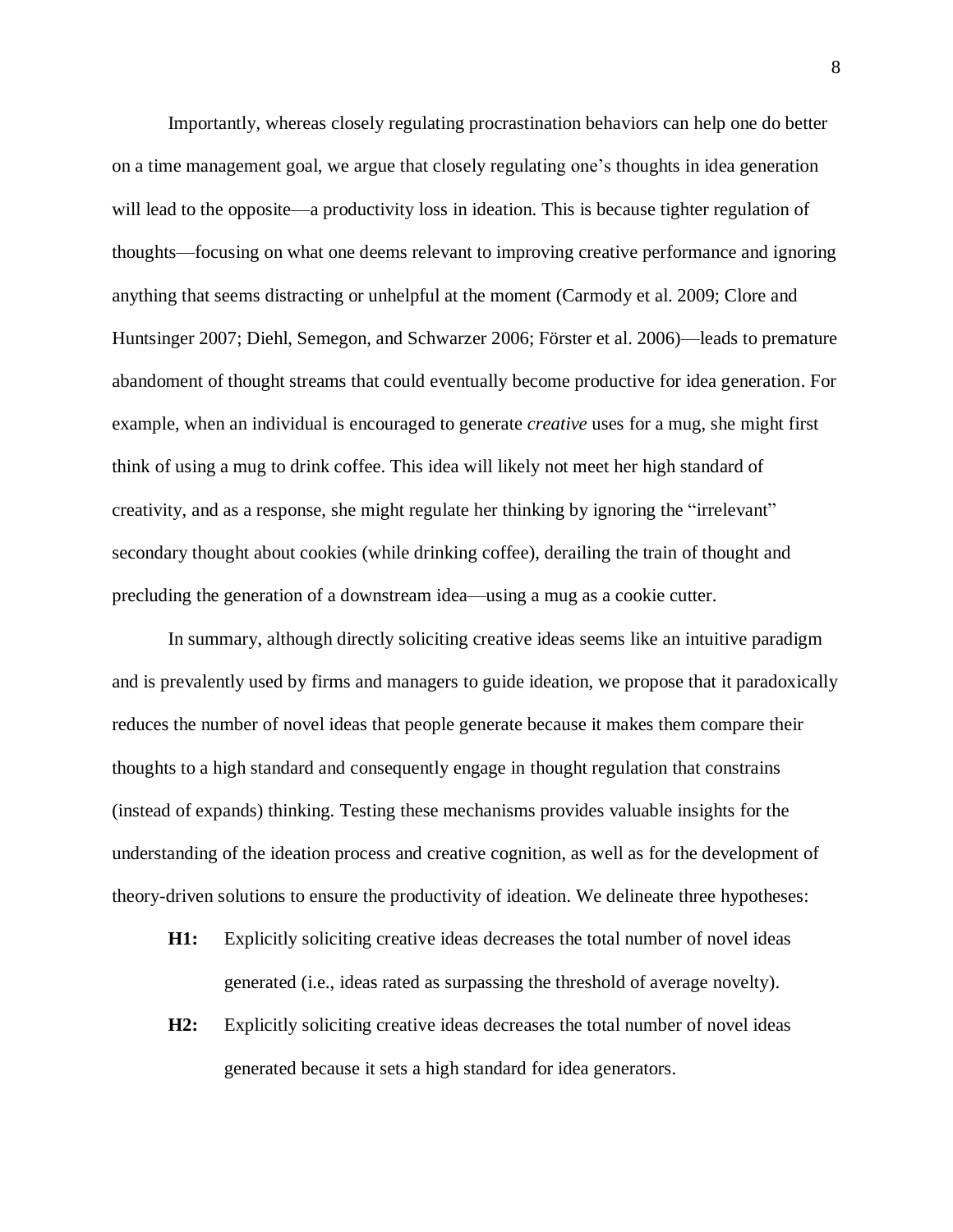**H3:** The high standard of creativity decreases the total number of novel ideas generated because it induces tighter thought regulation.

### *The Importance of Capturing Idea Count*

In this research, the main performance metric we are interested in is the total number of novel ideas generated during ideation (i.e., ideation productivity). Before the empirical section, we elaborate upon the relevance of this metric for practice and theory development in light of other performance metrics also used in creativity research.

In our pilot tests (see Web Appendix A), most managers identified maximizing the number of novel, high-potential ideas collected as the key objective for hosting idea generation activities. One manager justified this objective by saying, "The more to choose from the better!" This intuition is supported by ideation theories, which argue that the number of good ideas generated is the most appropriate measure for idea generation performance (Dennis et al. 1996; Diehl and Stroebe 1987, 1991; Mullen, Johnson, and Salas 1991; Stroebe and Diehl 1994). This is because the prospects of any one idea are uncertain at this early stage: the preferences of the idea's target audience are unclear, the downstream hurdles are unknown, and the idea still needs to be developed and successfully implemented within or outside the firm (Goldenberg, Lehmann, and Mazursky 2001). Therefore, as the total number of promising ideas generated increases, so does the probability of deriving a successful final outcome (Osborn 1953; Ward et al. 1995). To capture the creative potential of an idea generation activity, we thus follow both market practice and ideation theories to compute the total number of ideas that have sufficient potential for further development as our key performance measure, i.e., ideas rated as surpassing the threshold of average novelty (see Dahl and Moreau 2002 and Goldenberg, Lehmann, and Mazursky 2001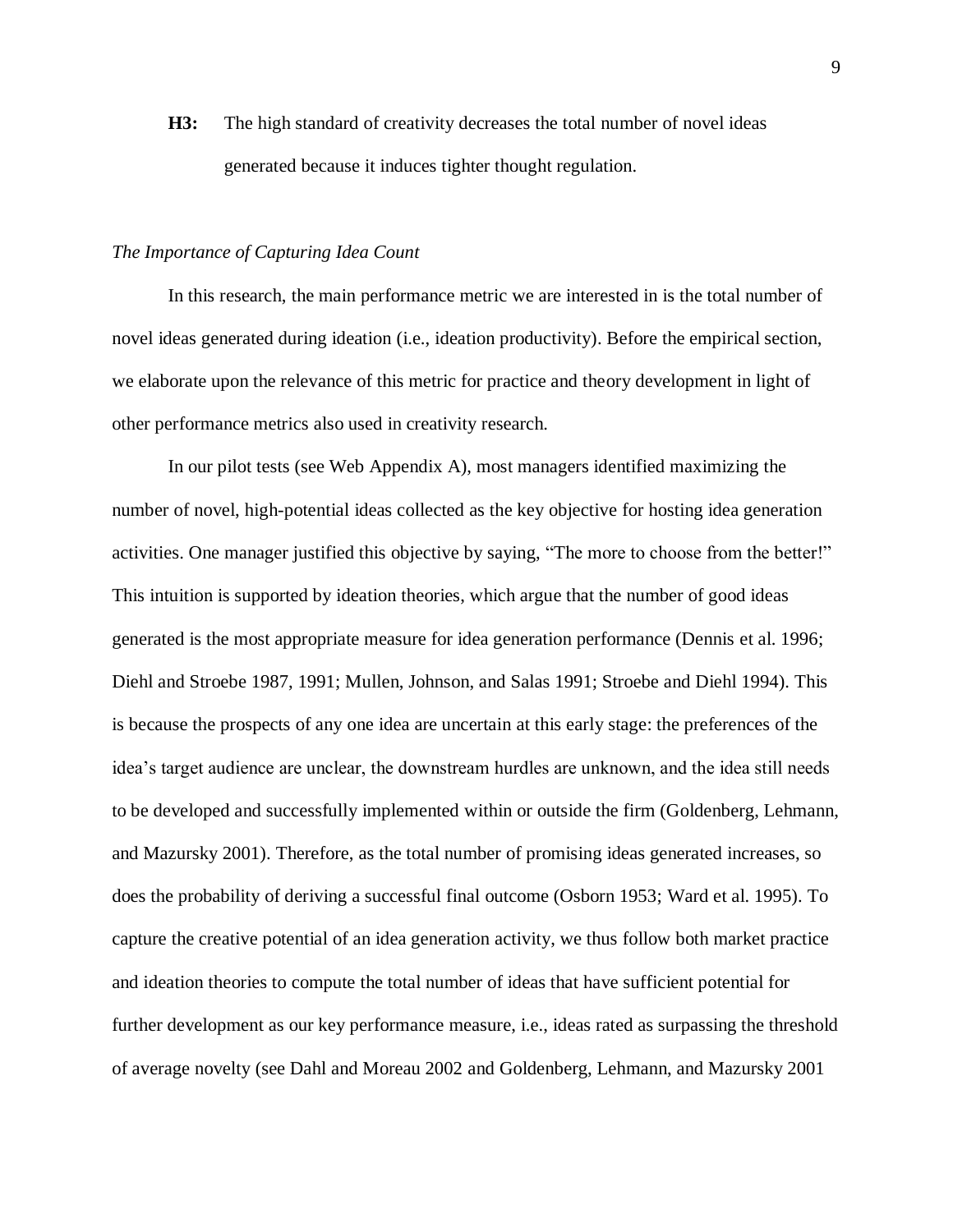for the critical role of novelty when assessing the potential of raw ideas; further robustness checks using other novelty thresholds are reported in the General Discussion).

It is important to note that the performance metric we tested differs from, and nicely complements, another frequently used dependent measure of creativity—*average creativity*. These two measures differ on the relative value placed on quantity versus quality. The measure of average creativity summarizes the distribution of idea quality while disregarding quantity: bad ideas are penalized (reducing the score) and good ideas are rewarded (increasing the score) such that good performance manifests as having more good ideas *relative to* bad ideas. For example, with the measure of average creativity, having only one good idea is better than having two good ideas and one bad idea. In contrast, the count of novel ideas tries to take into account both quantity and initial quality. Here, quantity is key, and idea quality serves only as a threshold: any idea surpassing that threshold is equally valued as an idea with potential, and there is no penalty for bad ideas that are also generated during the process of expansive thinking. In this case, good performance manifests as having a larger number of ideas rated above the threshold, irrespective of bad or common ideas also generated. For example, having two good ideas and one bad idea is better than only having one good idea.

Both of these performance metrics are important for understanding creativity because they correspond to different stages of the creativity process. Specifically, in later stages, where the ideas will be selected for final implementation, idea quality is paramount. Here, the ideal measure of performance could be average creativity because a higher score means a higher chance that a good idea is implemented. On the other hand, in early-stage idea generation, the ideas are not in their final form and, instead, the aim is to generate a rich set of novel ideas that can serve as fodder for further development. This means that (1) quantity is a crucial component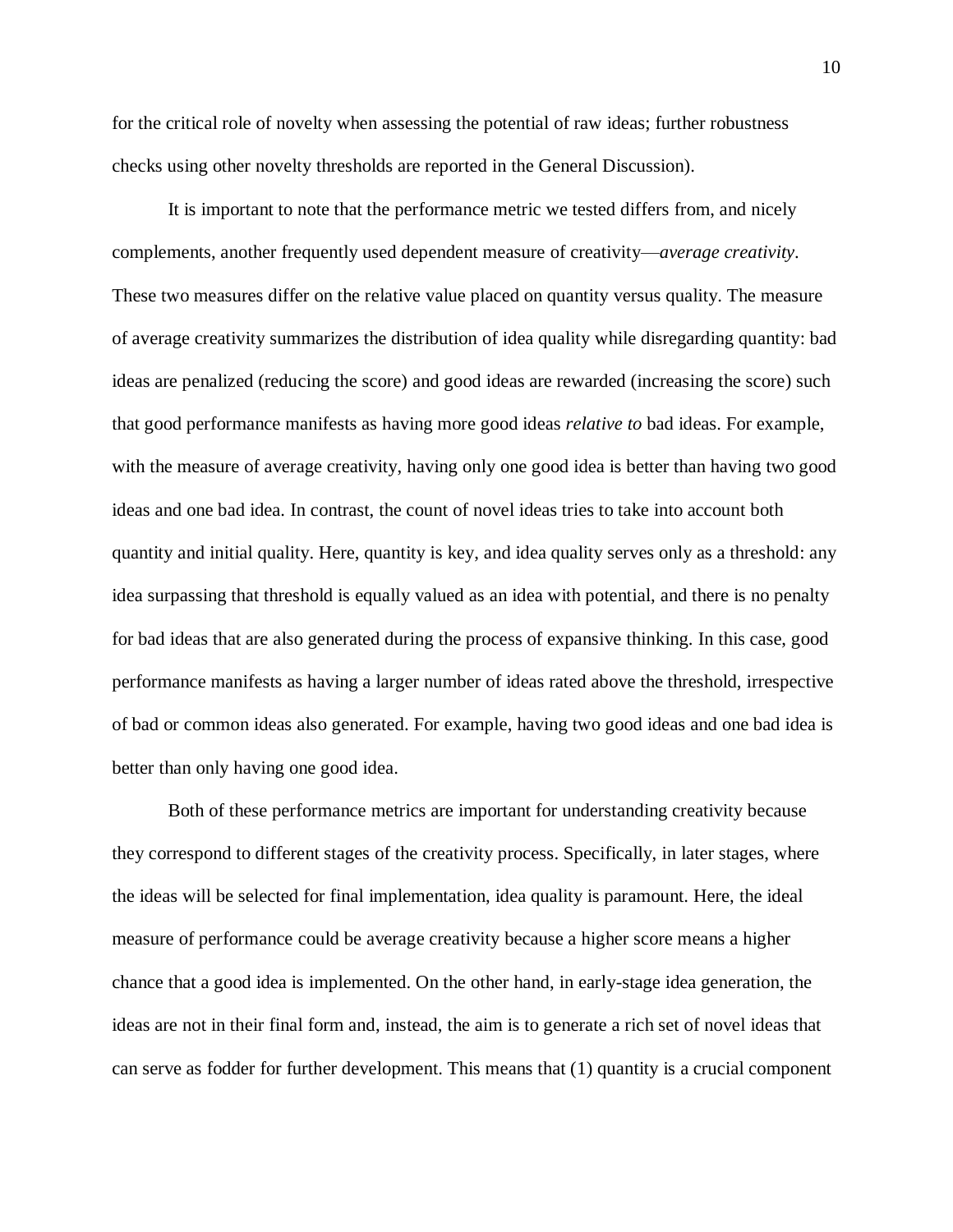of performance, (2) a rough approximation of novelty is sufficient, as ideas can significantly change when they are later developed, tweaked, or combined, and (3) the generation of bad or common ideas is irrelevant to the outcome, as these ideas can just be discarded in the early stage (following this logic, idea generation contests in practice do not punish bad/common ideas).

Because we are interested in the effectiveness of the early-stage ideation process, we focus on the total number of novel ideas and the corresponding process of expansive thinking in this research. By counting good ideas and not penalizing bad or common ideas, we further capture the unique cognitive process of expansive thinking (i.e., the number of novel combinations formed during associative search). Following prior work on ideation and expansive thinking, we expected that constraining expansive thinking would directly impact the total number of novel ideas generated, but not average creativity (e.g., Diehl and Stroebe 1991, p.1, disrupting expansive thinking through group brainstorming led to consistent effect on the count of good ideas, but not on the average quality of ideas). By isolating the unique factors that affect the total number of novel ideas in idea generation contests, we thus build on and contribute to the rich research on average creativity, bringing in another practically relevant metric rooted in ideation literature to shed light on the cognitive process of ideation.

### *Overview of Studies*

 $\overline{a}$ 

We tested our hypotheses in six studies.<sup>2</sup> Mimicking real-world practices (e.g., crowdsourcing platforms like SquadHelp) and using similar methods as those in the prior literature (Duguid and Goncalo 2015; Lucas and Nordgren 2015; Mehta, Cheema, and Zhu 2012;

<sup>&</sup>lt;sup>2</sup> The target sample size for all experiments was 100 participants per cell. Exclusions were based on attention checks for all studies and determined in advance of data collection. We reported all data exclusions, manipulations, and measures for each study.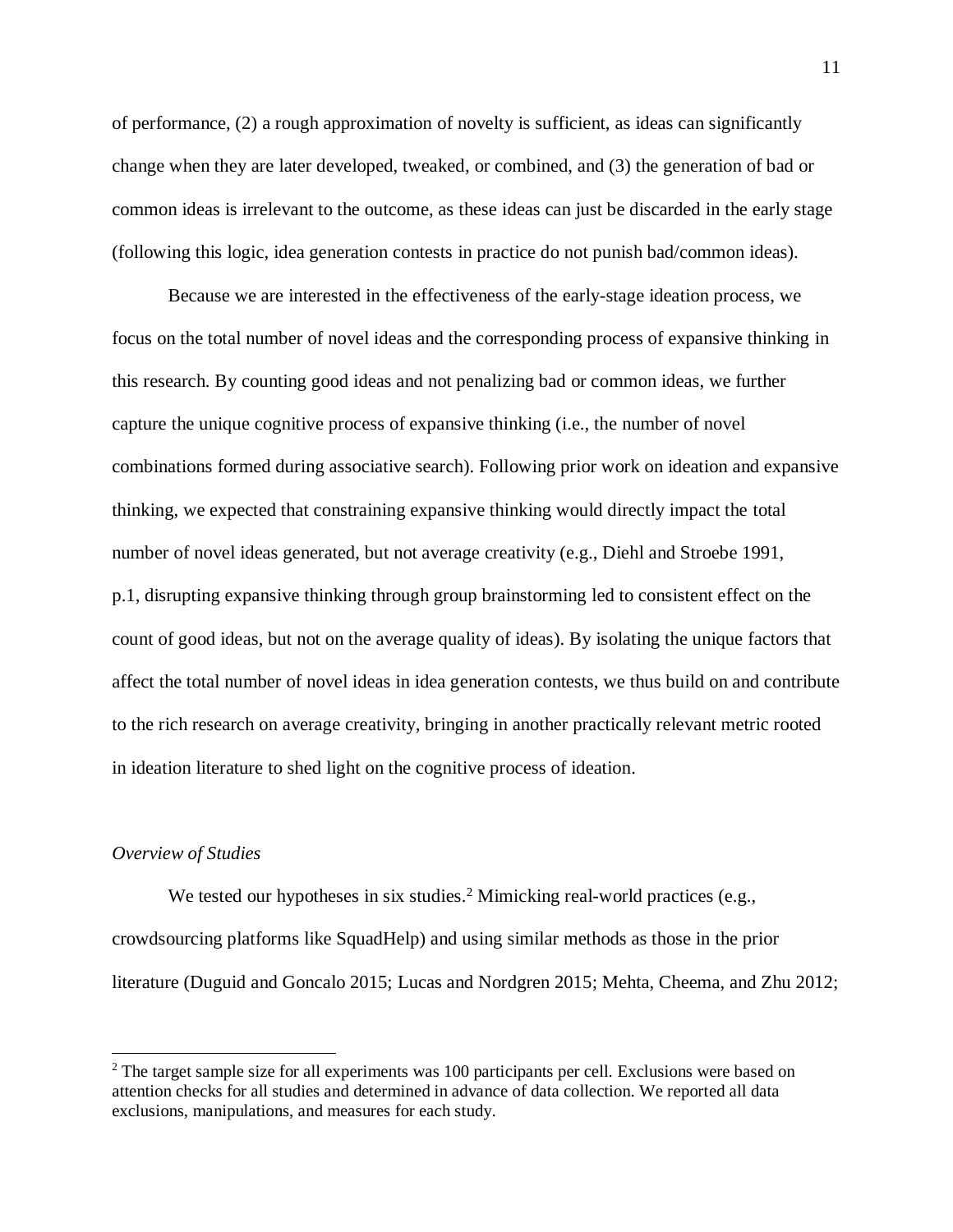Mehta, Dahl, and Zhu 2017; Zhu and Mehta 2009), in all studies we entered participants into an incentive-compatible idea generation contest for a product.

Study 1 provided initial support for H1, demonstrating that soliciting creative ideas in an idea generation contest ("generate as many *creative* ideas as possible," the most popular instruction chosen by managers in our pilot tests) reduced not only the number of ideas generated, but importantly the number of novel ideas generated, compared to the control condition that did not explicitly solicit creative ideas ("generate as many ideas as possible"). A follow-up to study 1 ruled out reporting bias as an alternative account for the observed effect. In addition, in case the creativity condition provided any additional information (e.g., a specific type of idea for the contest), we tested it against another comparison condition (to submit as many *unusual* ideas as possible) in study 2.

Studies 2 through 5 further enhanced the generalizability and validity of our finding (H1) through different pools of contestants and a variety of products; importantly, these studies assessed the proposed mechanisms (H2 and H3) using a moderation-of-process approach (Spencer, Zanna, and Fong 2005). Studies 2 and 3 tested H2, that this productivity loss resulted from the creativity instruction suggesting a high standard. Studies 4 and 5 captured the driving role of thought regulation as a result of this high standard of creativity (H3); we impeded thought regulation via ideation modality in study 4 and externally induced thought regulation via a mindfulness practice in study 5. These tests further offered possible solutions to ensure the productivity of idea generation. The General Discussion section provides a single paper metaanalysis (McShane and Böckenholt 2017) and a variety of robustness checks (Inman 2018) to further demonstrate the validity and the size of our hypothesized effect.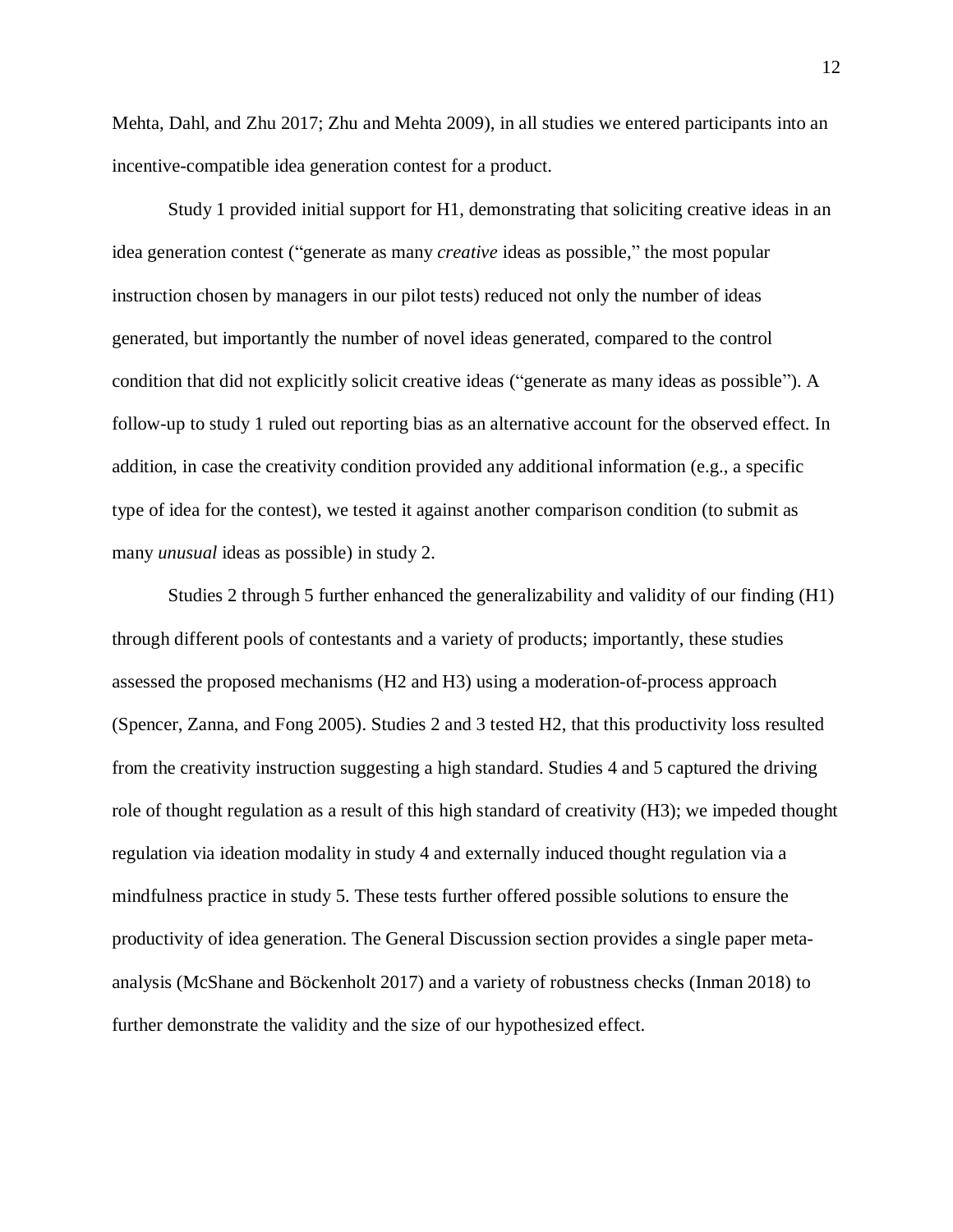### *STUDY 1: THE CREATIVITY PARADOX*

Contestants in study 1 competed in an idea generation contest to come up with alternative uses for a Frisbee. Contestants were either explicitly asked to generate creative ideas or were placed in the control condition, which did not mention creativity. We expected that soliciting creative ideas would result in fewer novel ideas generated by contestants (i.e., ideas rated, by outside judges, as surpassing the threshold of average novelty).

## *Method*

*Contestants.* Two hundred one contestants ( $M_{\text{age}} = 34.80$ ,  $SD_{\text{age}} = 12.80$ ; 141 women) were recruited through a national online pool (SONA) and compensated \$1.50 as a baseline participation prize. Three contestants failed the attention check, leaving 198 contestants in the final analysis (Goodman, Cryder, and Cheema 2012; Paolacci, Chandler, and Ipeirotis 2010).

*Procedure.* Contestants entered an idea generation contest to come up with uses for a Frisbee to a win prize of \$50 (Lucas and Nordgren 2015; see Appendix A). They were randomly assigned to a creativity or a control condition. In the creativity condition, contestants were instructed to generate as many *creative* uses for a Frisbee as possible. In the control condition, contestants were instructed to generate as many uses for a Frisbee as possible, without any mention of creativity. These contests were incentive-compatible, such that in the control [creativity] condition, the top 10% of contestants who generated the highest number of [creative] ideas would win a raffle ticket for the \$50 prize.

Contestants then began the contest, in which they were given five minutes to generate ideas. Their ideas were automatically submitted (and the page advanced) after five minutes.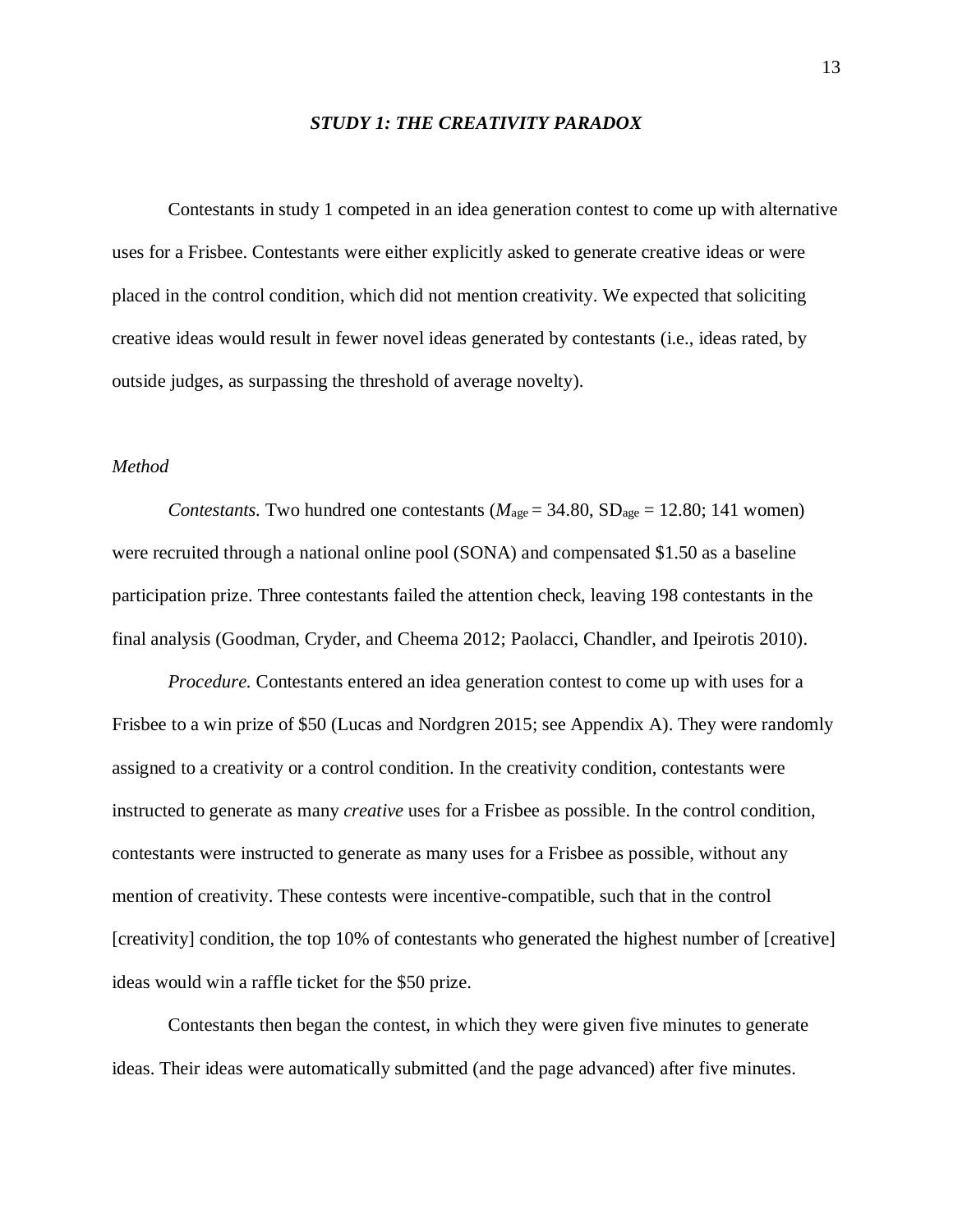Contestants were then asked to report their effort and the perceived difficulty of the contest (from 1 = *not very much* to 7 = *very much*). These measures were included in all studies and summarized in a single paper meta-analysis in the General Discussion. The contest ended with demographic information and probes of suspicion. Prizes were later sent to the winners.

## *Results and Discussion*

*Coding Procedure.* We first followed the Consensual Assessment Technique (Amabile 1982; Dahl, Chattopadhyay, and Gorn 1999; Moreau and Dahl 2005) and utilized two different established protocols to code all the ideas that the contestants generated. Specifically, each unique idea was coded by two sets of outside judges: (1) a set of two undergraduate research assistants (Kray, Galinsky, Wong 2006; Oppezzo and Schwartz 2014; Vohs, Redden, Rahinel 2013), and (2) a set of 35+ judges from MTurk (Dahl et al. 1999; Mehta et al. 2012; Mehta et al. 2017). Ideas were coded from 1 = *not at all original/innovative/creative* to 7 = *very original/innovative/creative* (anchors adopted from Moreau and Dahl 2005).

Both sets of judges demonstrated high agreeability (URAs:  $\alpha = .73$ , MTurk judges:  $\alpha =$ .82) based on the intraclass correlation criteria delineated by Cicchetti and Sparrow (1981). For each set of judges, the scores were averaged to produce one novelty score for each idea. Because the results from these two sets of judges revealed consistent patterns (with MTurk judges producing an overall stronger SPM effect size), we reported the results from the set of two research assistants in-text for a conservative report and the summarized results from MTurk judges in Web Appendix D for readers' reference.

We computed the key measure of novel idea count by summing the number of ideas each contestant generated that surpassed the average novelty threshold of the contest (i.e., the grand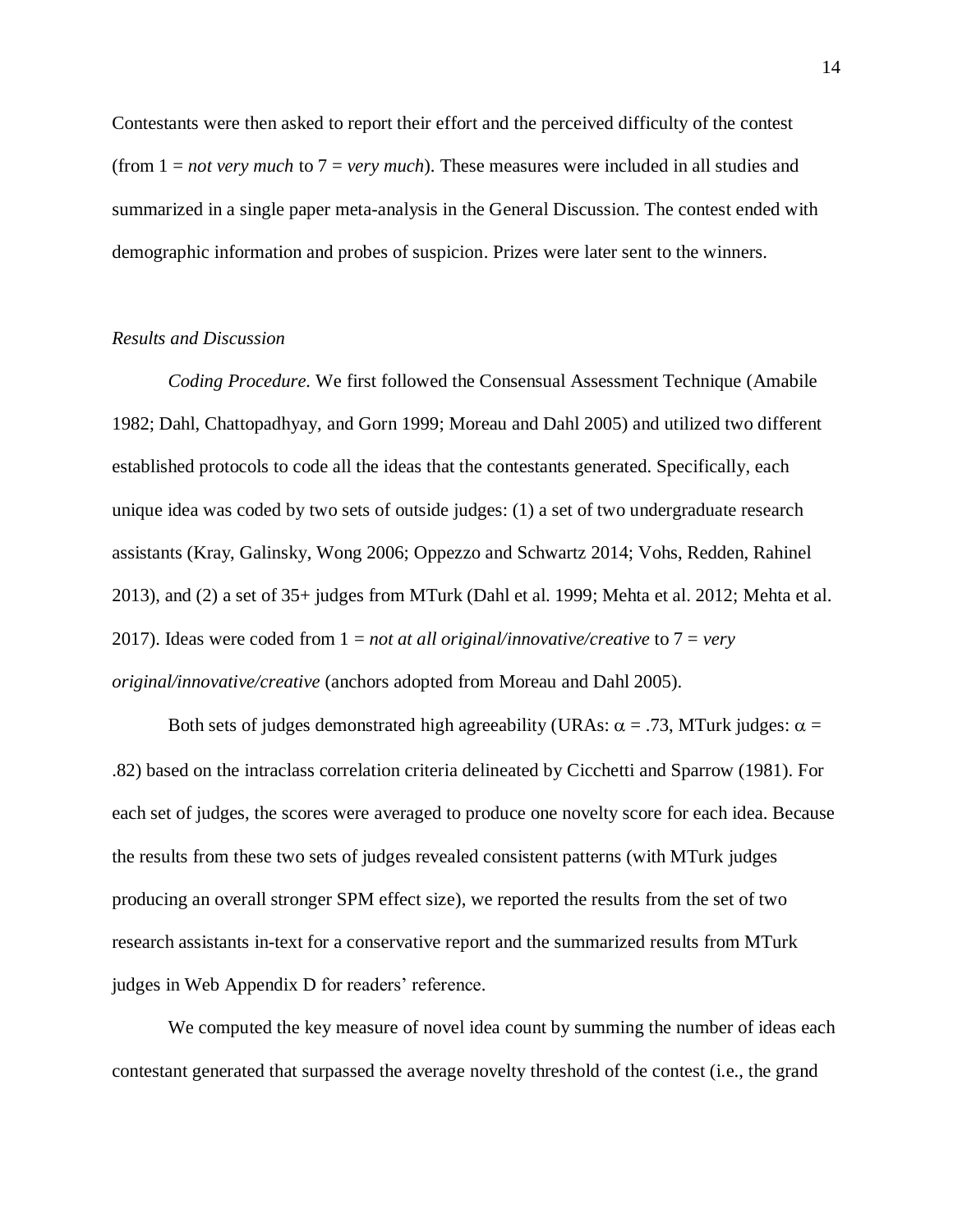mean of the whole contest across the two conditions). To further enhance the robustness of our dependent measure, we also conducted the same analyses at a variety of thresholds (e.g., ideas that scored one point above the average novelty threshold of the contest, ideas that scored one standard deviation above the average novelty threshold of the contest). The results held across these different robustness checks and are reported in the General Discussion.

*Number of Novel Ideas.* We analyzed the dependent measure of novel idea count using a generalized linear model with a Poisson distribution. We found supportive evidence for H1, such that contestants in the creativity condition generated significantly fewer ideas that surpassed the threshold of novelty ( $M = 6.86$ , SD = 2.62) than contestants in the control condition ( $M = 7.98$ ,  $SD = 2.82, b = -.15, z = -2.90, p = .003$ .

In addition, we calculated the average novelty for the ideas that made the cut to ensure that there was not an unexpected boost in idea quality in the creativity condition that our count measure failed to capture. Consistent with the proposed process of expansive thinking and prior ideation research (for summary, see Diehl and Stroebe 1991, p.1), the novelty level of the ideas that made the cut did not differ by condition ( $M_{\text{creativity}} = 4.37$ ,  $M_{\text{control}} = 4.33$ ,  $b = .05$ ,  $t(195) =$ 1.01, *p* = .315); those in the creativity condition did not come up with fewer but better ideas, compared to those in the control condition.

Study 1 provided initial support that soliciting creative ideas can be counterproductive, reducing the number of novel ideas contestants generated. However, it is possible that contestants *generated* the same amount of novel ideas in both conditions but chose not to *report* some ideas in the creativity condition. Although self-filtering is unlikely given that the contest did not penalize bad or common ideas, to further address this alternative account we conducted a follow-up study in which contestants were directly incentivized to report all ideas they generated.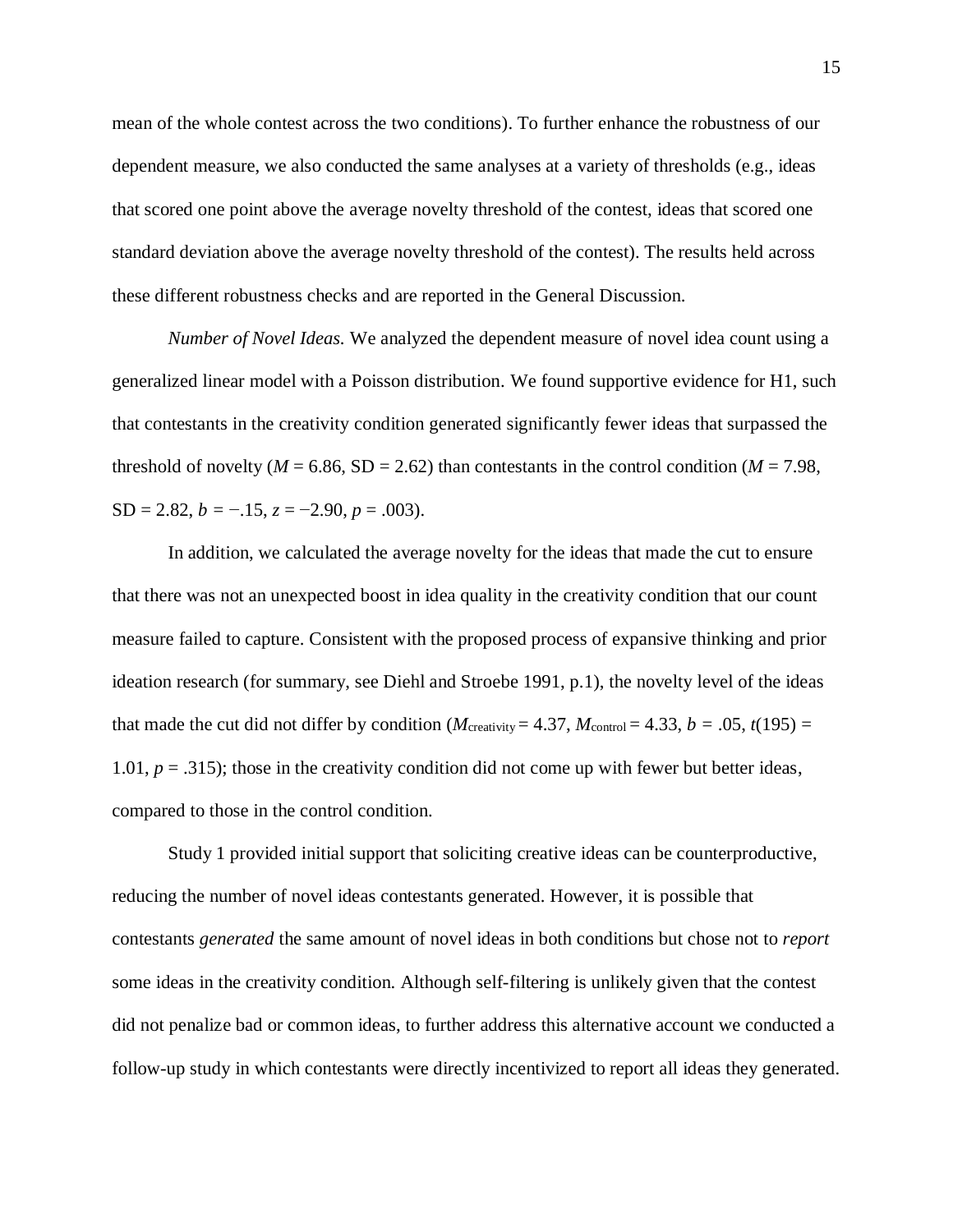One hundred eighty-five contestants ( $M_{\text{age}} = 35.35$ , SD<sub>age</sub> = 10.10; 90 women) competed in a Frisbee idea generation contest. In the control condition, contestants earned one cent for every idea they generated. In the creativity condition, contestants earned 20 cents for every *creative* idea they generated and one cent for every other idea they generated. Thus, while contestants in the creativity condition were encouraged to generate creative ideas, they were incentivized to list all the ideas they generated during the contest.

Replicating the results of study 1, contestants in the creativity condition again generated significantly fewer novel ideas ( $M = 6.51$ , SD = 2.55) than contestants in the control condition  $(M = 7.74, SD = 2.78, b = -.17, z = -3.14, p = .002)$ . More important, the effect size of soliciting creative ideas remained the same across these two studies  $(d_{study 1} = .25 \text{ vs. } d_{follow-up} = .26)$ . These findings suggest that the productivity loss observed in the creativity condition reflected differences in idea generation, not reporting bias. Even when contestants were directly incentivized to report every idea generated, soliciting creative ideas still significantly (and to the same extent) reduced the number of novel ideas that contestants generated. Additionally, the moderation effects captured in studies 4 and 5 (investigating the role of thought regulation) further ruled out reporting bias as a coherent alternative account for our first hypothesis.

The aim of the next study was to provide additional evidence for H1 through a different idea generation contest using a different contestant pool, and to test H2, that this counterproductive effect is due to a high standard of creativity. If the contest sets a more achievable standard, the productivity loss observed when soliciting creative ideas should be alleviated. To test this possibility, we included an additional, pretested condition to set a moderate standard. Testing this moderate-standard condition achieved two additional purposes: (1) it ruled out an alternative account that the observed effect in study 1 was a result of additional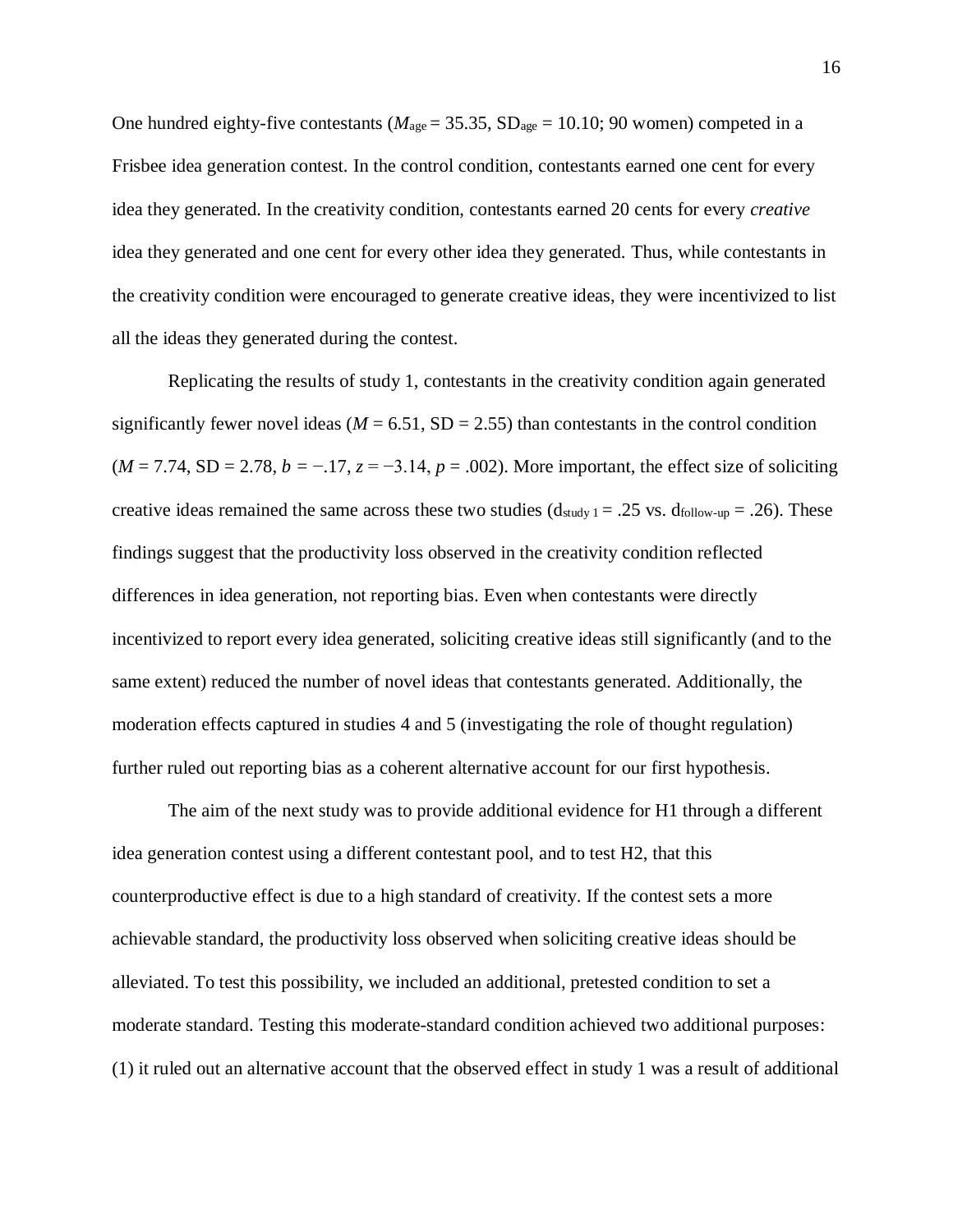information contestants received in the creativity condition (e.g., a specific type of idea for the contest); (2) this condition helps shed light on the key movements in the number of novel ideas generated in study 1 (i.e., whether the creativity condition inhibited performance or the control condition increased performance).

### *STUDY 2: LOWERING THE STANDARD*

Contestants in study 2 competed in an idea generation contest to come up with names for a new smart phone app. Contestants were assigned to one of three conditions: the creativity condition, the control, or a condition that requested the generation of as many unusual names as possible (which was pretested to set a more moderate standard than the creativity condition; See Web Appendix B).

## *Method*

*Contestants*. Two hundred ninety-nine contestants ( $M_{\text{age}} = 28.72$ ,  $SD_{\text{age}} = 11.33$ ; 145 women) were recruited through a national online pool (Prolific Academic) and compensated \$1 as a baseline participation prize. Four contestants failed the attention check, leaving 295 contestants in the final sample for analysis (Goodman et al. 2012; Paolacci et al. 2010).

*Procedure.* Contestants entered an idea generation contest to come up with names for a mobile app that could help them locate free Wi-Fi hotspots in the area for a winning prize of \$50 (see Appendix A). They were randomly assigned to one of three conditions. The creativity and control conditions used the same wordings as in study 1 (to list as many *creative* names as possible versus as many names as possible). Contestants assigned to the unusualness condition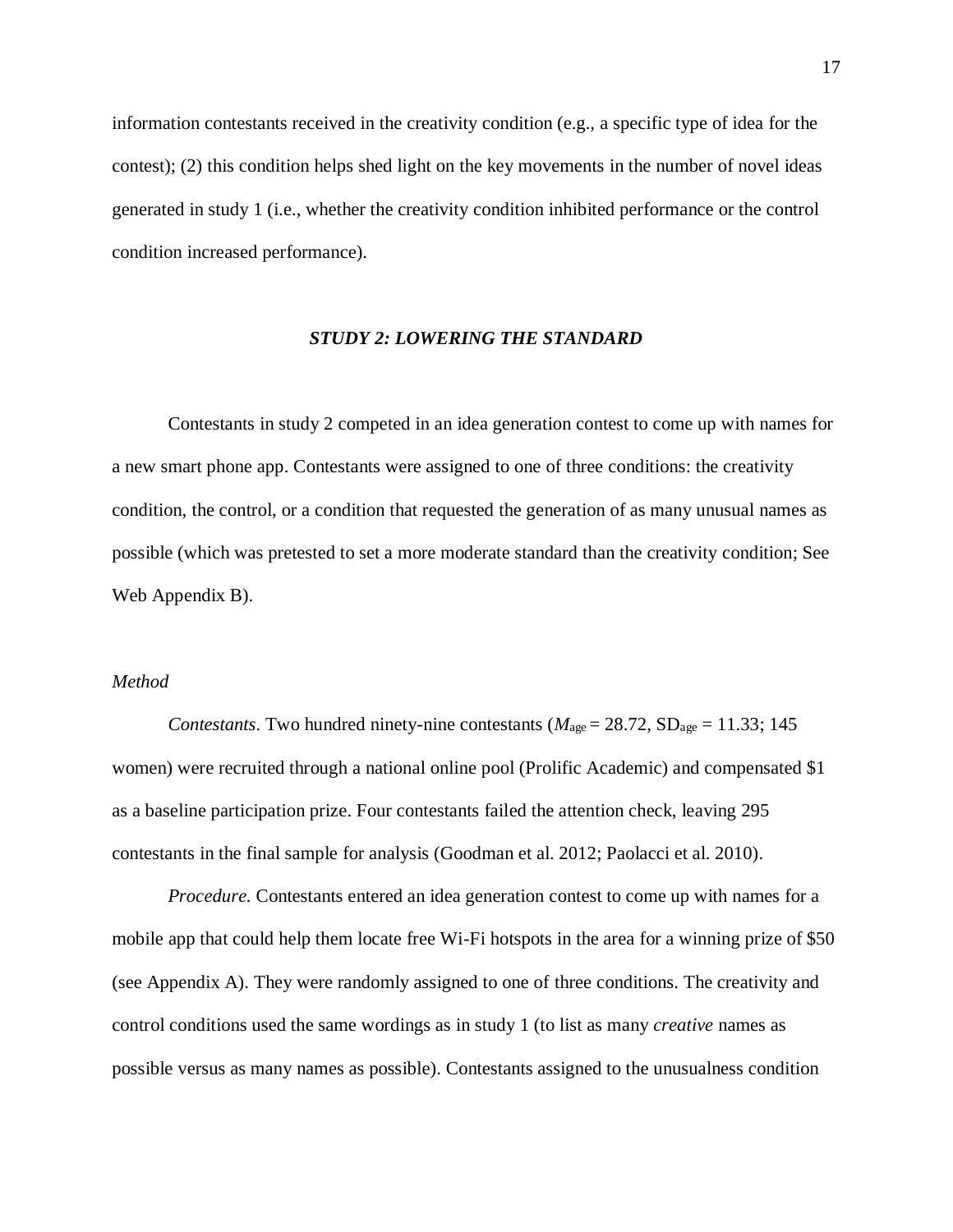were instructed to list as many *unusual* names as possible. Similar to study 1, these contests were incentive-compatible: in the control [creativity, unusualness] condition, for every name that a contestant generated [every name that was judged as creative, unusual], the contestant won a raffle ticket for the \$50 prize.

Contestants then began the contest. Their names were automatically submitted (and the page advanced) after five minutes. Contestants reported their perceived effort and contest difficulty (summarized in the meta-analysis in the General Discussion). The contest ended with demographic information and probes of suspicion. Prizes were later sent to the winners.

## *Results and Discussion*

We used the same coding procedures ( $\alpha = .70$ ) and computation as in study 1 to calculate the number of ideas that surpassed the novelty threshold of the contest (i.e., the grand mean of the whole contest across the three conditions). To test H2, that the productivity loss of the creativity condition is driven by the high standard of creativity, we regressed the number of novel ideas on contest type using a generalized linear model with a Poisson distribution. Replicating study 1, soliciting creative ideas resulted in significantly fewer novel ideas ( $M =$ 4.81, SD = 2.19) compared to the control condition (*M* = 6.91, SD = 2.63, *b =* −.36, *z* = −6.03, *p* < .0001). Soliciting creative ideas also resulted in significantly fewer novel ideas than soliciting unusual ideas ( $M = 7.28$ ,  $SD = 2.70$ ,  $b = -0.41$ ,  $z = -7.02$ ,  $p < 0.0001$ ); the control and unusualness conditions did not significantly differ ( $b = .05$ ,  $z = .98$ ,  $p = .33$ , see figure 1).

> ------------------------------------------------------- Insert Figure 1 about here -------------------------------------------------------

In addition, consistent with study 1, the novelty level of the ideas that made the cut again did not differ between the creativity and control conditions  $(t(271) = .50, p = .617)$ , meaning that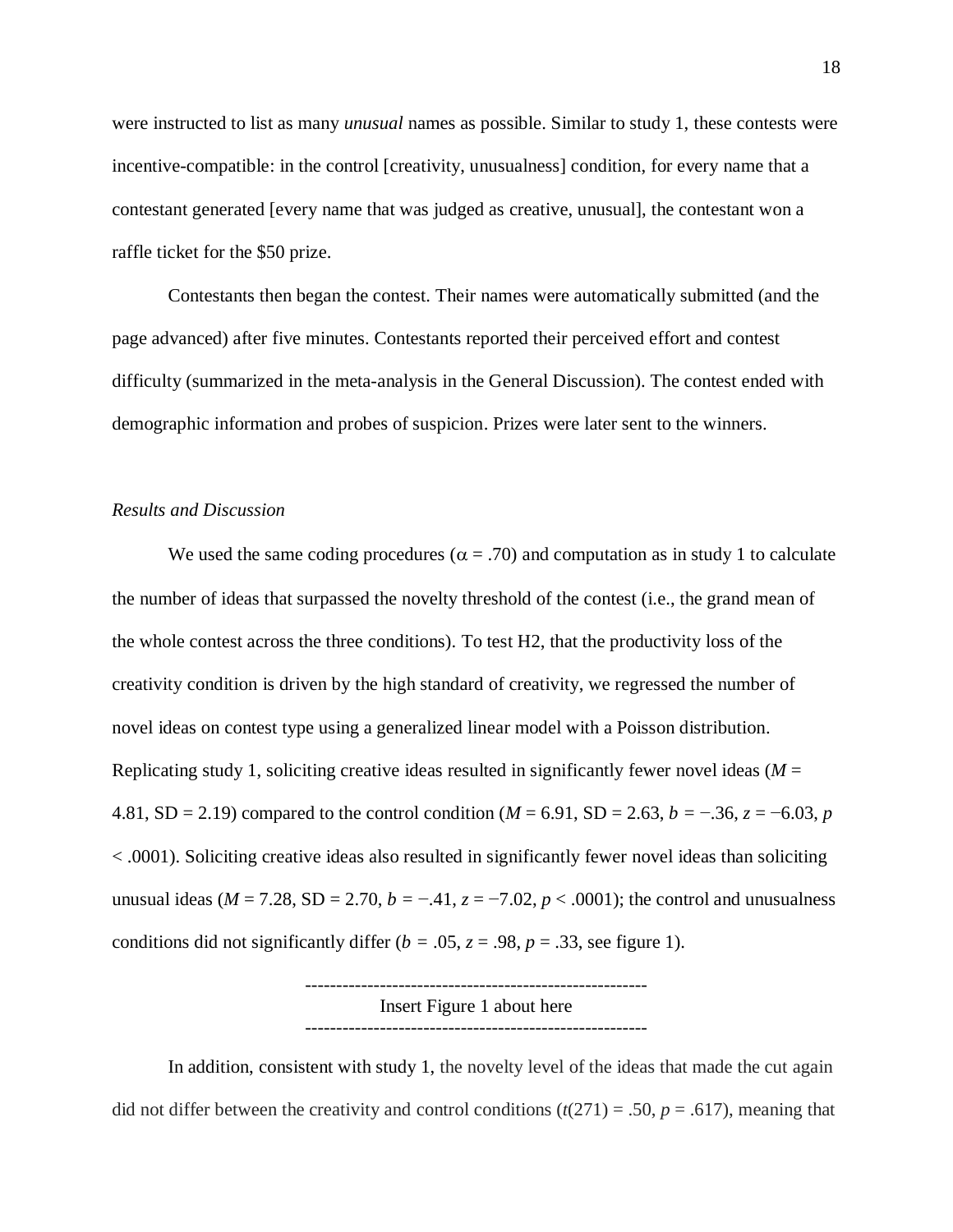those in the creativity (vs. control) condition did not come up with fewer but better ideas. Although not central to our hypotheses, we also found that the unusualness condition showed higher average novelty than the creativity and control conditions  $(M_{\text{diff}} = .33, t(271) = -4.51, p <$ .001). We speculated that this may have occurred because the contestants in the unusualness condition had a standard that was not only moderate (vs. difficult, as in the creativity condition) but also specific (vs. nonspecific, as in the control condition; Locke and Latham 2002).

Study 2 replicated study 1 in a different contest using a different contestant pool, again showing that contestants produced fewer novel ideas when the contest requested creative ideas (H1). In addition, this study provided supportive evidence for H2, that soliciting creative ideas is counterproductive because it sets a high standard: productivity loss was alleviated for the contest that set a specific but more moderate standard to prompt creativity. These results also illuminated where the main movement occurred in study 1: soliciting creative ideas led to fewer novel ideas relative to both the control and the unusualness conditions, underscoring the reduction of productivity in the creativity condition. Interestingly, while the unusualness condition set a standard that was higher than the control, the contestants' novel idea count in these two conditions did not differ. We suspect that this occurred because both conditions set a sufficiently low standard; productivity loss was observed only when there was a relatively high standard set by the creativity condition.

To further test this mechanism (H2), study 3 manipulated the contest standard in a different way—keeping the creativity instructions constant and changing who the contestants were competing against (Fishbach and Dhar 2005; Gilbert, Giesler, and Morris 1995; Huang and Zhang 2011; Kivetz and Simonson 2003).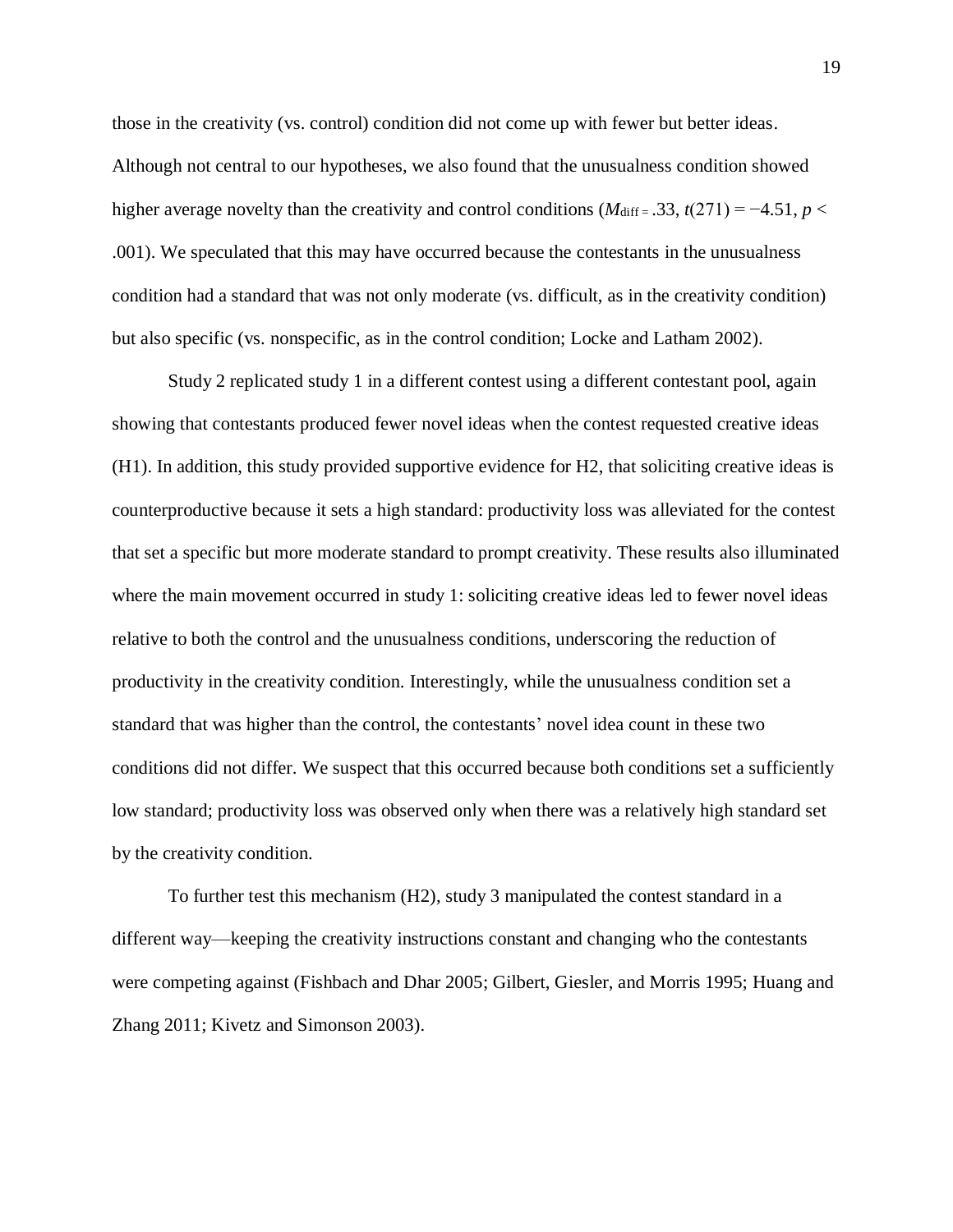### *STUDY 3: COMPETING AGAINST CREATIVITY EXPERTS*

Contestants in study 3 competed in an idea generation contest to come up with names for a new smartphone app. Contestants were assigned to a creativity or a control condition for the contest, and we further increased the standard of the creativity condition by telling contestants in both the creativity and the control conditions that they would be competing against either an advertising developer (a profession perceived as highly creative) or a regular person (which matched the setting of the first two studies). Advertising developers are known for their creative work producing marketing slogans and brand names; thus, competing against this person should increase the expected standard in the creativity condition, further hindering contestants' ideation productivity. On the other hand, because novelty (i.e., idea quality) was not key to the control condition or its reward, we did not expect the standard manipulation to affect the control condition (see Web Appendix C for the pretest of the standard manipulation: competing against an advertising developer raised the standard relative to competing against the regular person in the creativity conditions, but not in the control conditions).

## *Method*

*Contestants.* Four hundred three contestants ( $M_{\text{age}} = 36.22$ ,  $SD_{\text{age}} = 12.29$ ; 197 women) were recruited through MTurk and compensated \$.80 as a baseline participation prize. Twentythree contestants failed the attention check, leaving 380 contestants in the final sample for analysis. The study used a 2 (Opponent: Ad Developer vs. Regular Person)  $\times$  2 (Contest: Creativity vs. Control) between-subjects design.

*Procedure.* All contestants read that they would take part in a contest to generate ideas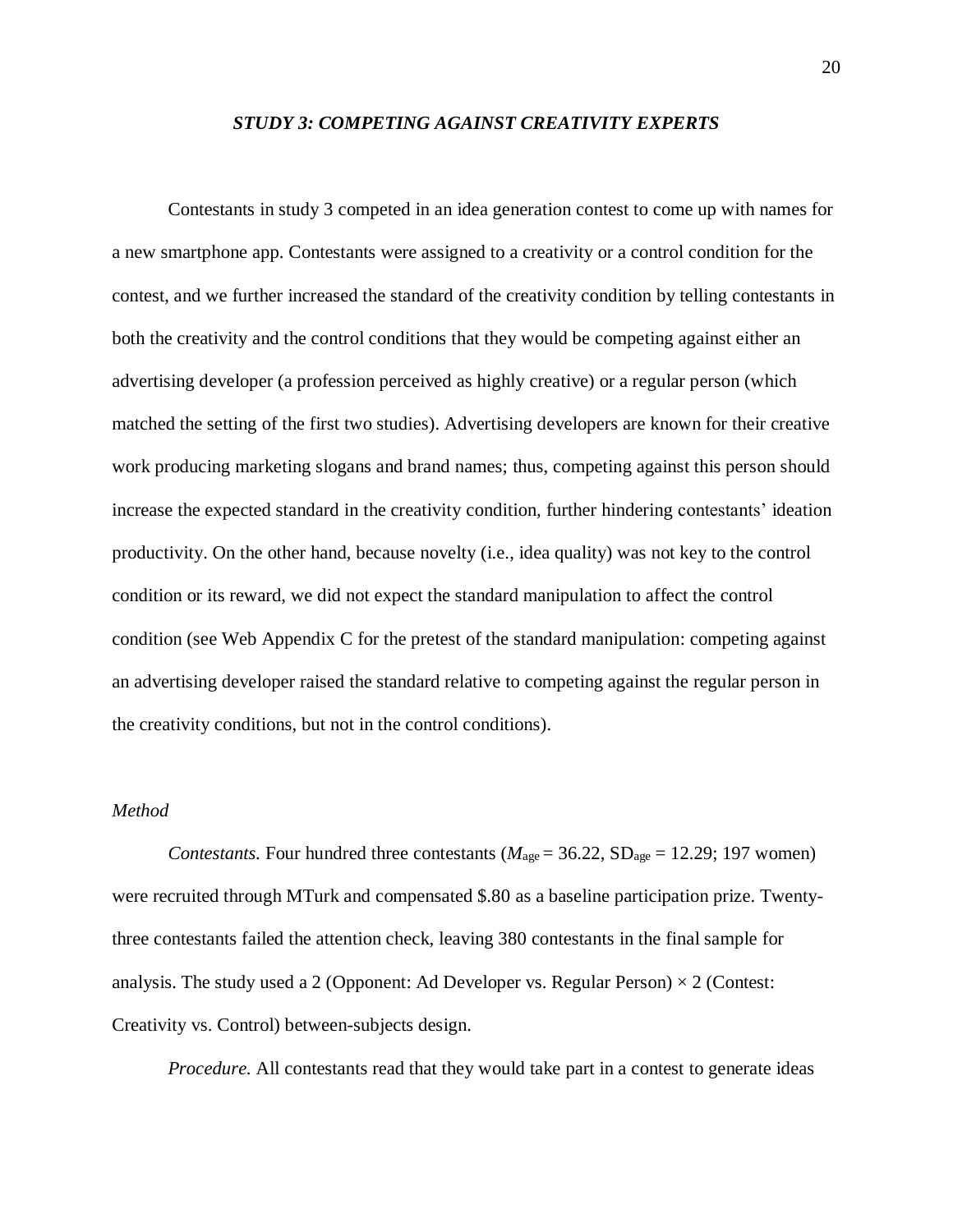and that they would be randomly paired with an opponent who had already submitted their ideas for the contest. Contestants in the ad developer condition read that their opponent would be chosen from a group of "200 Advertising Developers (i.e., people whose job is to generate creative advertising content)," while contestants in the regular person condition read that their opponent would be chosen from a group of "200 people." As in the previous studies, these contests were incentive-compatible: contestants were informed that after they submitted ideas, linguistic software would compare their performance to their opponent's in real time and the winner would receive an additional 20 cents (one quarter of their earning).

Next, contestants began the contest and had five minutes to generate names for a smartphone weather application that provided users with current and predicted weather information (see Appendix A). Similar to previous studies, in the creativity conditions, contestants were instructed to generate as many *creative* names for the new app as possible, while in the control conditions, contestants were instructed to generate as many names for the new app as possible. Their ideas were automatically submitted after five minutes.

Contestants then reported on effort, difficulty, and perception of the contest and the opponent; all additional measures are reported in Web Appendix E and the repeated ones are summarized in the meta-analysis in the General Discussion. The contest ended with demographic information and probes of suspicion. Since there was no actual opponent in the contest, all contestants who generated more than three ideas were rewarded 20 cents upon exiting the study.

### *Results and Discussion*

We followed the same procedures as in prior studies to compute the number of novel ideas generated ( $\alpha$  = .74). To test H2, that the productivity loss in the creativity condition is a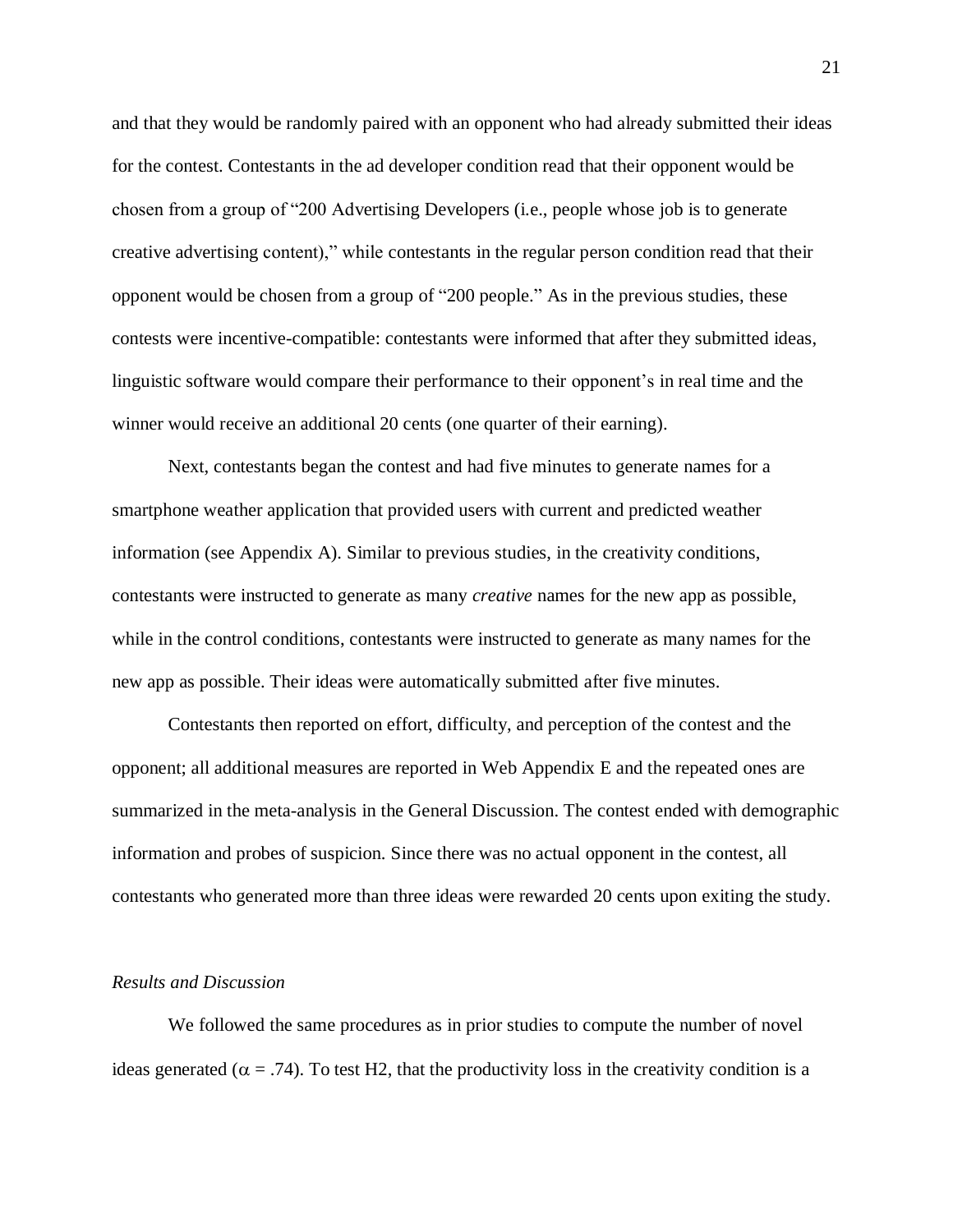result of a high standard, we used a generalized linear model with a Poisson distribution on the dependent variable of number of novel ideas and with contest, opponent, and their interaction as predictors. We found the predicted Contest  $\times$  Opponent interaction ( $b = .17$ ,  $z = 2.15$ ,  $p = .031$ ). In further support of H1, soliciting creative ideas (vs. the control) backfired when competing against an unspecified person (in which people naturally inferred a high standard for creativity, as shown in studies 1 and 2,  $M_{\text{createive}} = 6.64$ ,  $SD_{\text{createive}} = 2.58$ ,  $M_{\text{control}} = 7.74$ ,  $SD_{\text{control}} = 2.78$ ,  $b =$ −.15, *z* = −2.87, *p* = .004). Importantly, the productivity loss in the creativity condition was significantly more pronounced in the ad developer conditions ( $M_{\text{createive}} = 5.63$ , SD<sub>creative</sub> = 2.37,  $M_{\text{control}} = 7.78$ ,  $SD_{\text{control}} = 2.79$ ,  $b = -.32$ ,  $z = -5.66$ ,  $p < .0001$ ).

Decomposing this interaction in another way, the effect of the opponent manipulation (ad developer vs. regular person) did not affect productivity in the control conditions ( $p = .93$ ), where novelty was not key to performance (as verified in the pretest); among the contestants encouraged to generate creative ideas, however, the number of novel ideas significantly decreased when they were competing against an advertising developer, which set a higher bar for ideas ( $b = -16$ ,  $z = -2.82$ ,  $p = .005$ , see figure 2). In addition, consistent with previous studies, the novelty level of the ideas that made the cut did not differ by contest  $(t(361) = -.40, p = .690)$ .

> ------------------------------------------------------- Insert Figure 2 about here -------------------------------------------------------

In study 3 we again replicated the finding that soliciting creative ideas reduced the number of novel ideas generated (H1). Furthermore, this study provided additional evidence for the underlying mechanism of this creativity paradox (H2). By directly manipulating the perceived standard of the creativity condition through varying the type of opponent, we found that when the standard of creativity was even higher, such as when competing against a creativity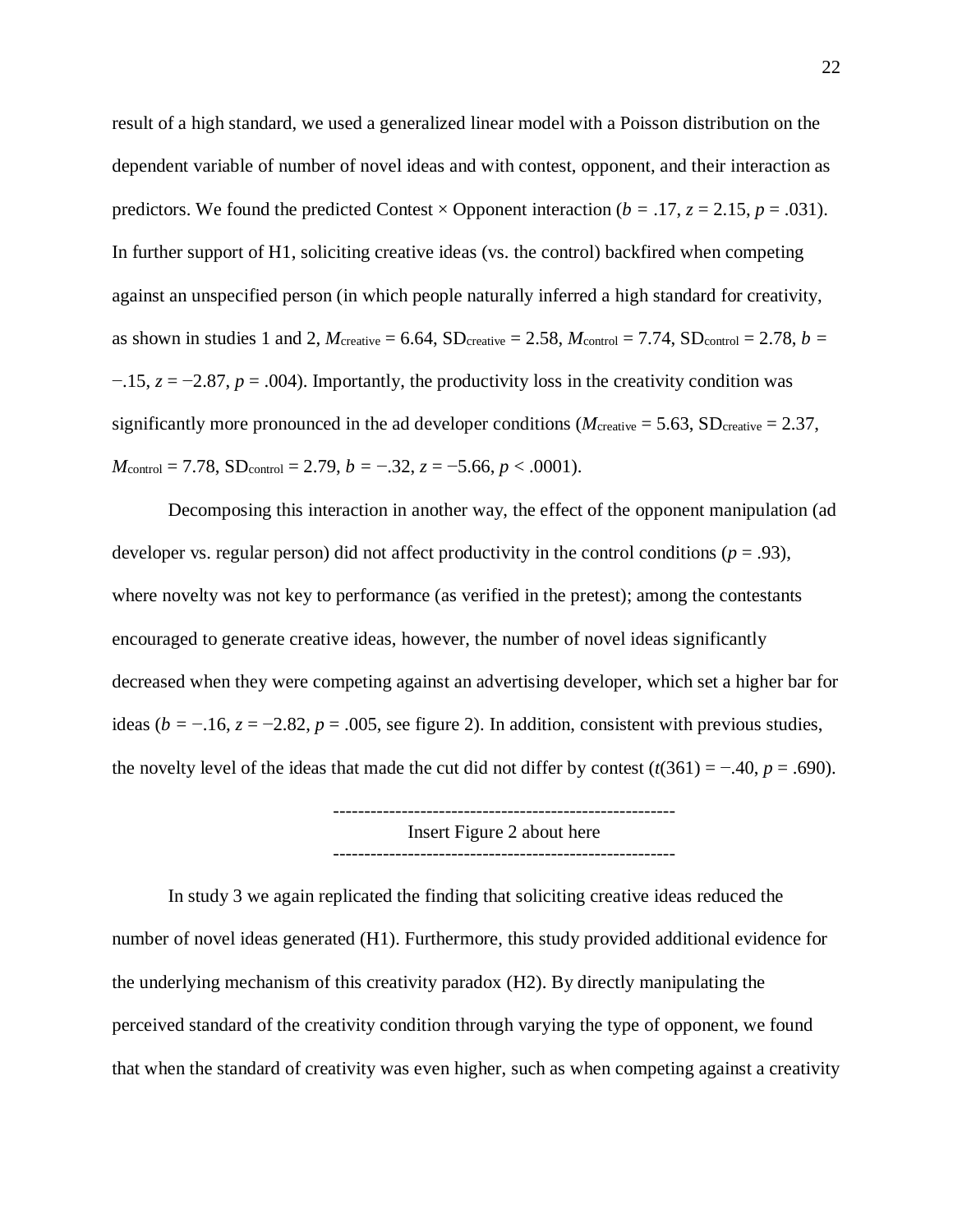expert (e.g., an ad developer), requesting creative ideas was even more detrimental to ideation.

So far, we have demonstrated that soliciting creative ideas led to productivity loss in idea generation contests (H1); in addition, we captured the proposed mechanism of the high standard of creativity (H2) by lowering the standard through contest type (study 2) and increasing the standard through opponent perception (study 3). The aim of the next study was to test H3, which asserts that the high standard of the creativity instruction leads to the generation of fewer novel ideas because when people feel that they are not meeting this high standard, they respond by regulating thoughts (managing and adjusting thought streams), which inhibits expansive thinking. Given that people often have difficulty accurately introspecting and reporting their psychological processes (see Nisbett and Wilson 1977 for review), and specifically cognitive regulation (Nęcka et al. 2012), instead of self-reports, we employed moderation methods (Spencer, Zanna, and Fong 2005) to capture the driving role of thought regulation. Specifically, if our theorizing is valid, then impeding people's ability to regulate their thoughts should attenuate the negative effect of soliciting creative ideas on ideation productivity.

In study 4, we tested this possibility through altering ideation modality. Prior research demonstrates that oral behavior is less cognitively inhibited compared to motor responses because speaking activates the impulsive thinking system (Klein 1964; Klesse, Levav, and Goukens 2015; MacLeod 1991; Paus 2001; Paus et al. 1993). Consequently, people struggle to regulate their thinking when speaking a response compared to when manually making a response (e.g., typing, clicking, or pointing). For example, in a self-control dilemma, where people must engage in executive control to override their natural impulse, expressing a choice out loud (vs. clicking a button) results in more indulgent choices (Klesse et al. 2015). Drawing upon this research, we expected that contestants who ideate out loud (vs. ideate by typing the ideas) would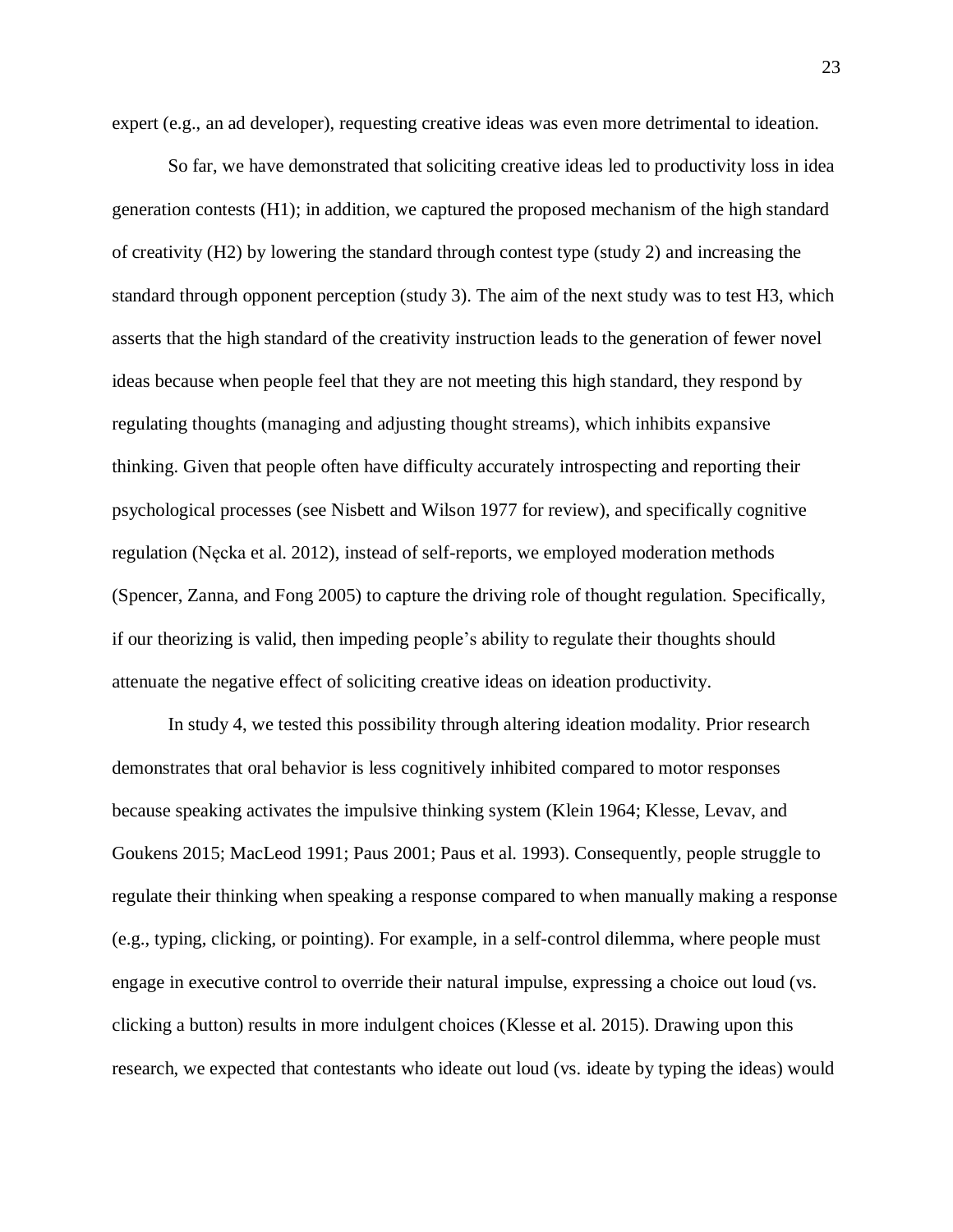be less able to regulate their thoughts; if thought regulation indeed underlies the effects we have observed so far, ideating out loud should decrease or even completely prevent the creativity paradox, ensuring the productivity in idea generation contests. Testing this modality also provides an important solution for companies and marketers who aim to leverage idea generation contests to collect a rich set of novel ideas from consumers.

### *STUDY 4: IDEATING OUT LOUD*

Contestants in study 4 competed in an idea generation contest for alternative uses for deodorant and were assigned to either the creativity condition or the control for the contest. Then, contestants either generated their ideas by typing them into boxes (replicating past studies' procedures) or by speaking them out loud.

## *Method*

*Contestants.* Four hundred nine contestants ( $M_{\text{age}} = 33.60$ ,  $SD_{\text{age}} = 10.04$ ; 205 women) were recruited through MTurk and compensated \$1 as a baseline participation prize. Ten contestants failed the attention check and six contestants disregarded instructions, leaving 393 contestants in the final sample for analysis. The study used a 2 (Modality: Speaking vs. Typing)  $\times$  2 (Contest: Creativity vs. Control) between-subjects design.

*Procedure.* All contestants were informed that the study was investigating the impact of ambient noise on task performance and that they would record themselves as they participated in the task. Then, contestants in the typing modality conditions were given the same instructions as in past studies (i.e., to type their ideas into boxes on the screen). Contestants in the speaking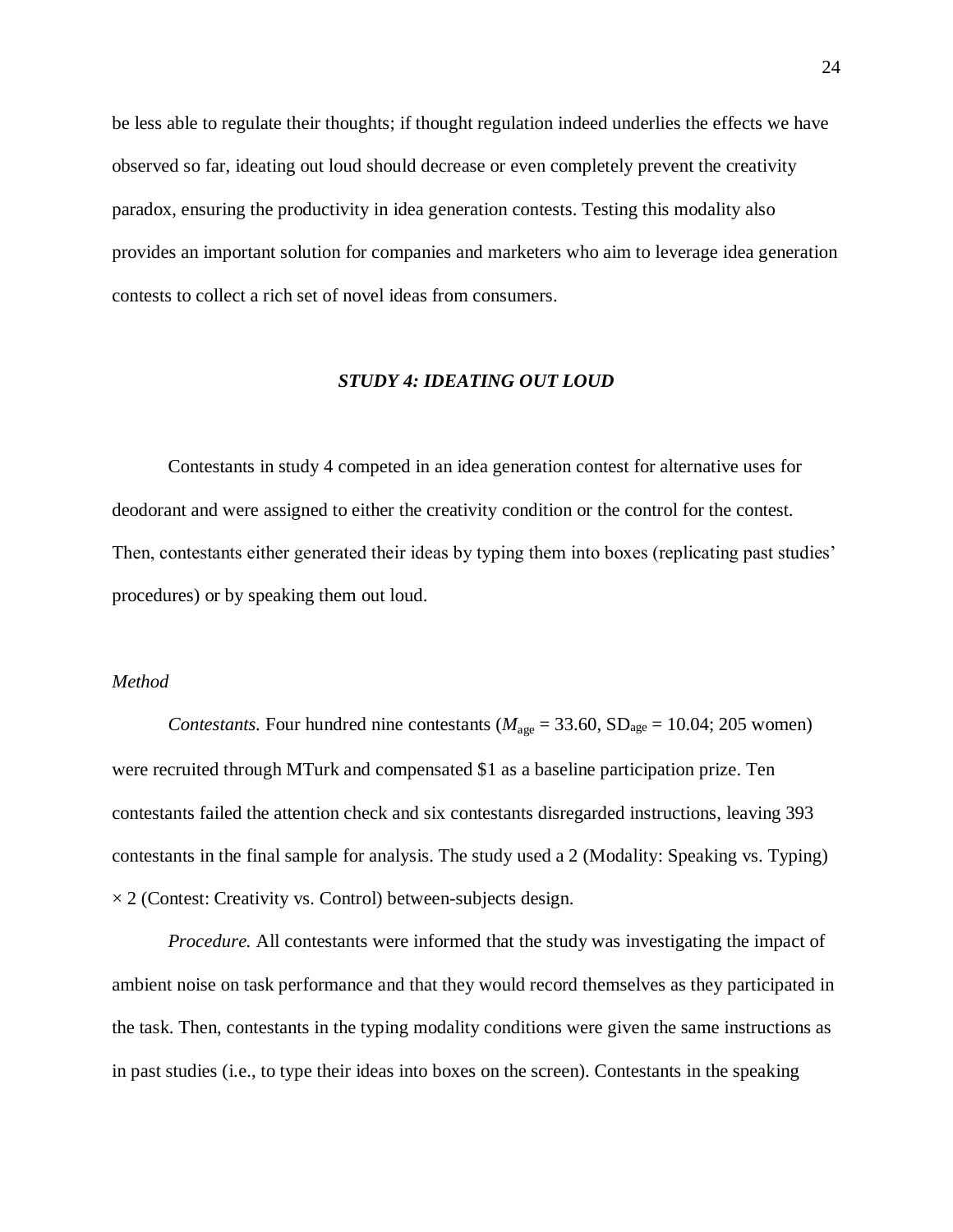modality conditions were asked instead to list their ideas out loud using words or short phrases to speak their first idea, then their second idea, and so on. The speaking condition thus mimics the typing condition of sequentially listing ideas (i.e., it was *not* a stream of consciousness task, in which people are instructed to report their thoughts in real time. Please listen to example audio file from the speaking modality condition in Web Appendix F). The contests were incentivecompatible with the same reward structure as in prior studies.

Contestants then had five minutes to generate ideas for alternative uses for deodorant (see Appendix A). All contestants uploaded their audio files for the whole task and then reported on effort, difficulty, perception of the contest, and exploratory measures; all additional measures are reported in Web Appendix E, and the repeated ones are summarized in the meta-analysis in the General Discussion. The contest ended with demographic information and probes of suspicion. Prizes were later sent to the winners.

### *Results and Discussion*

We followed the same procedures as in prior studies to compute the number of novel ideas generated by contestants ( $\alpha$  = .67). To test H3, we conducted a regression using a generalized linear model with a Poisson distribution on the dependent variable of novel idea count and with contest type, modality, and their interaction as predictors. Results revealed a significant Contest × Modality interaction ( $b = -0.21$ ,  $z = -2.62$ ,  $p = 0.009$ , see figure 3). Replicating previous studies, contestants in the typing conditions were negatively affected by the creativity instruction, such that soliciting creative ideas ( $M = 5.66$ , SD = 2.37) resulted in fewer ideas that surpassed the novelty threshold of the whole contest (i.e., the grand mean across all conditions) than the control condition ( $M = 7.02$ , SD = 2.64,  $b = -0.21$ ,  $z = -2.62$ ,  $p < .001$ ).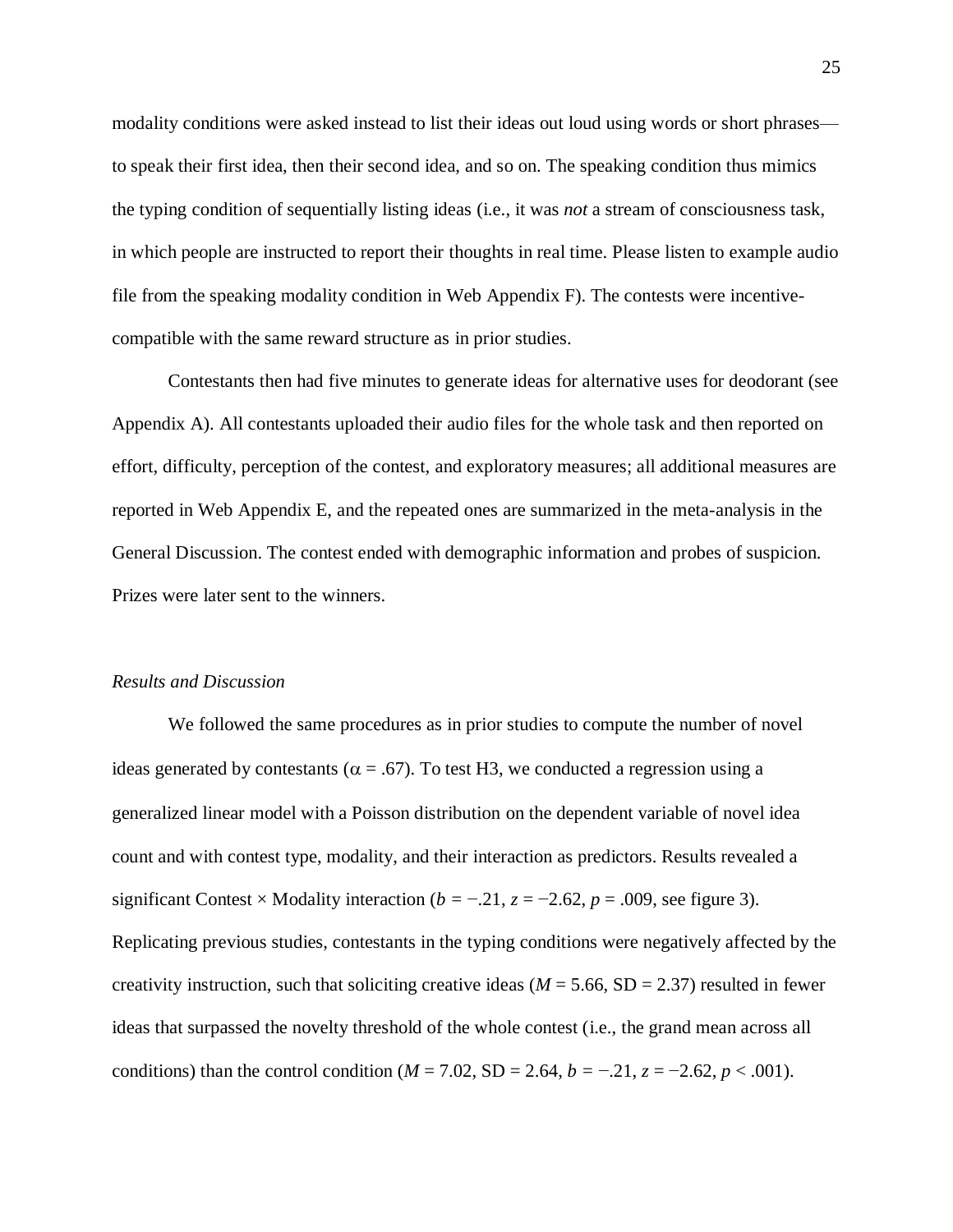Supporting our proposed mechanism of tighter thought regulation when trying to generate creative ideas, this creativity paradox was alleviated among contestants who spoke their ideas out loud (*M*<sub>creativity</sub> = 7.15, SD = 2.67 vs. *M*<sub>control</sub> = 7.22, SD = 2.69, *b* = −.01, *z* = −.20, *p* = .844).

Decomposing this interaction the other way, modality only affected contestants in the creativity conditions, where we argued that thought regulation naturally occurred due to its high standard ( $b = -0.23$ ,  $z = -4.05$ ,  $p < 0.001$ ); it did not have an effect among those in the control conditions ( $b = -0.01$ ,  $z = -0.20$ ,  $p = 0.843$ ). Consistent with previous studies, the novelty level of the ideas that made the cut again did not differ by contest  $(t(384) = .01, p = .929)$ .

> ------------------------------------------------------- Insert Figure 3 about here -------------------------------------------------------

Study 4 provided support for H3, that the high standard of the creativity condition is counterproductive for the generation of novel ideas because it induces thought regulation and constrains expansive thinking. When contestants spoke their ideas out loud and thus were less able to regulate their thoughts (e.g., Klein 1964; Klesse et al. 2015; MacLeod 1991; Paus 2001; Paus et al. 1993), the productivity loss of the creativity condition was attenuated. This study hence provided important evidence for the driving role of thought regulation, and an interesting and viable solution for companies hosting ideation contests to harvest consumers' creativity.

To fully test the unique driving role of thought regulation (H3) that naturally occurs when people pursue creative ideas, in the next study we examined the opposite of the effect documented in study 4—whether an externally induced increase in thought regulation could reduce productivity for those in the control condition. Based on our theorizing, soliciting creative ideas backfires because it sets a high standard that leads to tighter thought regulation, which constrains expansive thinking. If this is true, a direct increase in thought regulation among those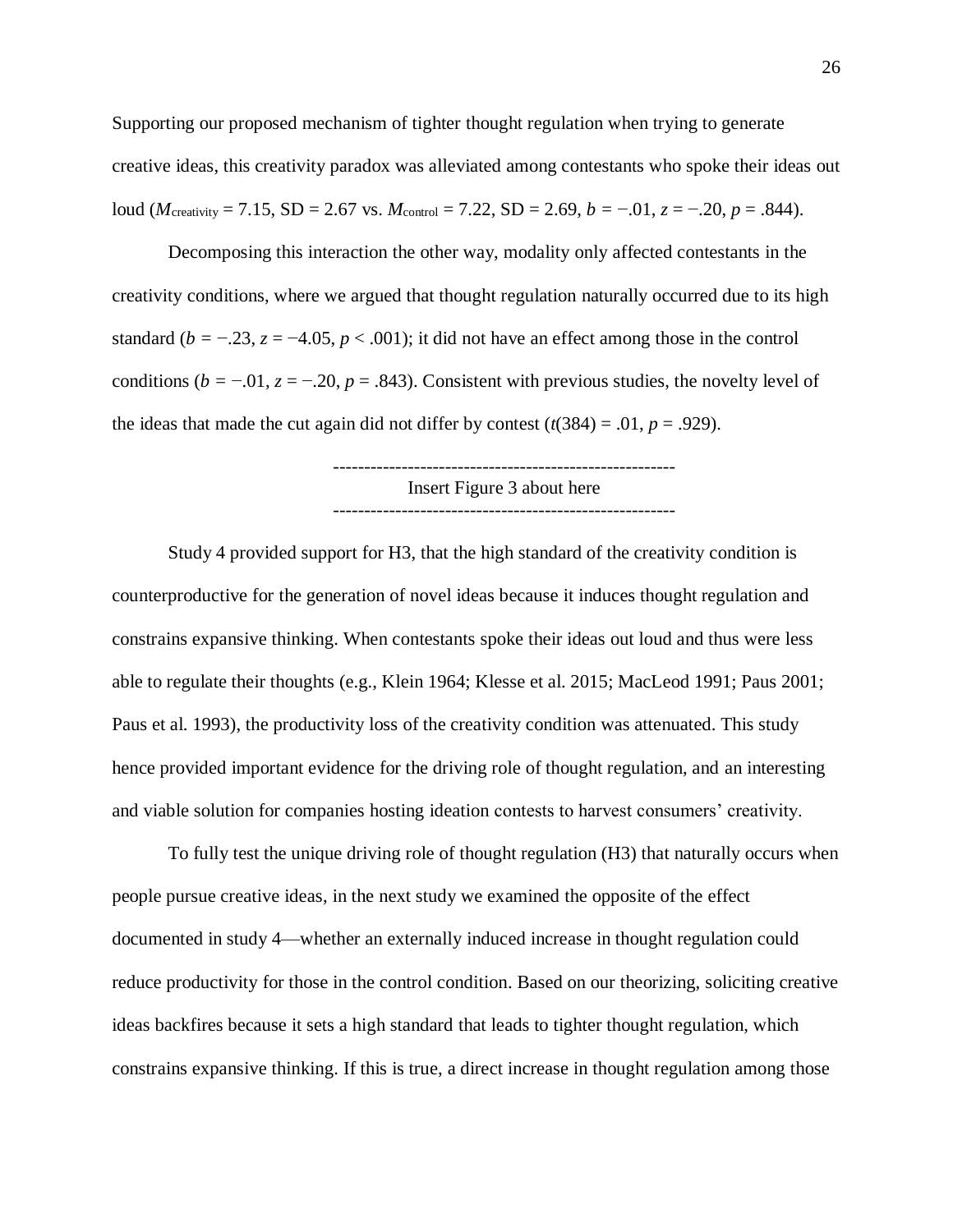in the control condition could mimic the effect of the creativity condition, decreasing the number of novel ideas generated. To test this, we directly induced thought regulation through a mindfulness practice in study 5 (Van De Veer, Van Herpen, and Van Trijp 2016). Previous research demonstrates that mindfulness meditation, a practice that emphasizes attention in the present moment, prompts cognitive monitoring (e.g., filtering out of irrelevant stimuli) and increases focus and undivided attention (Jha, Krompinger, and Baime 2007; Semple 2010; Valentine and Sweet 1999; Wenk-Sormaz 2005). Based on these findings, we predicted that exposure to a mindfulness practice would induce tighter thought regulation, leading to productivity loss in ideation, even without a creativity instruction (i.e., in control conditions).

### *STUDY 5: INDUCING THOUGHT REGULATION THROUGH MINDFULNESS*

Contestants in study 5 listened to an audio file that either provided instructions for a mindfulness practice or served as a control. Then, contestants competed in an idea generation contest to come up with uses for a binder clip. As in prior studies, contestants were assigned to either a creativity or a control condition for the contest.

## *Method*

*Contestants.* We aimed to recruit 400 contestants and successfully recruited 363 contestants ( $M_{\text{age}} = 26.18$ , SD<sub>age</sub> = 8.65; 243 women) through an online university student and staff pool. We compensated each contestant \$5 as a baseline participation prize. Five contestants failed the attention check, leaving 358 contestants in the final analysis. The study used a 2 (Mindfulness: Yes vs. No)  $\times$  2 (Contest: Creativity vs. Control) between-subjects design.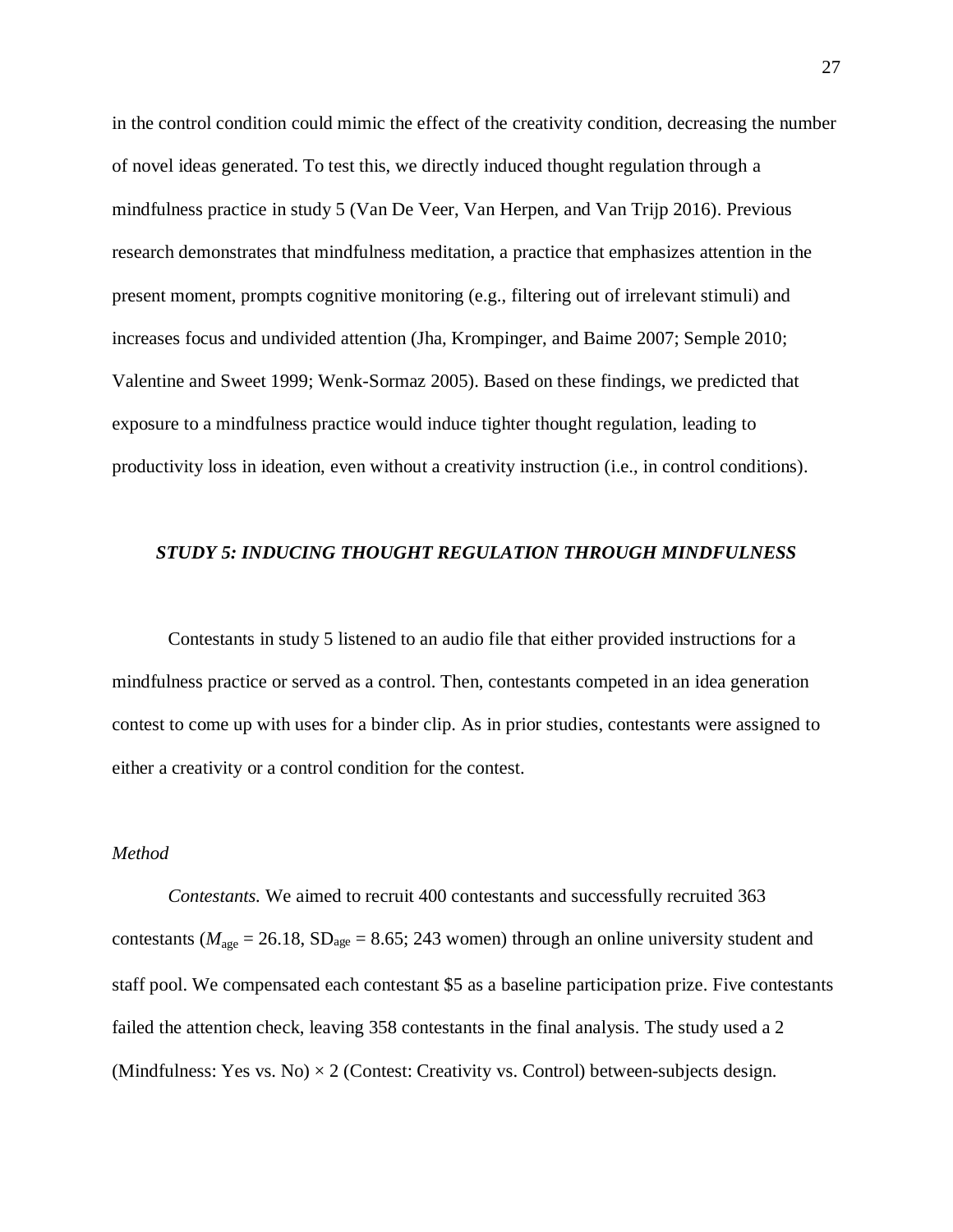*Procedure.* In the beginning of the study, contestants listened to an audio file for six minutes. Contestants in the mindfulness conditions listened to mindfulness practice instructions (adapted from materials used in Cropley, Ussher, and Charitou 2007), where they were instructed to focus their attention on their breath and body (audio files are available in Web Appendix G). This mindfulness manipulation has been specifically tied to increased self-regulation (Cropley et al. 2007), making it particularly appropriate for our test. Contestants in the no-mindfulness control conditions simply listened to a voice counting from one to 175, without any additional instruction.

Contestants then began the contest to generate ideas for alternative uses for a binder clip for five minutes (see Appendix A). The contests were incentive-compatible, with the same reward structure as in prior studies. Afterward, contestants completed a mindfulness manipulation check consisting of two items (adapted from the trait mindfulness scale, Brown and Ryan 2003), from 1 = *Not at all* to 7 = *Very much*: "While listening to the audio recording, I was focused on what was happening at the present moment" and "While listening to the audio recording, I was 'running on automatic' without much awareness of what I was doing (reversecoded)." We also measured experienced boredom; controlling for boredom did not change the results. All other additional measures are reported in Web Appendix E and the repeated ones are summarized in the meta-analysis in the General Discussion. The contest ended with demographic information and probes of suspicion. Prizes were later sent to the winners.

### *Results and Discussion*

*Manipulation Check.* We averaged the two manipulation check items ( $r = .59$ ) to form a composite measure of mindfulness. As expected and in line with past research (Cropley et al.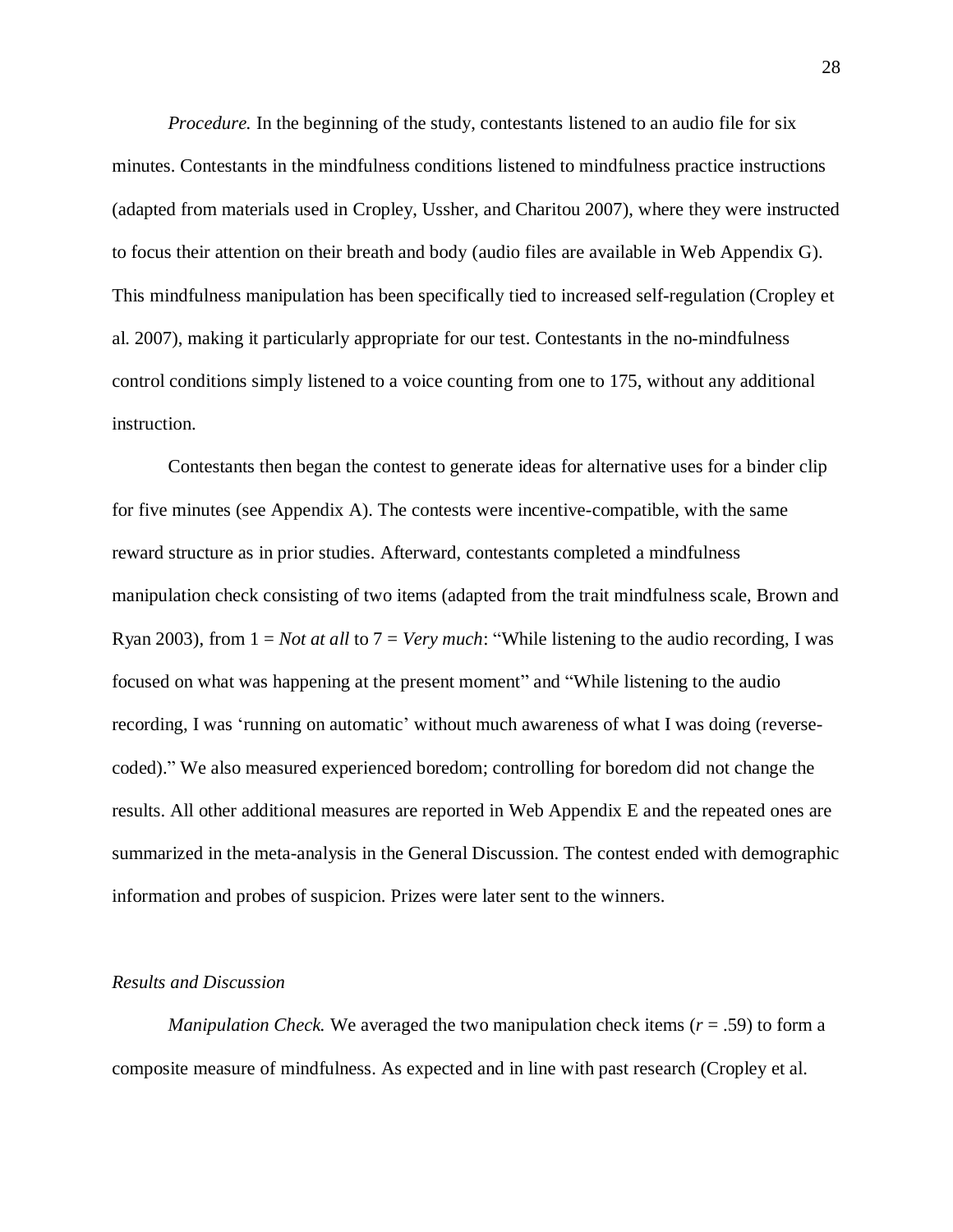2007), contestants reported that the mindfulness practice ( $M = 4.75$ , SD = 1.24) involved more mindful thinking than the control task ( $M = 2.77$ , SD = 1.42,  $b = 1.98$ ,  $t(356) = 14.09$ ,  $p < .001$ ). Analysis of individual items revealed consistent results.

*Number of Novel Ideas.* We followed the same procedures as in prior studies to compute the number of novel ideas generated ( $\alpha = .67$ ). To test H3, we conducted a regression using a generalized linear model with a Poisson distribution on the dependent variable of novel idea count and with contest type, mindfulness, and their interaction as predictors. Results revealed a significant Contest × Mindfulness interaction ( $b = .20$ ,  $z = 2.31$ ,  $p = .021$ , see figure 4). Replicating previous studies, contestants in the no-mindfulness conditions were negatively affected by the creativity instruction: those who were encouraged to generate creative ideas ( $M =$ 5.26, SD = 2.30) generated fewer novel ideas than those in the control condition ( $M = 6.90$ , SD = 2.63,  $b = -0.27$ ,  $z = -4.41$ ,  $p < .001$ ). This effect was not significant among contestants in the mindfulness conditions ( $M_{\text{creativity}} = 5.72$ , SD = 2.39 vs.  $M_{\text{control}} = 6.13$ , SD = 2.48,  $b = -0.07$ ,  $z =$  $-1.13, p = .261$ .

Decomposing the interaction another way, supporting our proposed mechanism that the creativity instruction naturally induces thought regulation, among contestants trying to generate creative ideas (and thus already engaged in thought regulation), there was no effect of mindfulness ( $b = .08$ ,  $z = 1.32$ ,  $p = .189$ ). In contrast, mindfulness practice significantly hindered productivity in the control conditions ( $b = -0.12$ ,  $z = -1.98$ ,  $p = 0.047$ ). As in all previous studies, the novelty level of the ideas that made the cut did not differ by contest; those in the creativity conditions and control-mindfulness condition did not come up with fewer but better ideas (*t*(357)  $=-.01, p=.922$ ).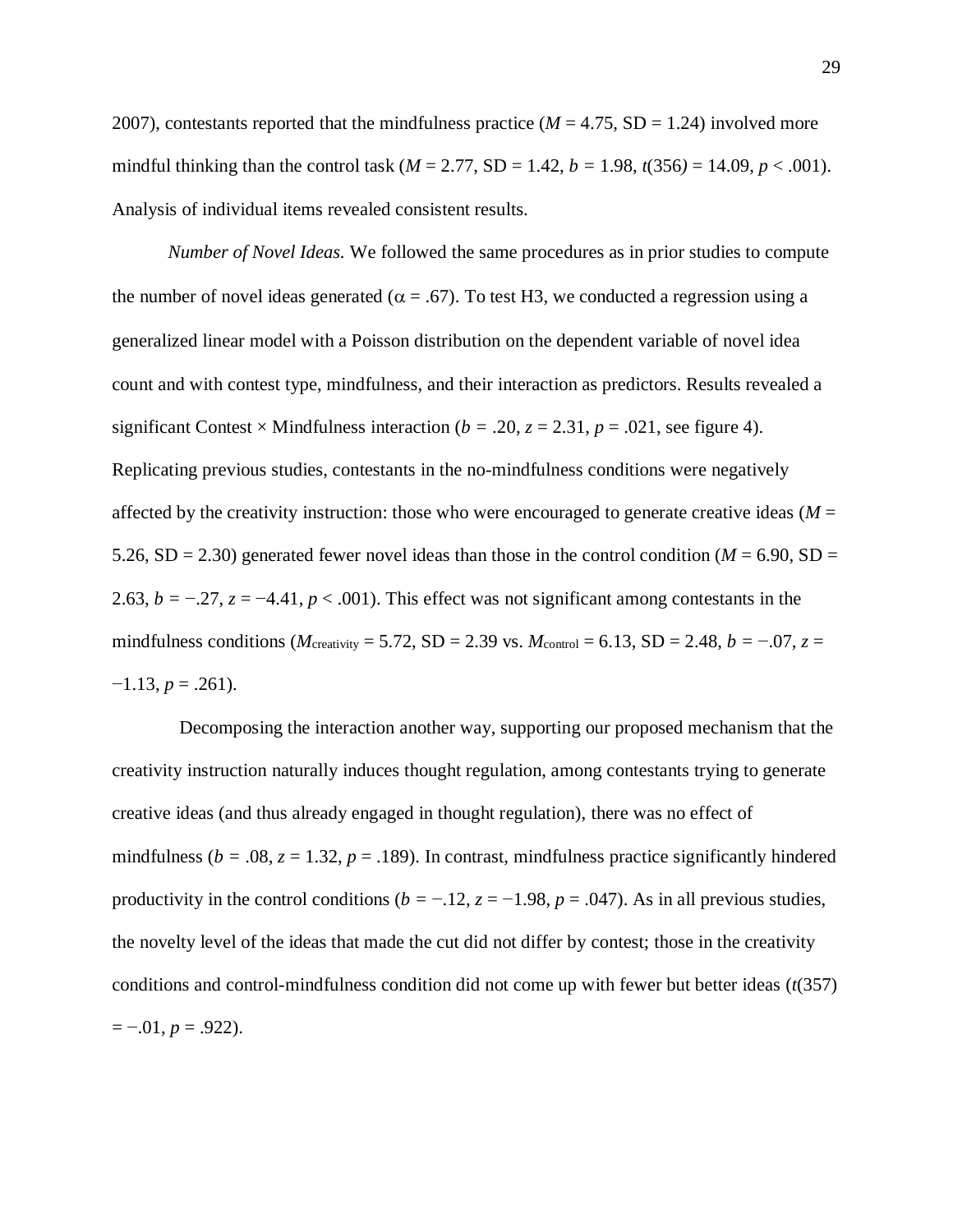------------------------------------------------------- Insert Figure 4 about here

Study 5 provided final support for H3, that soliciting creative ideas results in productivity loss because it induces thought regulation: when contestants were directly induced to regulate their thoughts through a mindfulness practice, the number of novel ideas generated by those in the control condition significantly decreased (and matched the productivity of those trying to generate creative ideas).

Of note, prior research has found that mindfulness practice can sometimes increase creativity (Capurso, Fabbro, and Crescentini 2014). We speculate that this is due to the multidimensionality of mindfulness practice. When a mindfulness practice emphasizes acceptance of all thoughts, this openness can promote creative (expansive) thinking (Colzato, Szapora, and Hommel 2012). In contrast, in our mindfulness instruction, we emphasized another key aspect of mindfulness practice—the management and direction of attention (Cropley et al. 2007), which leads to tighter thought regulation that hinders expansive thinking. The multidimensionality of mindfulness practices makes it an interesting area for further exploration.

### *GENERAL DISCUSSION*

Idea generation is an important step in reaching creative success. To drive innovation, companies and marketers organize ideation activities, like crowdsourced consumer idea generation contests. Through six idea generation contests on different products (toy, office supply, toiletry, and mobile app) involving close to 2,000 contestants across various demographic segments and four subject pools, we found that soliciting creative ideas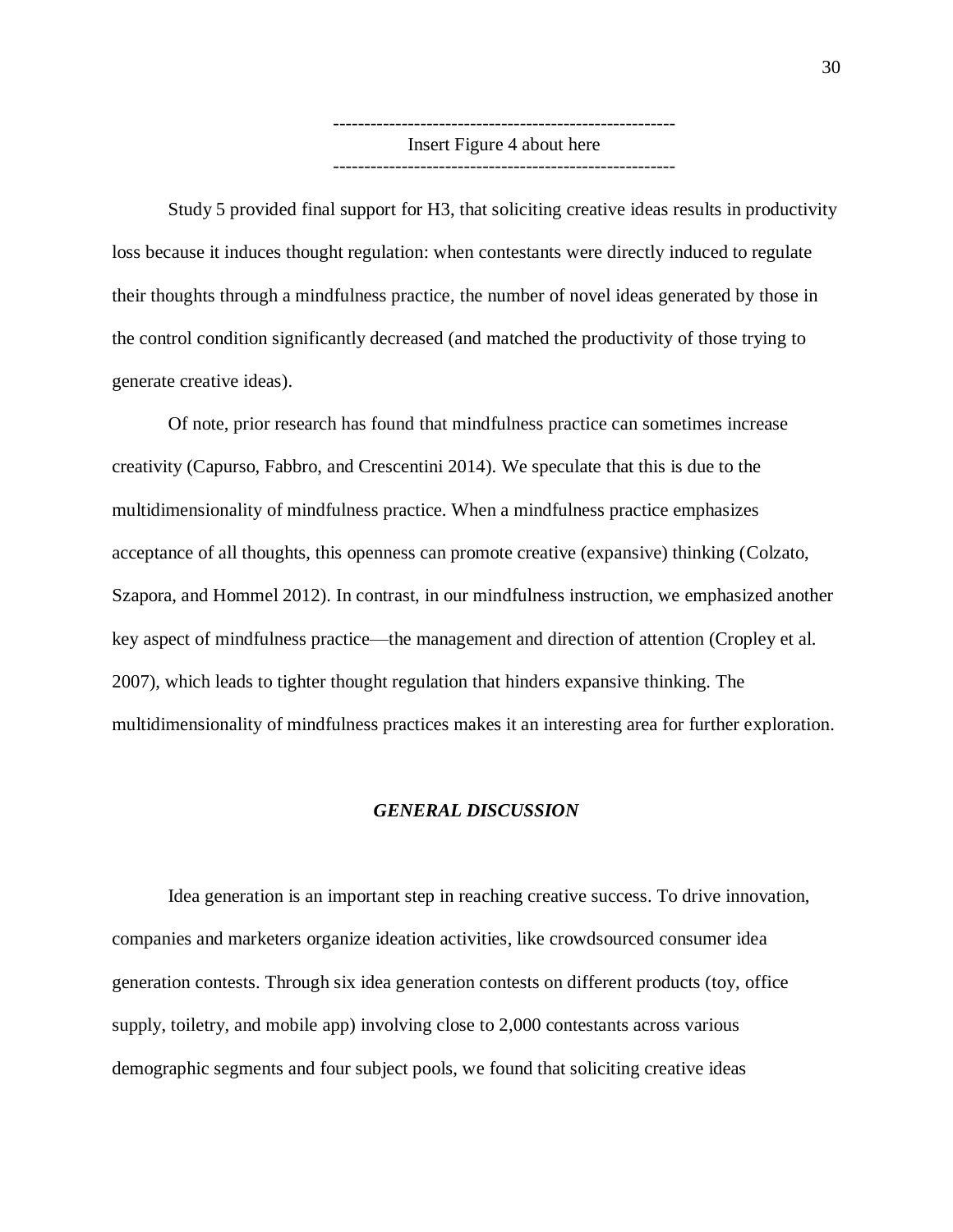paradoxically decreased the total number of novel ideas that the contestants generated. We further showed that soliciting creative ideas resulted in productivity loss because it set a high standard that induced tighter thought regulation. By isolating the unique cognitive process of ideation, we also identified multiple solutions to this creativity paradox: (a) requesting the generation of ideas instead of *creative* ideas (studies 1–5), (b) reducing the contest standard by soliciting unusual ideas (study 2) and (c) incorporating elements that temporarily reduce contestants' thought regulation ability (study 4).

## *Meta-Analysis and Robustness Checks*

 $\overline{a}$ 

A single paper meta-analysis (SPM; McShane and Böckenholt 2017) estimated that soliciting creative ideas resulted in 1.49 fewer novel ideas generated per contestant (95% CI: [−1.12, −1.86]), which amounted to a 20% decrease in productivity relative to the control (see figure 5). 3 In addition, this effect remained significant and sizable when only analyzing unique (non-redundant) novel ideas in each contest  $(b = -13, z = 5.43, p < .0001)$ . Across all contests, soliciting creative ideas resulted in 500 fewer unique (non-redundant) novel ideas harvested  $(Total_{\text{creativity}} = 2,997 \text{ Total}_{\text{control}} = 3,579).$ 

> ------------------------------------------------------- Insert Figure 5 about here

Importantly, the observed results were robust to a variety of cut-off points classifying an idea as novel: ideas that scored above the rounded grand novelty mean across all conditions (e.g., if the mean was 3.7, scoring above 4), ideas that scored one point above the grand mean, and

<sup>3</sup> We conducted the SPM analysis using both standard deviations calculated from a Poisson distribution (as reported in the individual studies) and standard deviations calculated from simple linear regression. Both estimates were significant.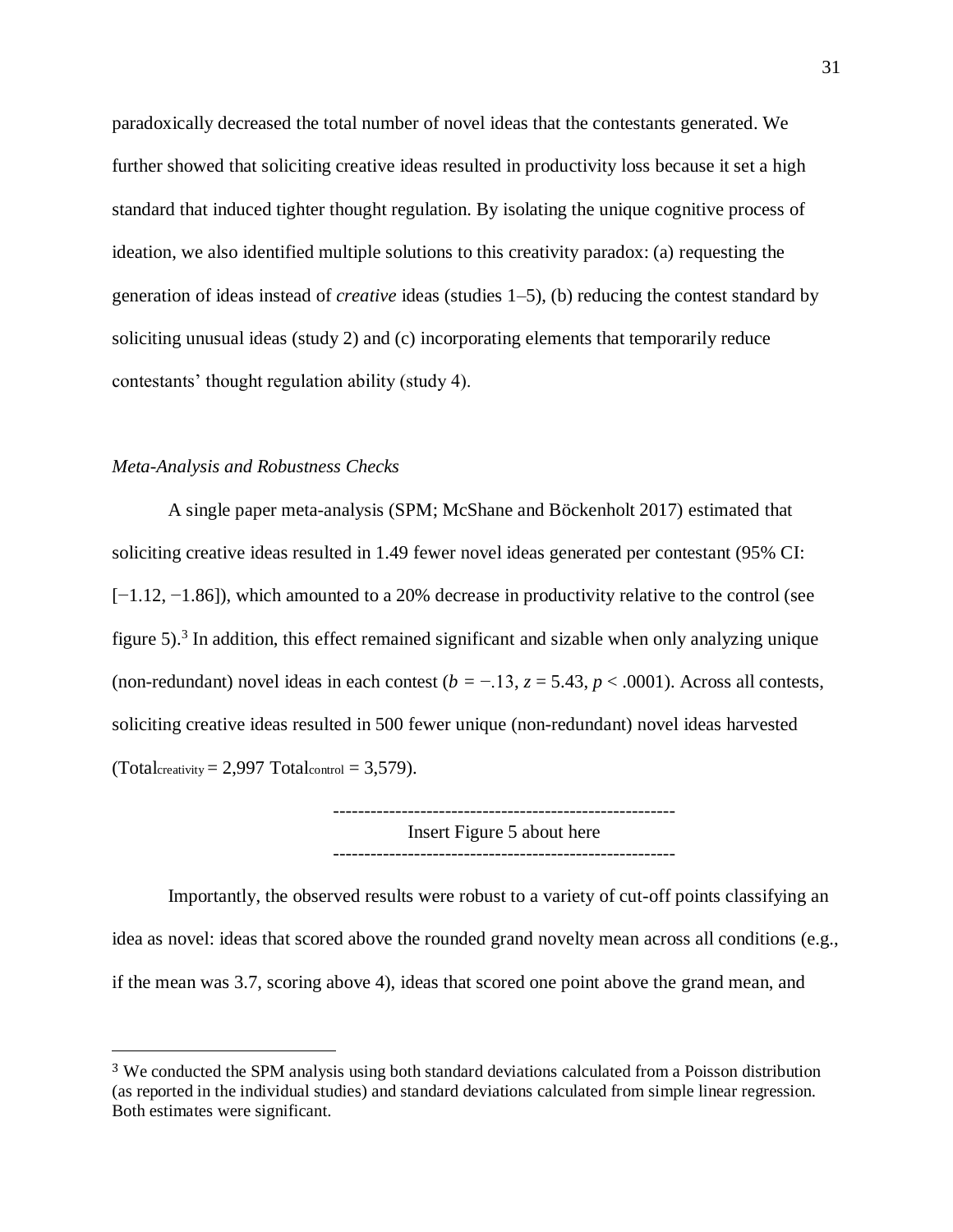ideas that scored over one standard deviation above the grand mean. Across these different novelty thresholds, soliciting creative ideas resulted in significantly fewer novel ideas than those in the control (see figure 6).

> ------------------------------------------------------- Insert Figure 6 about here -------------------------------------------------------

In addition, we tested the possibility that the productivity loss of the creativity condition was driven by a few "high performers" (i.e., outliers) in the control condition; we found that the effect of the creativity condition remained significant when removing contestants who scored one standard deviation (or more) above the average number of novel ideas generated in each competition (which turned out to be the top 14% of contestants), providing evidence that the observed effect was not due to outliers ( $b = -0.06$ ,  $z = 2.16$ ,  $p = 0.03$ , see figure 7).

> ------------------------------------------------------- Insert Figure 7 about here

In addition, we also coded for functionality (i.e., how feasible, implementable, and useful the ideas were) in studies 1, 2, 3 and 5. In these studies, the average functionality of the novel ideas that passed the threshold did not significantly differ by contest (SPM: 95% CI: [−.13, .13]); thus, our effect was not driven by the creativity instruction producing ideas that were more functional.

Last, across all studies, a SPM revealed that contestant effort (95% CI: [−.29, .05]) and perceived difficulty (95% CI: [−.06, .28]) did not vary by contest type. In addition, the observed creativity paradox remained significant when including difficulty and effort in the regression model ( $b = -0.20$ ,  $z = -8.79$ ,  $p < .0001$ ). This finding helps to further rule out the alternative accounts that increased motivation, a general feeling of difficulty, or "choking under pressure"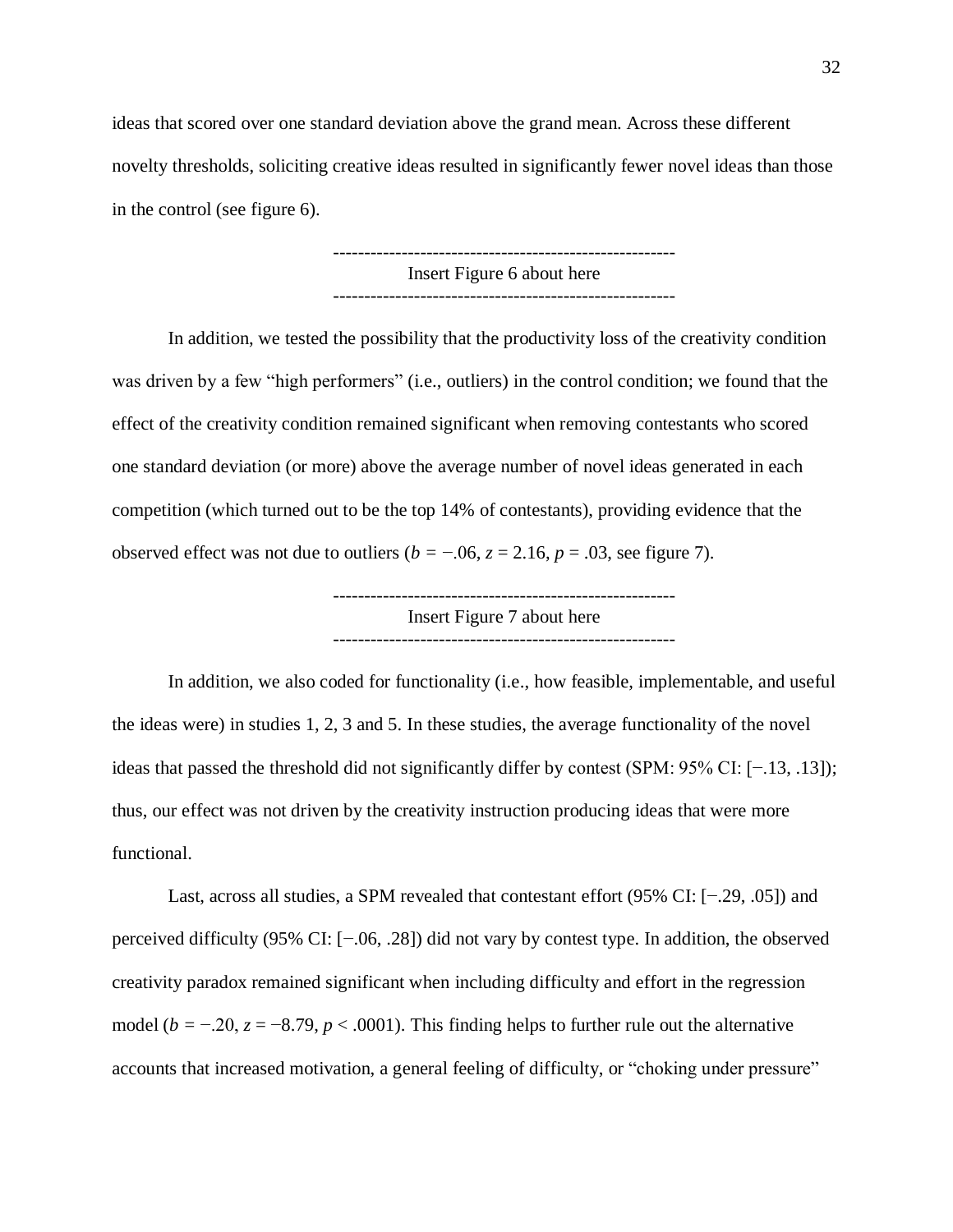(Baumeister 1984) caused the difference between the creativity and the control conditions.

## *Contribution to Creativity and Self-Regulation Research*

*Creativity.* Our findings add to the literature in consumer creativity by (a) documenting the paradoxical effect of soliciting creative ideas, (b) drawing from self-regulation literature to provide a cognitive account (self-monitoring) for this productivity loss, (c) identifying processdriven solutions to this productivity loss (e.g., requesting the generation of all ideas, reducing the standard of the contest, inhibiting thought regulation by having contestants ideate out loud), and (d) introducing a new performance metric that is rooted in the ideation literature and that is highly relevant for firms and idea generation activities.

At first blush, the productivity loss observed when soliciting creative ideas in this research might seem inconsistent with findings in prior literature that demonstrate that having a creativity goal can, in many situations, increase creative output (Baumeister et al. 2007; Chen et al. 2002, 2005; Christensen, Guilford, and Wilson 1957; Harrington 1975; Niu and Liu 2009; O'Hara and Sternberg 2001; Runco, Illies, and Eisenman 2005; Shalley 1991, 1995). However, a closer look at these findings suggests that these prior studies focused on how goals can increase the motivation to think creatively and thus used a condition that had no goal/incentive at all as a control. For instance, Shalley (1991) gave participants multiple memos to solve. When instructed to be creative, the solutions that participants provided were more creative than those of participants who were not given any goal (not even a goal to generate as many ideas as they could). However, in the context of company-hosted idea generation, participants are already motivated to engage in creative thinking for the reward. Thus, our work complements prior work by elucidating how, when holding motivation and effort constant, soliciting creative ideas can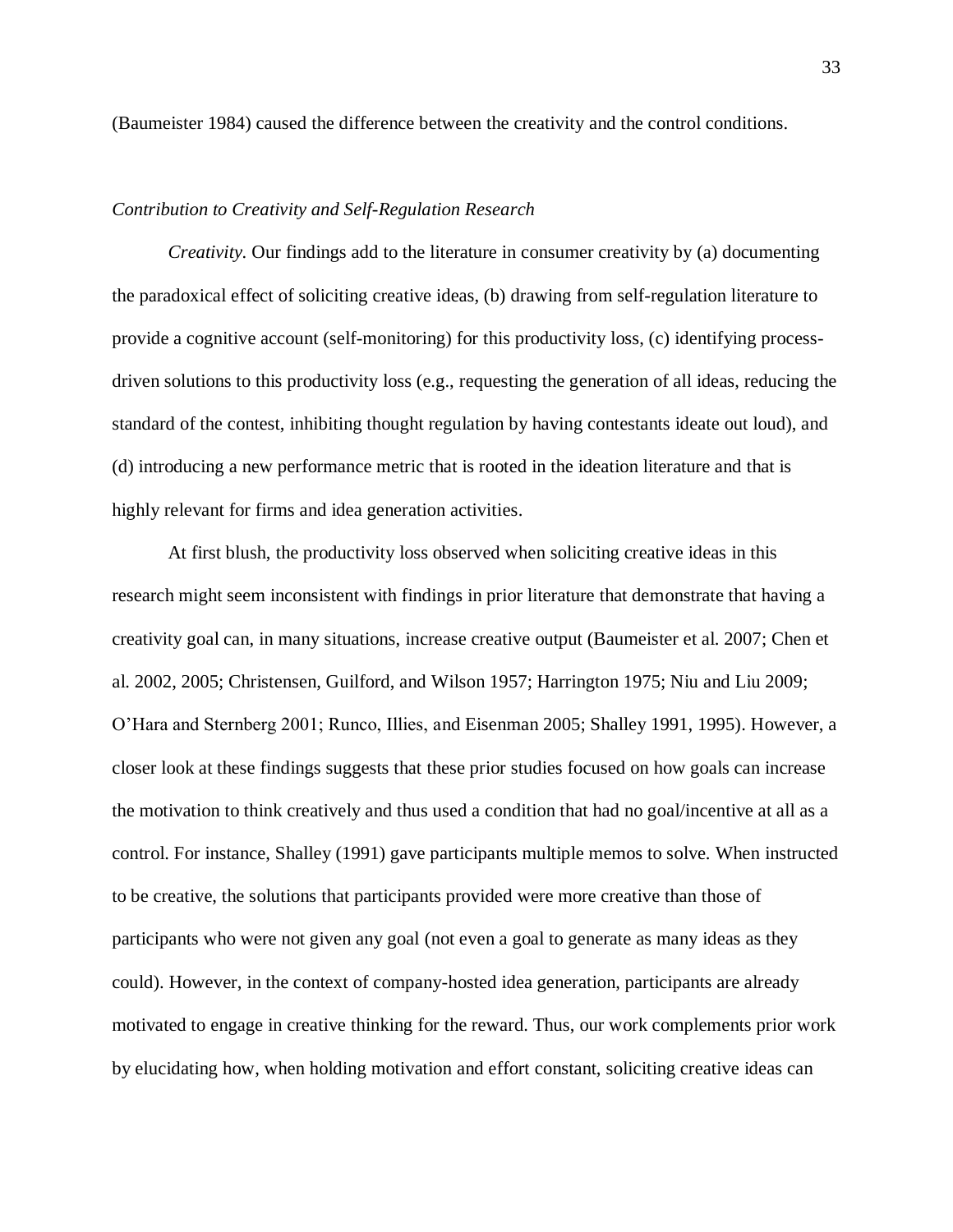inhibit the cognitive process of ideation and hinder productivity.

Interestingly, our proposed process of monitoring one's current thoughts and ideas against a high creativity standard explains several provocative findings in creativity research as well. For example, intoxication has been found to facilitate creative performance (Jarosz, Colflesh, and Wiley 2012), nonoptimal times of day yield higher creativity (Wieth and Zacks 2011), and spontaneous eye blinks, a proxy of disinhibition, are associated with better performance in an idea generation task (Chermahini and Hommel 2010; see Amer, Campbell, and Hasher 2016 for a review). In addition, a recent fMRI study found that activation in the brain's executive control centers is inversely related to creative output (Saggar et al. 2015). We believe that these findings can be understood through one coherent mechanism of selfmonitoring, or the lack thereof: when people are less able to monitor and subsequently regulate their thoughts, expansive thinking (and thus, the generation of novel ideas) is facilitated.

*Goals Gone Wild.* This research also adds to the growing body of work on the backfire effect of goal pursuit, which demonstrates that goal pursuit can cause unintended side effects (Gruber et al. 2011; Ordóñez et al. 2009; Uziel and Baumeister 2017; Wegner 1994). For example, setting a challenging sales goal for employees can encourage the unethical treatment of consumers (Ordóñez et al. 2009). The current work extends this research by showing that goal pursuit can backfire not only through inducing harmful side effects like unethical behavior or biased information processing (e.g., Gruber et al. 2011), but also through the cognitive process of goal pursuit (i.e., monitoring and regulating thoughts, as documented in studies 4 and 5).

*Human Motivation.* Last, our findings add to the extensive work on self-regulation, human motivation, and, particularly, cognitive control. Recent research has cast doubt on the notion that impulsive, uncontrolled behavior is always harmful. For instance, Lisjak and Lee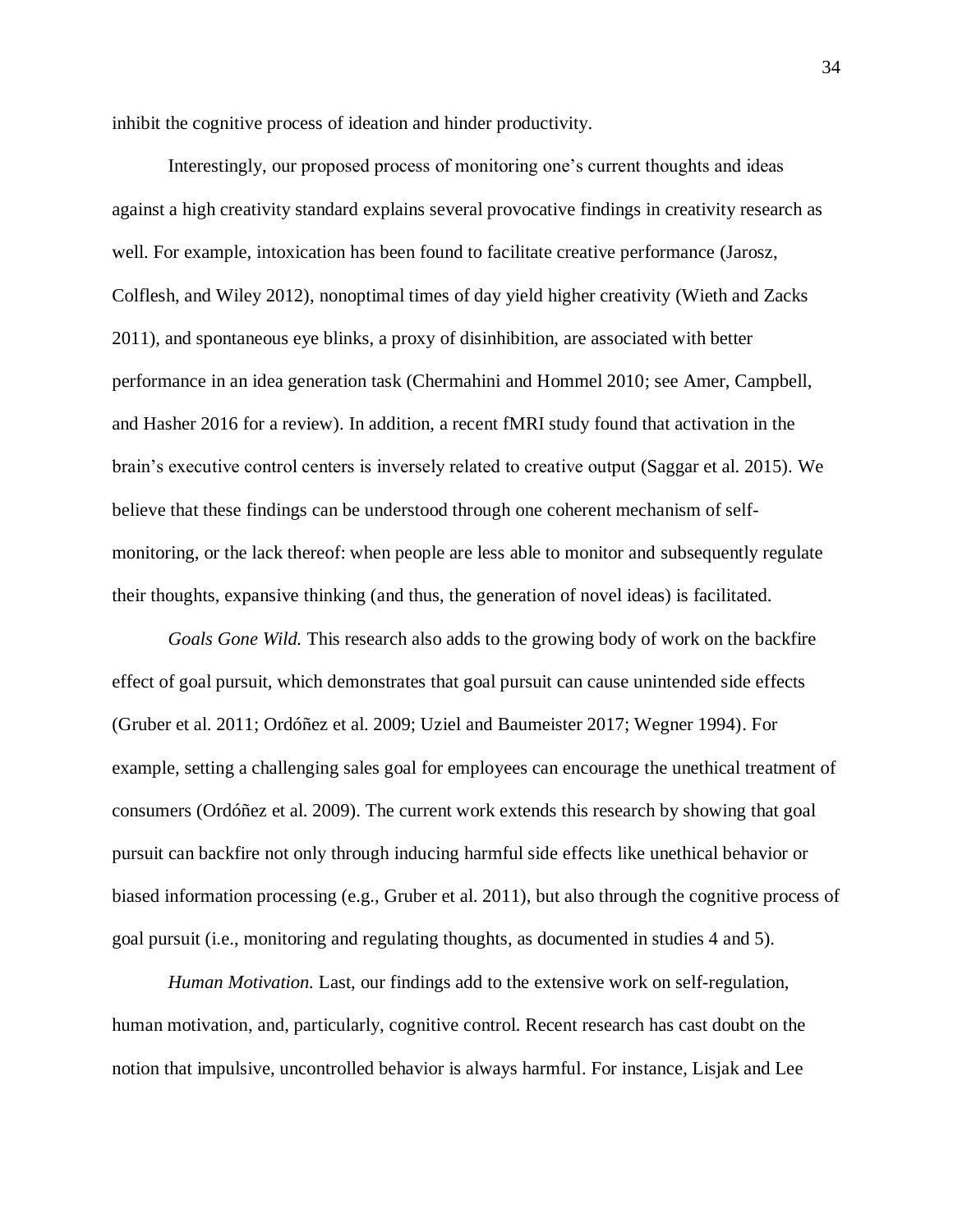(2014) found that depleted individuals engaged in more self-protective behaviors due to feelings of vulnerability. Adding to this nascent research stream, we found that conditions that normally would impede self-regulation (e.g., speaking out loud, study 4; Klesse et al. 2015) can also enhance goal attainment in the context of idea generation, and states that are associated with positive self-regulatory outcomes (e.g., mindfulness, study 5) can paradoxically hurt ideation. This provides interesting possibilities for future research. For example, how would individuals' dispositional tendency to engage in attention regulation, a trait that has been shown to aid in selfregulation and goal attainment (Diehl et al. 2006), influence ideation productivity? We conducted an exploratory study (401 contestants,  $M_{\text{age}} = 29.39$ , SD<sub>age</sub> = 9.80; 202 women) and measured people's trait attention regulation and found that at the mean level of dispositional attention regulation, soliciting creative ideas was indeed counterproductive (as shown in all studies). However, productivity loss was observed in both the creativity and control conditions among contestants who were dispositionally prone to engage in attention regulation. This finding opens the possibility that firms can leverage environments that disrupt idea generators' natural tendency to cognitively regulate when pursuing ideas, such as hosting a high-pressure hackathon in a brewery.

#### *Practical Implications and Future Directions*

Our findings have important practical implications for designing ideation activities. Companies should be aware that hackathons and creativity contests can implicitly set a high standard for contestants, which could reduce the number of novel ideas they can harvest. In addition to sounding a cautionary bell to this prevalent marketing practice, our studies provide helpful solutions for encouraging creative effort and boosting ideation output. For instance,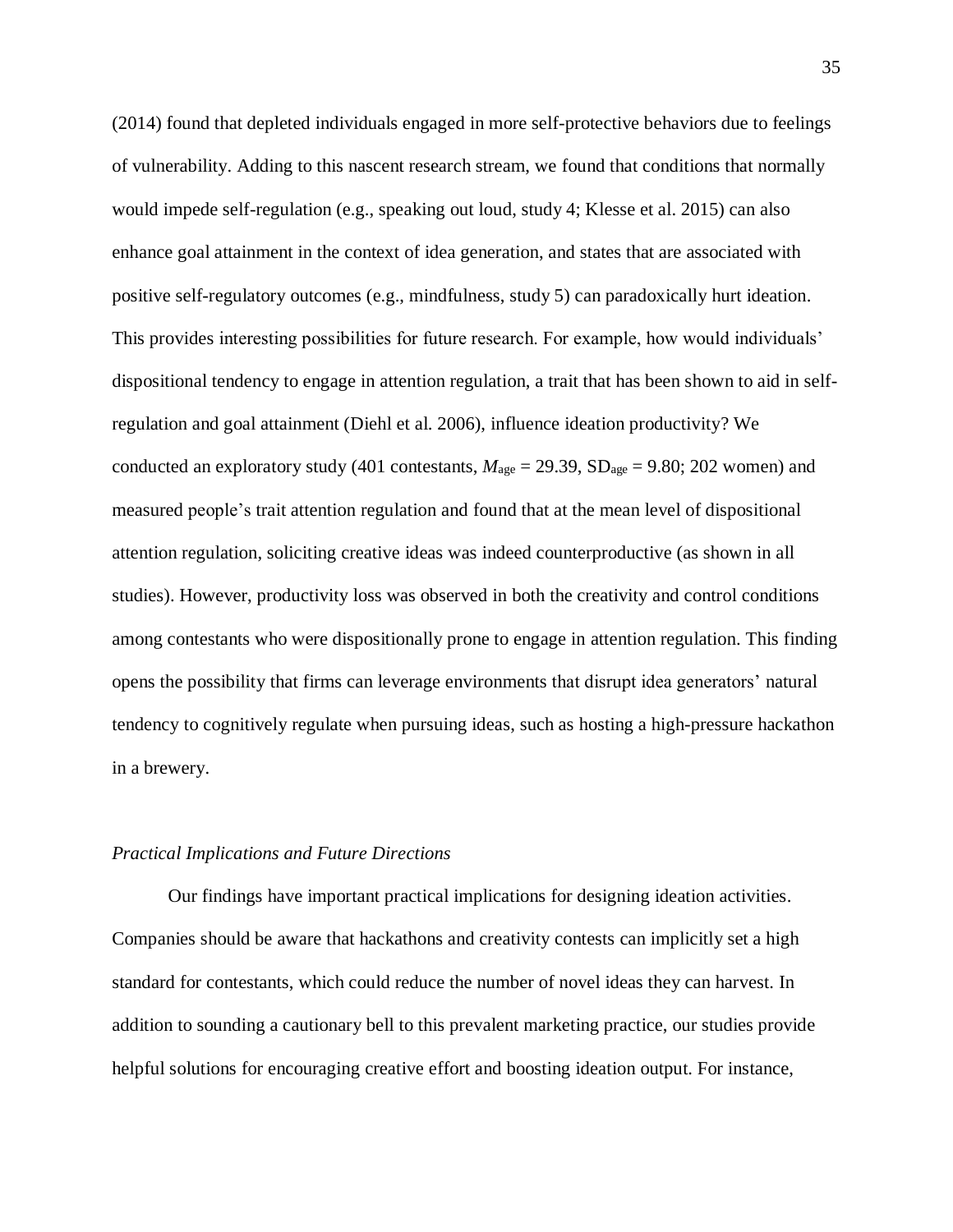companies can frame the contest as seeking unusual ideas (study 2), avoid explicitly soliciting creative ideas ("to generate as many ideas as possible," studies 1 through 5), and incorporate elements such as speaking aloud that could temporarily reduce contestants' thought regulation ability (study 4).

While this research focuses on idea generation contests where creative ideas were externally solicited, our framework can extend to individualistic pursuit of creative ideas in noncompetitive contexts as well (e.g., Moreau and Herd 2010; Youn, Shin, and Lee 2015). When consumers engage in creativity, they often generate ideas (e.g., coming up with a list of creative activities for a bachelorette party). If consumers focus on generating creative ideas in the early stage of ideation, they could again face a high standard, regulate their thoughts, and end up with fewer novel ideas for further development and implementation. Future research could investigate this possibility and explore other ways to help circumvent the creativity paradox in individualistic, noncompetitive ideation.

Collaborative group-based idea generation constitutes another exciting area for future research. Prior research has found that banning criticism can at times hamper creative responses in groups, as criticism enables group members with alternative points of view to express their ideas (Nemeth et al. 2004). However, our findings suggest that criticism could backfire via thought regulation. Perhaps the hindering effect of thought regulation manifests only in intrapersonal thought regulation, but not in interpersonal, collaborative situations? Or, it is possible that in a group setting, the standard for creativity lacks consensus, which reduces the possibility of monitoring and comparing? Inquiries along these lines can significantly add to the literature of creativity and ideation and shed light on the unique cognitive processes that may underlie collaborative idea generation.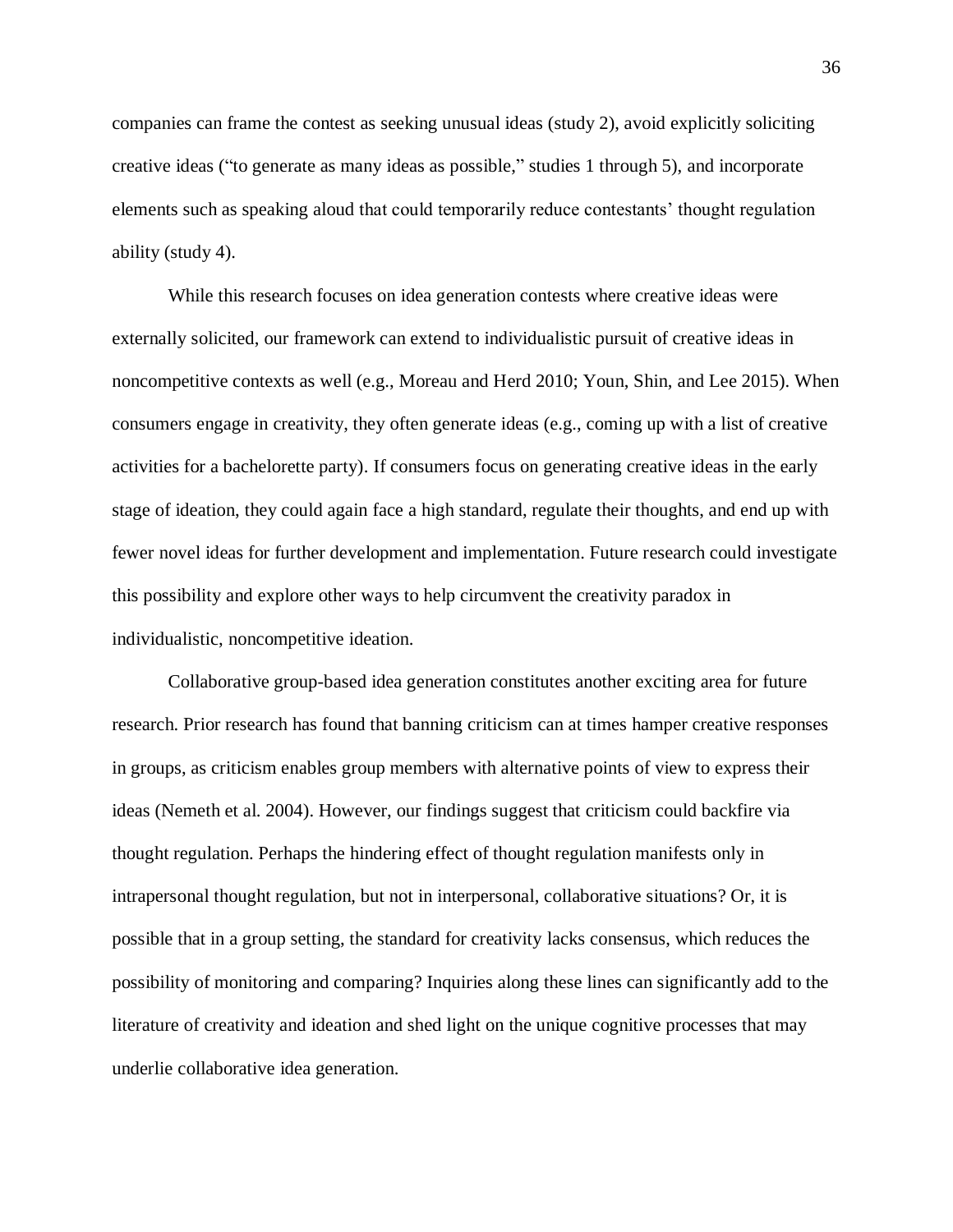### *REFERENCES*

- Amabile, Teresa M. (1982), "Social Psychology of Creativity: A Consensual Assessment Technique," *Journal of Personality and Social Psychology*, 43(5), 997–1013.
- Amer, Tarek, Karen L. Campbell, and Lynn Hasher (2016), "Cognitive Control as a Double-Edged Sword," *Trends in Cognitive Sciences*, 20(12), 905–15.
- Baumeister, Roy F. (1984), "Choking under Pressure: Self-Consciousness and Paradoxical Effects of Incentives on Skillful Performance," *Journal of Personality and Social Psychology*, 44(3), 610–20.
- Baumeister, Roy F., Brandon J. Schmeichel, C. Nathan DeWall, and Kathleen D. Vohs (2007), "Is the Conscious Self a Help, a Hindrance, or an Irrelevance to the Creative Process?" in *Advances in Psychology Research*, ed. Alexandra M. Columbus, UK: Nova Science Pub Inc, 137–52.
- Baumeister, Roy F., and Kathleen D. Vohs (2007), "Self-Regulation, Ego Depletion, and Motivation," *Social and Personality Psychology Compass*, 1(1), 115–28.
- Bayus, Barry L. (2013), "Crowdsourcing New Product Ideas Over Time: An Analysis of the Dell IdeaStorm Community," *Management Science*, 59(1), 226–44.
- Brown, Kirk W., and Richard M. Ryan (2003), "The Benefits of Being Present: Mindfulness and Its Role in Psychological Well-Being," *Journal of Personality and Social Psychology*, 84(4), 822–48.
- Burroughs, James E., C. Page Moreau, and David Glen Mick (2008), "Toward a Psychology of Consumer Creativity," in *Handbook of Consumer Psychology*, ed. Paul M. Herr and Curtis P. Haugtvedt, New York: Taylor and Francis Group, 1011–38.
- Capurso, Viviana, Franco Fabbro, and Cristiano Crescentini (2014), "Mindful Creativity: The Influence of Mindfulness Meditation on Creative Thinking," *Frontiers in Psychology*, 1–2.
- Carmody, James, Ruth A. Baer, Emily L. B. Lykins, and Nicholas Olendzki (2009), "An Empirical Study of the Mechanisms of Mindfulness in a Mindfulness-Based Stress Reduction Program," ed. Shauna L. Shapiro, *Journal of Clinical Psychology*, 65(6), 613–26.
- Carver, Charles S. (1979), "A Cybernetic Model of Self-Attention Processes," *Journal of Personality and Social Psychology*, 37(8), 1251–81.
- Carver, Charles S., and Michael F. Scheier (1982), "Control Theory: A Useful Conceptual Framework for Personality-Social, Clinical, and Health Psychology," *Psychological Bulletin*, 92(1), 111–35.
- Chen, Chuansheng, Joseph Kasof, Julia Dmitrieva, Qi Dong, and Gui Xue (2005), "Effects of Explicit Instruction to 'Be Creative' across Domains and Cultures," *The Journal of Creative Behavior*, 39(2), 89–110.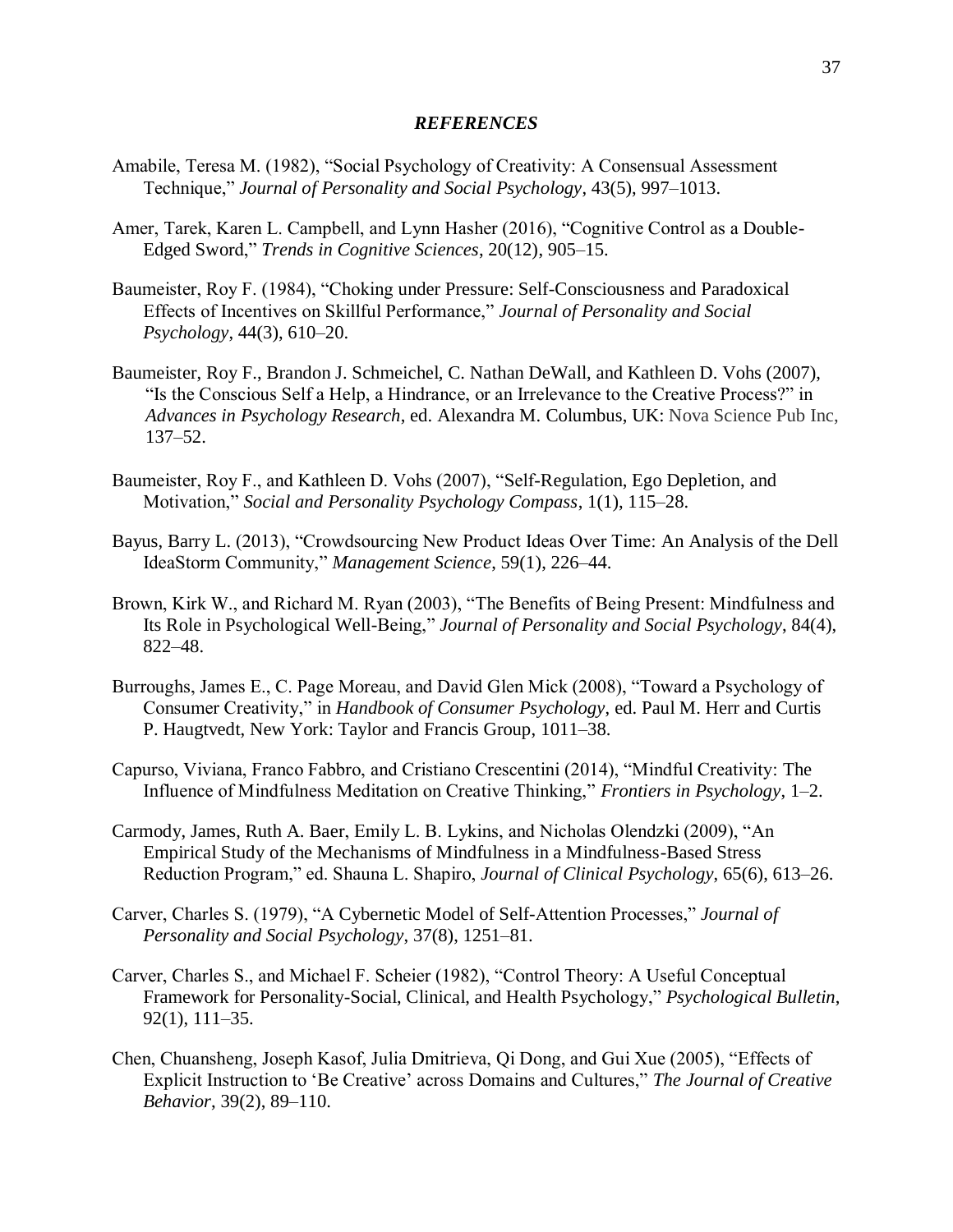- Chen, Chuansheng, Joseph Kasof, Amy J. Himsel, and Ellen Greenberger (2002), "Creativity in Drawings of Geometric Shapes: A Cross-Cultural Examination with the Consensual Assessment Technique," *Journal of Cross-Cultural Psychology*, 33(2), 171–87.
- Chermahini, Soghra Akbari, and Bernhard Hommel (2010), "The (B)Link between Creativity and Dopamine: Spontaneous Eye Blink Rates Predict and Dissociate Divergent and Convergent Thinking," *Cognition*, 115(3), 458–65.
- Christensen, Paul R., J. P. Guilford, and R. C. Wilson (1957), "Relations of Creative Responses to Working Time and Instructions," *Journal of Experimental Psychology: General*, 53(2), 82–88.
- Cicchetti, Domenic V. and Sara A. Sparrow (1981), "Developing Criteria for Establishing Interrater Reliability of Specific Items: Applications to Assessment of Adaptive Behavior," *American Journal of Mental Deficiency*, 86(2), 127–37.
- Clore, Gerald L. and Jeffrey R. Huntsinger (2007), "How Emotions Inform Judgment and Regulate Thought," *Trends in Cognitive Sciences*, 11(9), 393–99.
- Colzato, L. S., A. Szapora, and B. Hommel (2012), "Meditate to Create: The Impact of Focused-Attention and Open-Monitoring Training on Convergent and Divergent Thinking," *Frontiers in Psychology*, 3, 1-5.
- Cropley, Mark, Michael Ussher, and Ellie Charitou (2007), "Acute Effects of a Guided Relaxation Routine (Body Scan) on Tobacco Withdrawal Symptoms and Cravings in Abstinent Smokers," *Addiction*, 102(6), 989–93.
- Dahl, Darren W., Amitava Chattopadhyay, and Gerald J. Gorn (1999), "The Use of Visual Mental Imagery in New Product Design," *Journal of Marketing Research*, 36(1), 18–28.
- Dahl, Darren W., and C. Page Moreau (2002), "The Influence and Value of Analogical Thinking during New Product Ideation," *Journal of Marketing Research*, 39(1), 47–60.
- Dennis, Alan R, Joseph S. Valacich, Terry Connolly, and Bayard E. Wynne (1996), "Process Structuring in Electronic Brainstorming," *Information Systems Research,* 7(2), 268–77.
- De Dreu, Carsten K. W., Matthijs Baas, and Bernard A. Nijstad (2008), "Hedonic Tone and Activation Level in the Mood-Creativity Link: Toward a Dual Pathway to Creativity Model," *Journal of Personality and Social Psychology*, 94(5), 739–56.
- Diehl, Manfred, Angelenia B. Semegon, and Ralf Schwarzer (2006), "Assessing Attention Control in Goal Pursuit: A Component of Dispositional Self-Regulation," *Journal of Personality Assessment*, 86(3), 306–17.
- Diehl, Michael and Wolfgang Stroebe (1987), "Productivity Loss in Brainstorming Groups: Toward the Solution of a Riddle," *Journal of Personality and Social Psychology*, 53(3), 497–509.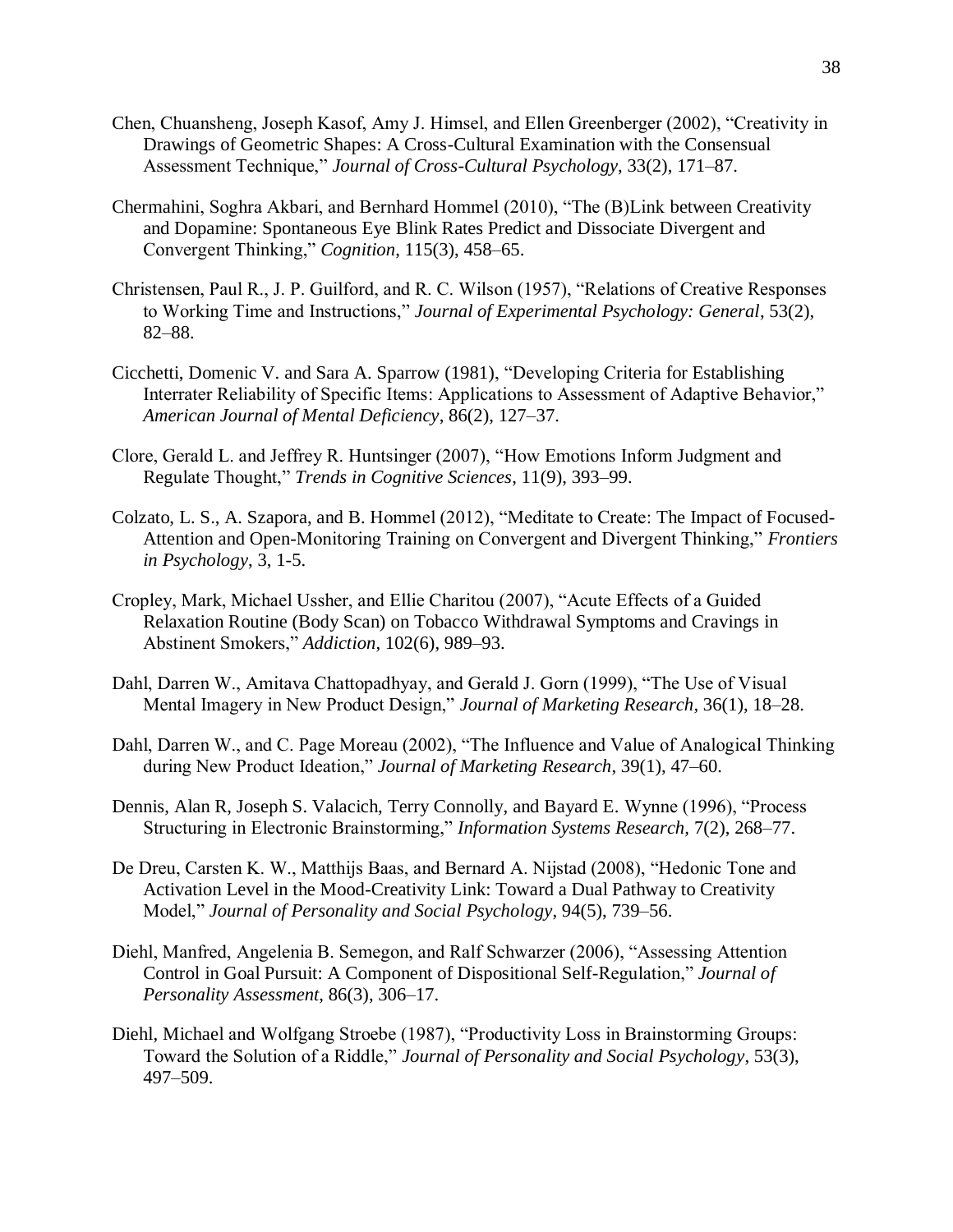\_\_\_\_\_\_\_\_ (1991), "Productivity Loss in Idea-Generating Groups: Tracking Down the Blocking Effect," *Journal of Personality and Social Psychology*, 61(3), 392–403.

- Duguid, Michelle M. and Jack A. Goncalo (2015), "Squeezed in the Middle: The Middle Status Trade Creativity for Focus," *Journal of Personality and Social Psychology*, 109(4), 589– 603.
- Eisenberger, Robert, and Michael Selbst (1994), "Does Reward Increase or Decrease Creativity?" *Journal of Personality and Social Psychology*, 66(6), 1116–27.

Eyeka (2016), "The State of Crowdsourcing in 2016," https://en.eyeka.com/resources/reports.

- Fishbach, Ayelet, and Ravi Dhar (2005), "Goals as Excuses or Guides: The Liberating Effect of Perceived Goal Progress on Choice," *Journal of Consumer Research*, 32(3), 370–77.
- Förster, Jens, Ronald S. Friedman, Amina Özelsel, and Markus Denzler (2006), "Enactment of Approach and Avoidance Behavior Influences the Scope of Perceptual and Conceptual Attention," *Journal of Experimental Social Psychology*, 42(2), 133–46.
- Gilbert, Daniel T., R. Brian Giesler, and Kathryn A. Morris (1995), "When Comparisons Arise," *Journal of Personality and Social Psychology*, 69(2), 227–36.
- Goldenberg, Jacob, Donald R. Lehmann, and David Mazursky (2001), "The Idea Itself and the Circumstances of Its Emergence as Predictors of New Product Success," *Management Science*, 47(1), 69–84.
- Goodman, Joseph K., Cynthia E. Cryder, and Amar Cheema (2012), "Data Collection in a Flat World: The Strengths and Weaknesses of Mechanical Turk Samples," *Journal of Behavioral Decision Making*, 26(3), 213–24.
- Gruber, June, Iris B. Mauss, and Maya Tamir (2011), "A Dark Side of Happiness? How, When, and Why Happiness Is Not Always Good," *Perspectives on Psychological Science*, 6(3), 222–33.
- Harkin, Benjamin, Thomas L. Webb, Betty P. I. Chang, Andrew Prestwich, Mark Conner, Ian Kellar, Yael Benn, and Paschal Sheeran (2015), "Does Monitoring Goal Progress Promote Goal Attainment? A Meta-Analysis of the Experimental Evidence," *Psychological Bulletin*, 142(2), 198–229.
- Harrington, David M. (1975), "Effects of Explicit Instructions to 'Be Creative' on the Psychological Meaning of Divergent Thinking Test Scores," *Journal of Personality*, 42(3), 434–54.
- Hauser, John, Gerard J. Tellis, and Abbie Griffin (2006), "Research on Innovation: A Review and Agenda for Marketing Science," *Marketing Science*, 25(6), 687–717.

Howe, Jeff (2006), "The Rise of Crowdsourcing," *Wired*, 14(6), 1–4.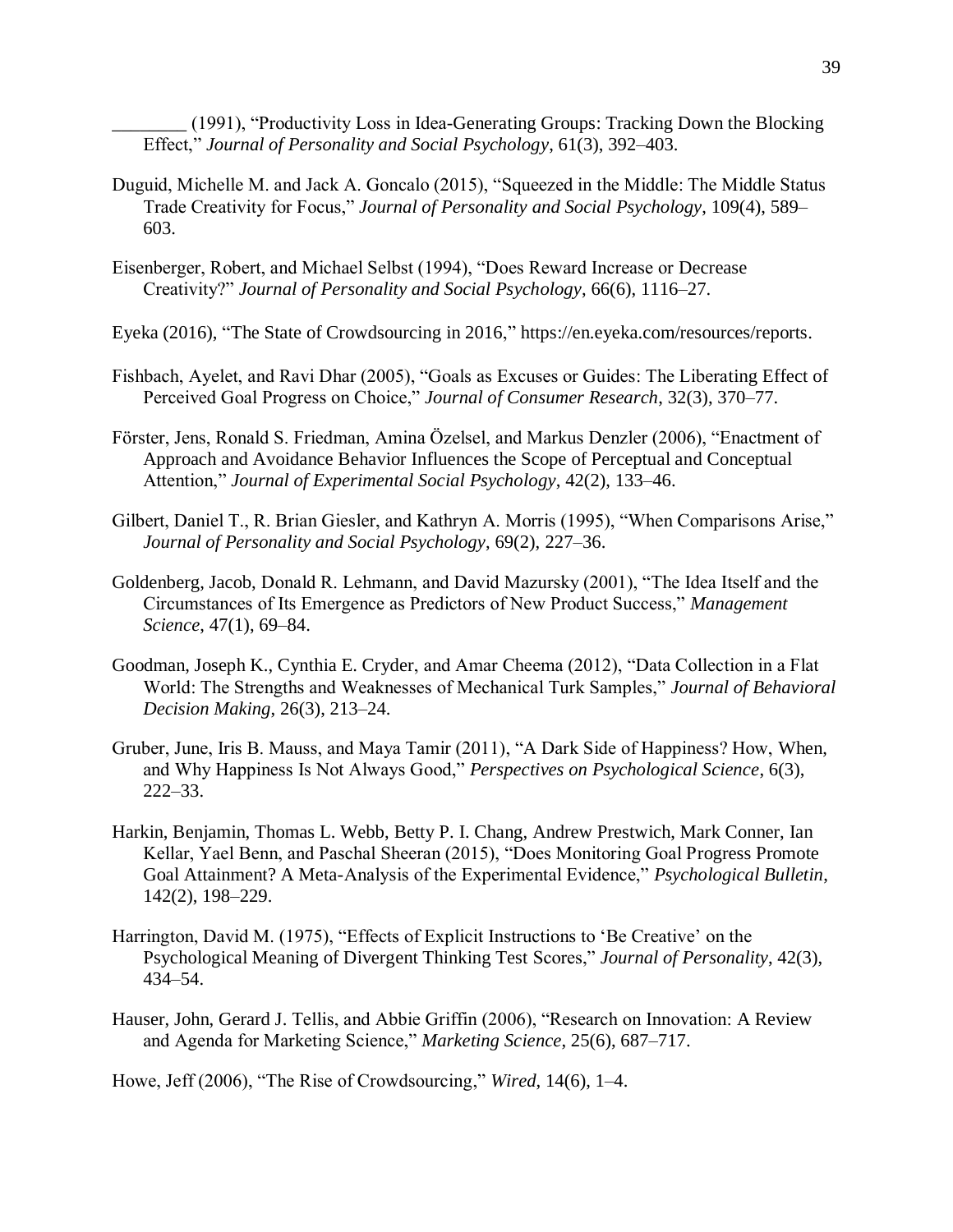- Huang, Szu-chi and Ying Zhang (2011), "Motivational Consequences of Perceived Velocity in Consumer Goal Pursuit," *Journal of Marketing Research*, 48(6), 1045–56.
- Inman, J. Jeffrey (2018), "Presidential Address: Dr. Strangelove or How I Learned to Stop Worrying and Love the Replication Crisis," in *Society of Consumer Psychology Proceedings*, Dallas, TX: Society for Consumer Psychology.
- Jarosz, Andrew F., Gregory J. H. Colflesh, and Jennifer Wiley (2012), "Uncorking the Muse: Alcohol Intoxication Facilitates Creative Problem Solving," *Consciousness and Cognition*, 21(1), 487–93.
- Jha, Amishi P., Jason Krompinger, and Michael J. Baime (2007), "Mindfulness Training Modifies Subsystems of Attention," *Cognitive, Affective, Behavioral Neuroscience*, 7(2), 109–19.
- Kivetz, R., and I. Simonson (2003), "The Idiosyncratic Fit Heuristic: Effort Advantage as a Determinant of Consumer Response to Loyalty Programs," *Journal of Marketing Research*, 40(4), 454–67.
- Klein, George S. (1964), "Semantic Power Measured through the Interference of Words with Color-Naming," *American Journal of Psychology*, 77 (4), 576–88.
- Klesse, A. K., J. Levav, and C. Goukens (2015), "The Effect of Preference Expression Modality on Self-Control," *Journal of Consumer Research*, 42(4), 535–50.
- Kornish, Laura J. and Karl T. Ulrich (2014), "The Importance of the Raw Idea in Innovation: Testing the Sow's Ear Hypothesis," *Journal of Marketing Research*, 51(1), 14–26.
- Kray, Laura J., Adam D. Galinsky, and Elaine M. Wong (2006), "Thinking within the Box: The Relational Processing Style Elicited by Counterfactual Mind-Sets," *Journal of Personality and Social Psychology*, 91(1), 33–48.
- Lisjak, Monika, and Angela Y. Lee (2014), "The Bright Side of Impulse: Depletion Heightens Self-Protective Behavior in the Face of Danger," *Journal of Consumer Research*, 41(1), 55– 70.
- Locke, Edwin A., and Gary P. Latham (1990), *A Theory of Goal Setting and Task Performance*, Upper Saddle River, NJ: Prentice-Hall.
	- \_\_\_\_\_\_\_\_ (2002), "Building a Practically Useful Theory of Goal Setting and Task Motivation: A 35-Year Odyssey," *American Psychologist*, 57(9), 705–17.
- Lucas, Brian J. and Loran F. Nordgren (2015), "People Underestimate the Value of Persistence for Creative Performance," *Journal of Personality and Social Psychology*, 109(2), 232–43.
- MacLeod, Colin M. (1991), "Half a Century of Research on the Stroop Effect: An Integrative Review," *Psychological Bulletin*, 109(2), 163–203.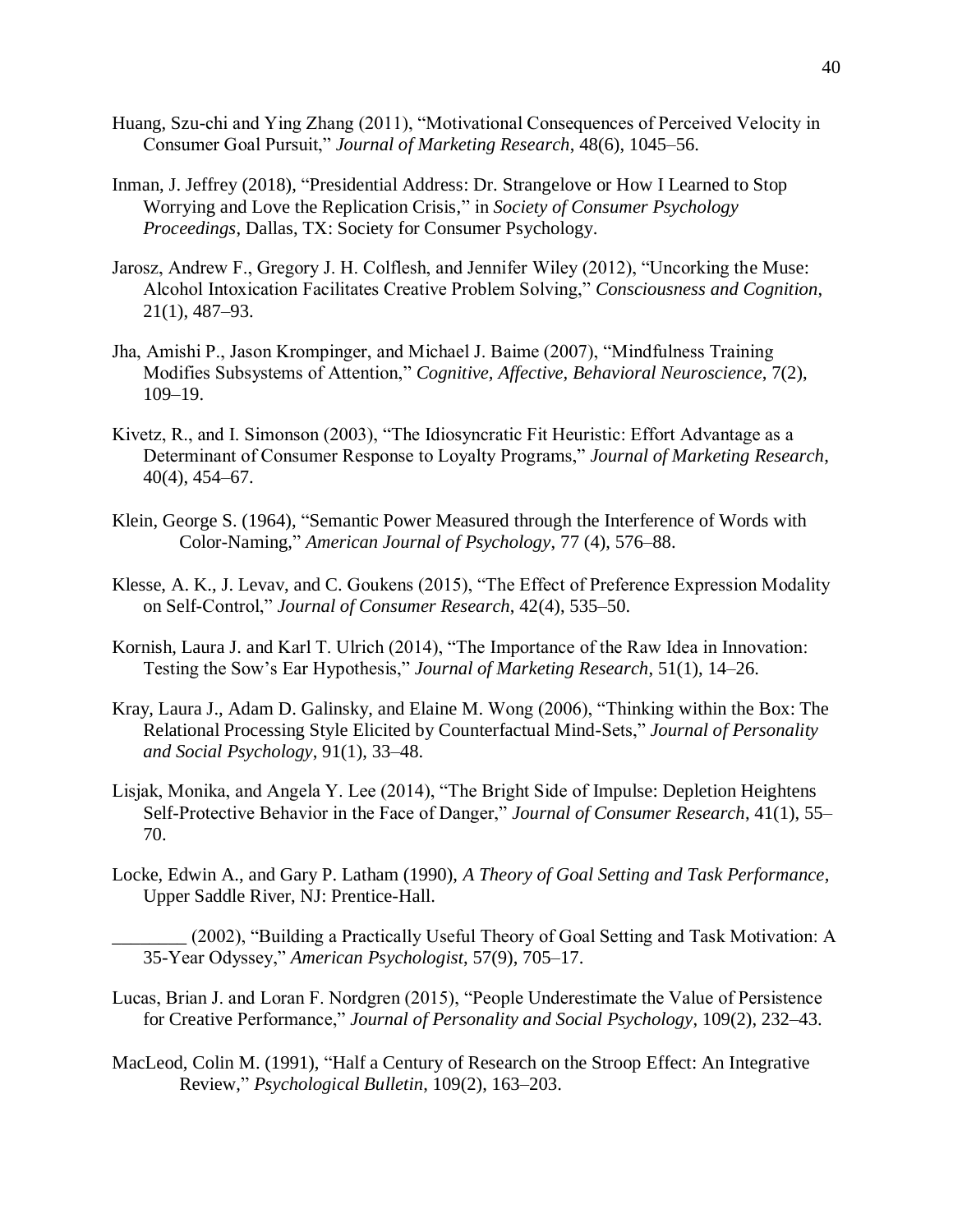- McShane, Blakeley B., and Ulf Böckenholt (2017), "Single-Paper Meta-Analysis: Benefits for Study Summary, Theory Testing, and Replicability," *Journal of Consumer Research*, 43(6), 1048–63.
- Mednick, Sarnoff (1962), "The Associative Basis of the Creative Process," *Psychological Review*, 69(3), 220–32.
- Mehta, Ravi, Amar Cheema, and Rui (Juliet) Zhu (2012), "Is Noise Always Bad? Exploring the Effects of Ambient Noise on Creative Cognition," *Journal of Consumer Research*, 39(4), 784–99.
- Mehta, Ravi, Darren W. Dahl, and Rui (Juliet) Zhu (2017), "Social-Recognition versus Financial Incentives? Exploring the Effects of Creativity-Contingent External Rewards on Creative Performance," *Journal of Consumer Research*, 44(3), 536–53.
- Moreau, C. Page, and Darren W. Dahl (2005), "Designing the Solution: The Impact of Constraints on Consumers' Creativity," *Journal of Consumer Research*, 32(1), 13–22.
- Moreau, C. Page and Kelly B. Herd (2010), "To Each His Own? How Comparisons with Others Influence Consumers' Evaluations of Their Self-Designed Products," *Journal of Consumer Research*, 36(5), 806–19.
- Mullen, Brian, Craig Johnson, and Eduardo Salas (1991), "Productivity Loss in Brainstorming Groups: A Meta-Analytic Integration," *Basic and Applied Social Psychology*, 12(1), 3–23.
- Myrseth, Kristian Ove R., and Ayelet Fishbach (2009), "Self-Control: A Function of Knowing When and How to Exercise Restraint," *Current Directions in Psychological Science*, 18(4), 247–52.
- Nęcka, Edward, Bogumiła Lech, Natalia Sobczyk, and Magdalena Śmieja (2012), "How Much Do We Know About Our Own Cognitive Control?," *European Journal of Psychological Assessment*, 28(3), 240–47.
- Nemeth, Charlan J., Bernard Personnaz, Marie Personnaz, and Jack A. Goncalo (2004), "The Liberating Role of Conflict in Group Creativity: A Study in Two Countries," *European Journal of Social Psychology*, 34(4), 365–74.
- Nijstad, Bernard A., and Wolfgang Stroebe (2006), "How the Group Affects the Mind: A Cognitive Model of Idea Generation in Groups," *Personality and Social Psychology Review*, 10(3), 186–213.
- Nijstad, Bernard A., Wolfgang Stroebe, and Hein F. M. Lodewijkx (2003), "Production Blocking and Idea Generation: Does Blocking Interfere with Cognitive Processes?," *Journal of Experimental Social Psychology*, 39(6), 531–48.
- Nisbett, Richard E., and Timothy D. Wilson (1977), "Telling more than we can know: Verbal reports on mental processes." *Psychological review,* 84(3), 231-259.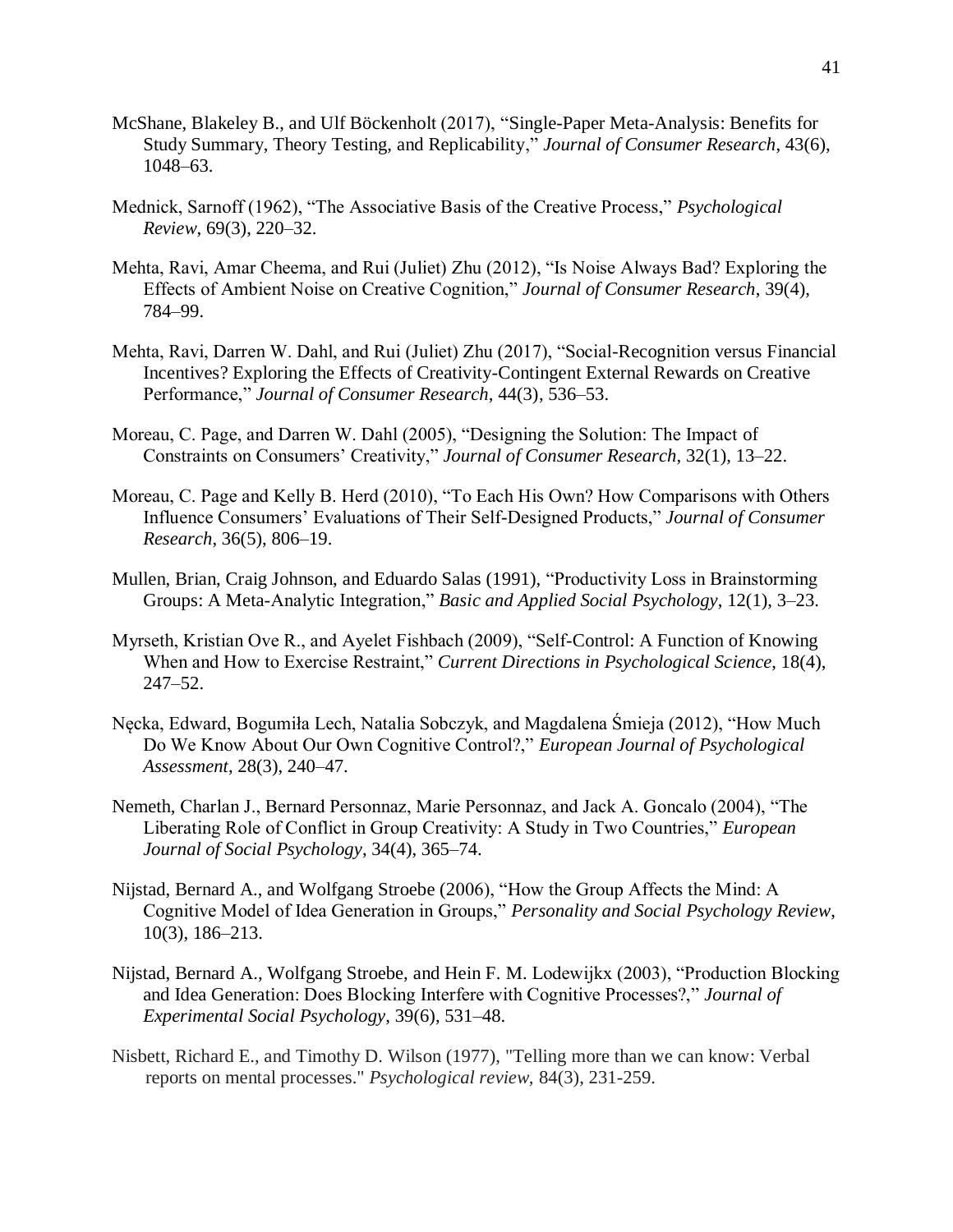- Niu, Weihua, and Dan Liu (2009), "Enhancing Creativity: A Comparison between Effects of an Indicative Instruction 'to Be Creative' and a More Elaborate Heuristic Instruction on Chinese Student Creativity," *Psychology of Aesthetics, Creativity, and the Arts*, 3(2), 93–98.
- O'Hara, Linda A., and Robert J. Sternberg (2001), "It Doesn't Hurt to Ask: Effects of Instructions to Be Creative, Practical, or Analytical on Essay-Writing Performance and Their Interaction with Students' Thinking Styles," *Creativity Research Journal*, 13(2), 197–210.
- Olenski, Steve (2015), "The State of Crowdsourcing," http://www.forbes.com/sites/steveolenski/2015/12/04/the-state-of-crowdsourcing/.
- Oppezzo, Marily and Daniel L. Schwartz (2014), "Give Your Ideas Some Legs: The Positive Effect of Walking on Creative Thinking," *Journal of Experimental Psychology: Learning, Memory, and Cognition*, 40(4), 1142–52.
- Ordóñez, Lisa D., Maurice E. Schweitzer, Adam D. Galinsky, and Max H. Bazerman (2009), "Goals Gone Wild: The Systematic Side Effects of Overprescribing Goal Setting," *Academy of Management Perspectives*, 23(1), 6–16.
- Osborn, Alex F. (1953), *Applied Imagination*, New York: Scribner.
- Paolacci, Gabriele, Jesse Chandler, and Panagiotis G. Ipeirotis (2010), "Running Experiments on Amazon Mechanical Turk," *Judgment and Decision Making*, 5(5), 411–19.
- Paus, Tomas (2001), "Primate Anterior Cingulate Cortex: Where Motor Control, Drive and Cognition Interface," *Nature Reviews*, 2(6), 417–24.
- Paus, Tomas, Michael Petrides, Alan C. Evans, and Ernst Meyer (1993), "Role of the Human Anterior Cingulate Cortex in the Control of Oculomotor, Manual, and Speech Responses: A Positron Emission Tomography Study," *Journal of Neurophysiology*, 70(2), 453–69.
- Runco, Mark A., J. J. Illies, and R. Eisenman (2005), "Creativity, Originality, and Appropriateness: What Do Explicit Instructions Tell Us About Their Relationships?" *The Journal of Creative Behavior*, 39(2), 137–48.
- Saggar, Manish, Eve-Marie Quintin, Eliza Kienitz, Nicholas T. Bott, Zhaochun Sun, Wei-Chen Hong, Yin-hsuan Chien, Ning Liu, Robert F. Dougherty, Adam Royalty, Grace Hawthorne, and Allan L. Reiss (2015), "Pictionary-Based fMRI Paradigm to Study the Neural Correlates of Spontaneous Improvisation and Figural Creativity," *Nature Publishing Group*, 5, 1–11.
- Scheier, Michael F. and Charles S. Carver (1988), "A Model of Behavioral Self-Regulation: Translating Intention into Action," in *Advances in Experimental Social Psychology*, 21, 303– 46.
- Semple, Randye J. (2010), "Does Mindfulness Meditation Enhance Attention? A Randomized Controlled Trial," *Mindfulness*, 1(2), 121–30.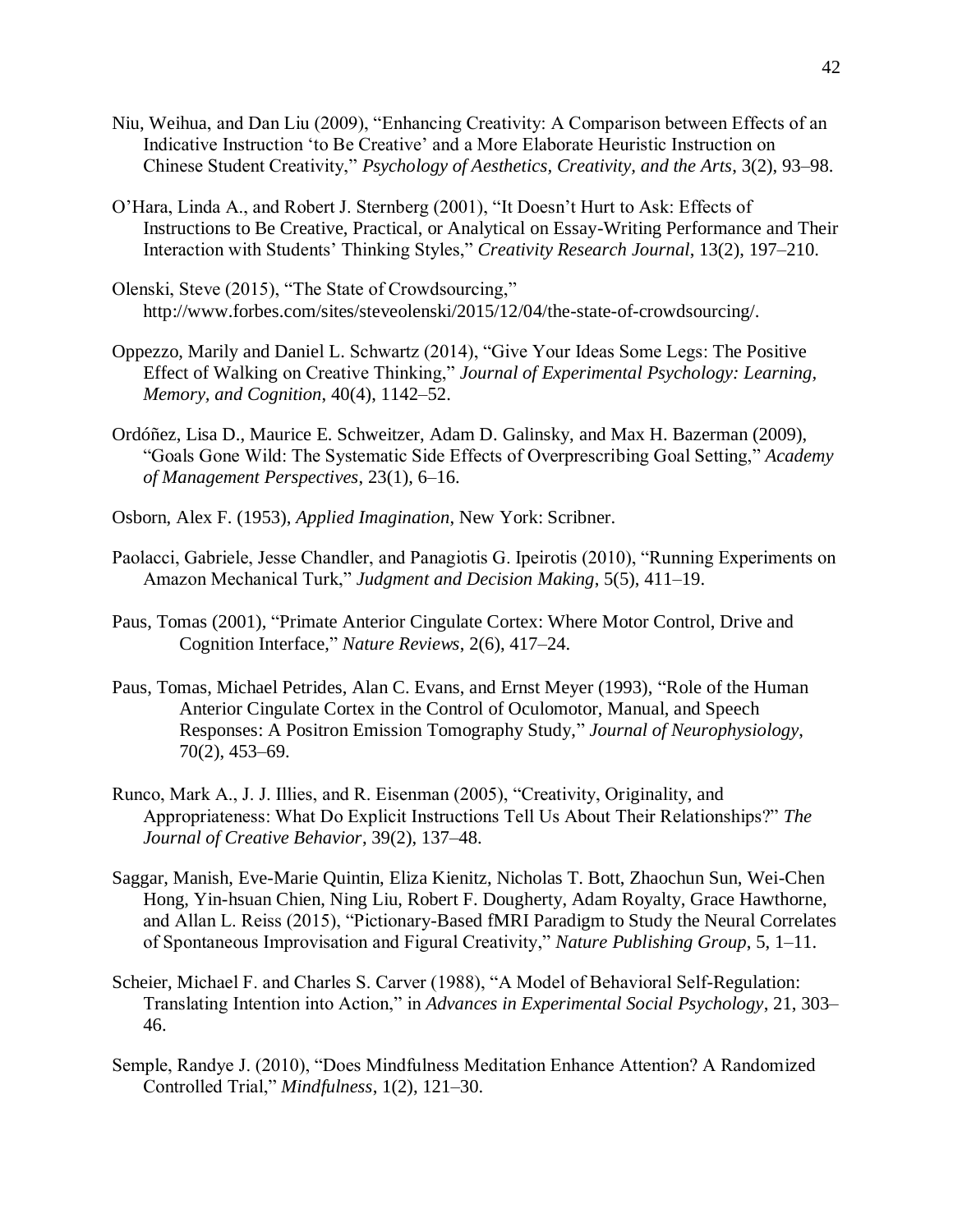Shalley, Christina E. (1991), "Effects of Productivity Goals, Creativity Goals, and Personal Discretion on Individual Creativity," *Journal of Applied Psychology*, 76(2), 179–85.

\_\_\_\_\_\_\_\_ (1995), "Effects of Coaction, Expected Evaluation, and Goal Setting on Creativity and Productivity," *Academy of Management Journal*, 38(2), 483–503.

- Spencer, Steven J., Mark P. Zanna, and Geoffrey T. Fong (2005), "Establishing a Causal Chain: Why Experiments Are Often More Effective Than Mediational Analyses in Examining Psychological Processes," *Journal of Personality and Social Psychology*, 89(6), 845–51.
- Stephen, A. T., Zubcsek, P. P., & Goldenberg, J. (2016). "Lower connectivity is better: The effects of network structure on redundancy of ideas and customer innovativeness in interdependent ideation tasks," *Journal of Marketing Research*, 53(2), 263-279.
- Stroebe, Wolfgang and Michael Diehl (1994), "Why Groups Are Less Effective Than Their Members: On Productivity Losses in Idea-Generating Groups," *European Review of Social Psychology*, 5, 271–303.
- Terwiesch, Christian, and Karl T. Ulrich (2009), "Innovation Tournaments: Creating and Selecting Exceptional Opportunities," Boston: Harvard Business School Press.
- Terwiesch, Christian, and Yi Xu (2008), "Innovation Contests, Open Innovation, and Multiagent Problem Solving," *Management Science*, 54(9), 1529–43.
- Uziel, Liad, and Roy F. Baumeister (2017), "The Self-Control Irony: Desire for Self-Control Limits Exertion of Self-Control in Demanding Settings," *Personality and Social Psychology Bulletin*, 43(5), 693–705.
- Valentine, Elizabeth R. and Phillip L. G. Sweet (1999), "Meditation and Attention: A Comparison of the Effects of Concentrative and Mindfulness Meditation on Sustained Attention," *Mental Health, Religion and Culture*, 2(1), 59–70.
- Van De Veer, Evelien, Erica Van Herpen, and Hans C. M. Van Trijp (2016), "Body and Mind: Mindfulness Helps Consumers to Compensate for Prior Food Intake by Enhancing the Responsiveness to Physiological Cues," *Journal of Consumer Research*, 42(5), 783–803.
- Vohs, Kathleen D., and Todd F. Heatherton (2000), "Self-Regulatory Failure: A Resource-Depletion Approach," *Psychological Science*, 11, 249–54.
- Vohs, Kathleen D., Joseph P. Redden, and Ryan Rahinel (2013), "Physical Order Produces Healthy Choices, Generosity, and Conventionality, Whereas Disorder Produces Creativity," *Psychological Science*, 24(9), 1860–67.
- Ward, Thomas B., Ronald A. Finke, and Steven M. Smith (1995), "Business Applications," in *Creativity and the Mind: Discovering the Genius Within*, New York: Plenum, 169–71.
- Wegner, D. M. (1994), "Ironic Processes of Mental Control," *Psychological Review*, 101(1), 34– 52.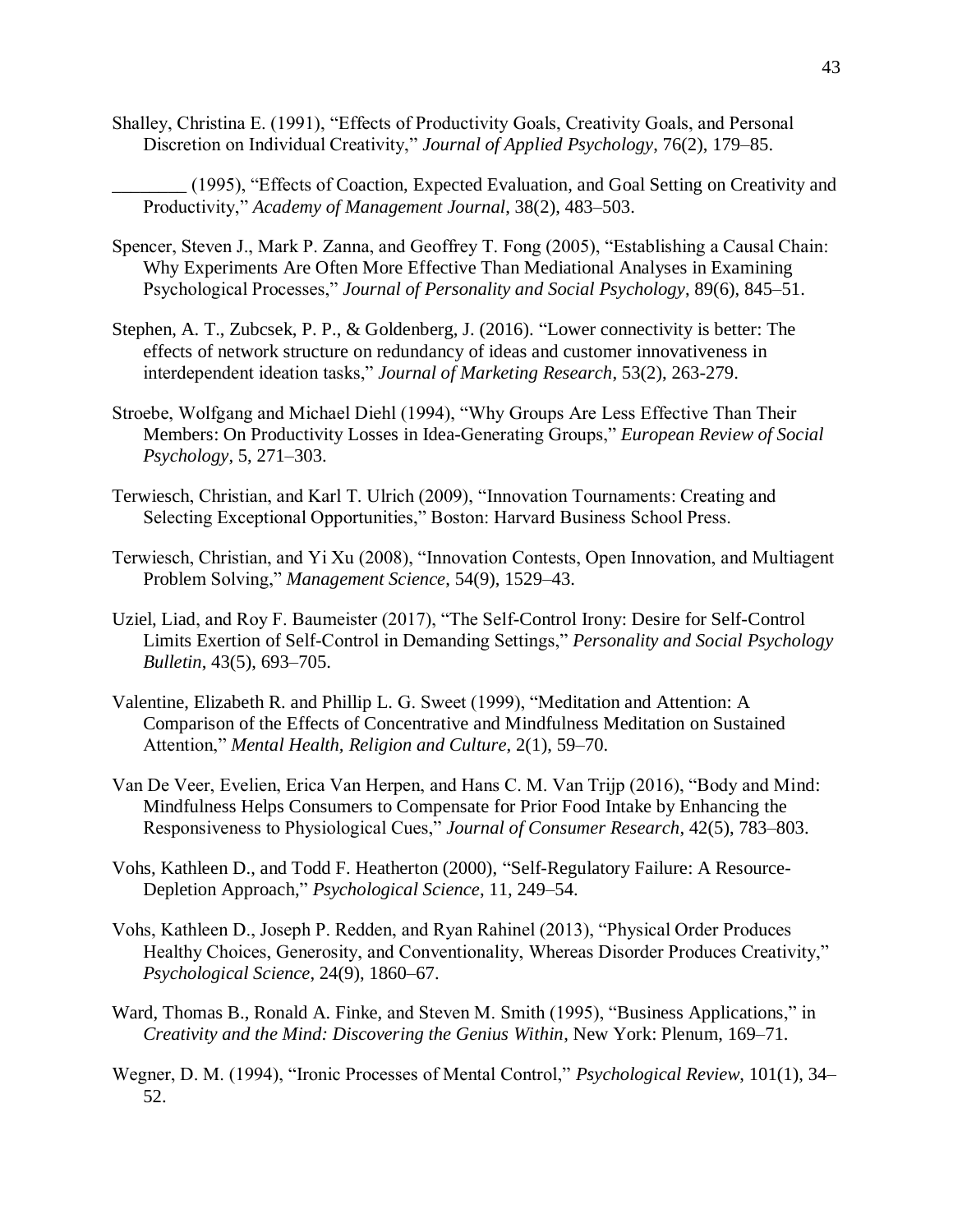- Wenk-Sormaz, Heidi (2005), "Meditation Can Reduce Habitual Responding," *Alternative Therapies in Health and Medicine*, 11(2), 42–58.
- Wieth, Mareike B. and Rose T. Zacks (2011), "Time of Day Effects on Problem Solving: When the Non-Optimal Is Optimal," *Thinking and Reasoning*, 17(4), 387–401.
- Youn, Nara, Chang Yeop Shin, and Angela Y. Lee (2015), "The Effect of Color Harmony on Creative Cognition and Perceived Innovativeness of Brands," in North America — Advances in Consumer Research Volume 43, eds. Kristin Diehl and Carolyn Yoon, Duluth, MN: Association for Consumer Research, 816.
- Zhu, Rui (Juliet) and Ravi Mehta (2009), "Blue or Red? Exploring the Effect of Color on Cognitive Task Performances," *Science*, 323(5918), 1226–29.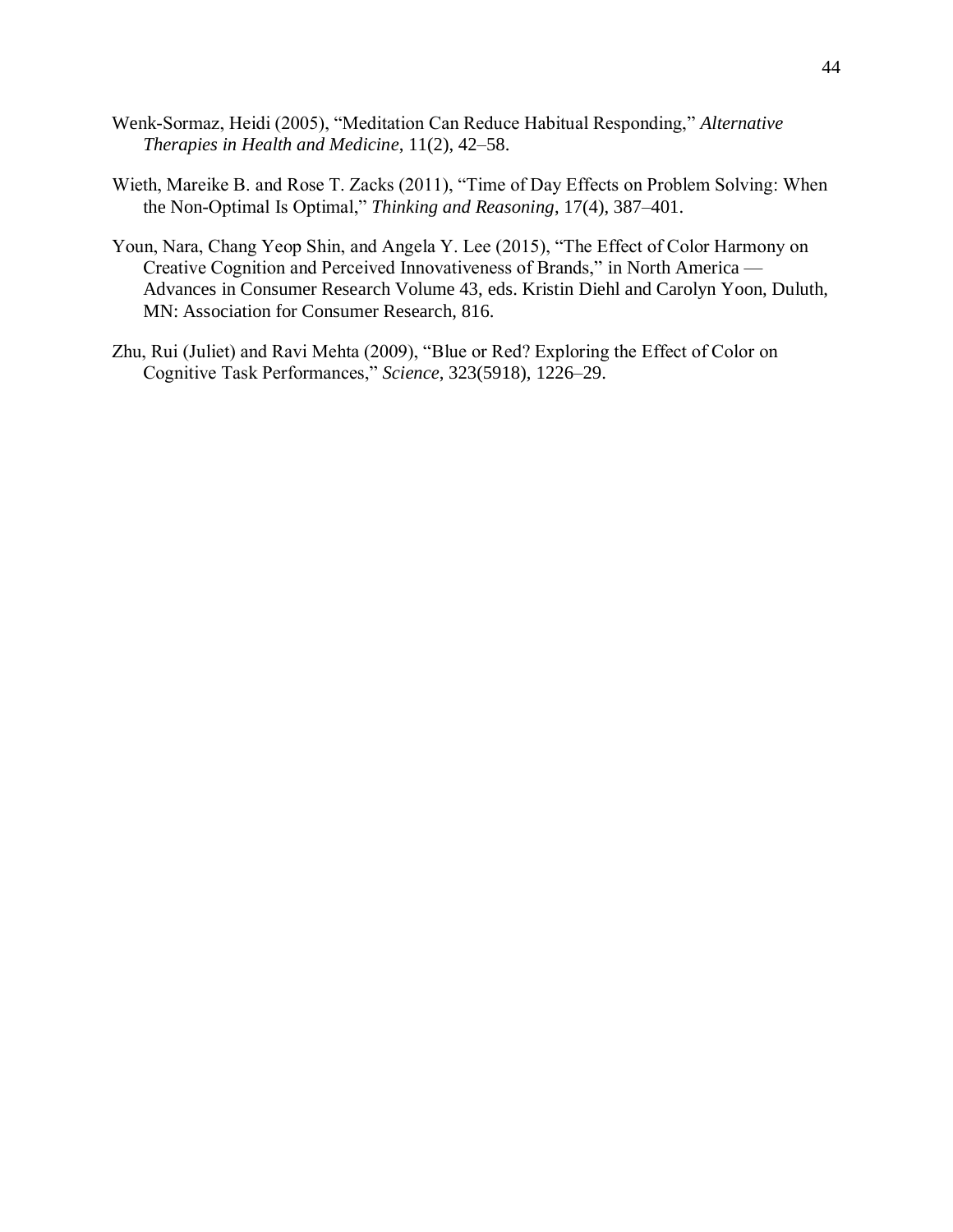THE EFFECT OF CONTEST TYPE ON NUMBER OF NOVEL IDEAS (+/− 1 SE)





THE EFFECT OF CONTEST TYPE AND OPPONENT ON NUMBER OF NOVEL IDEAS (+/− 1 SE)

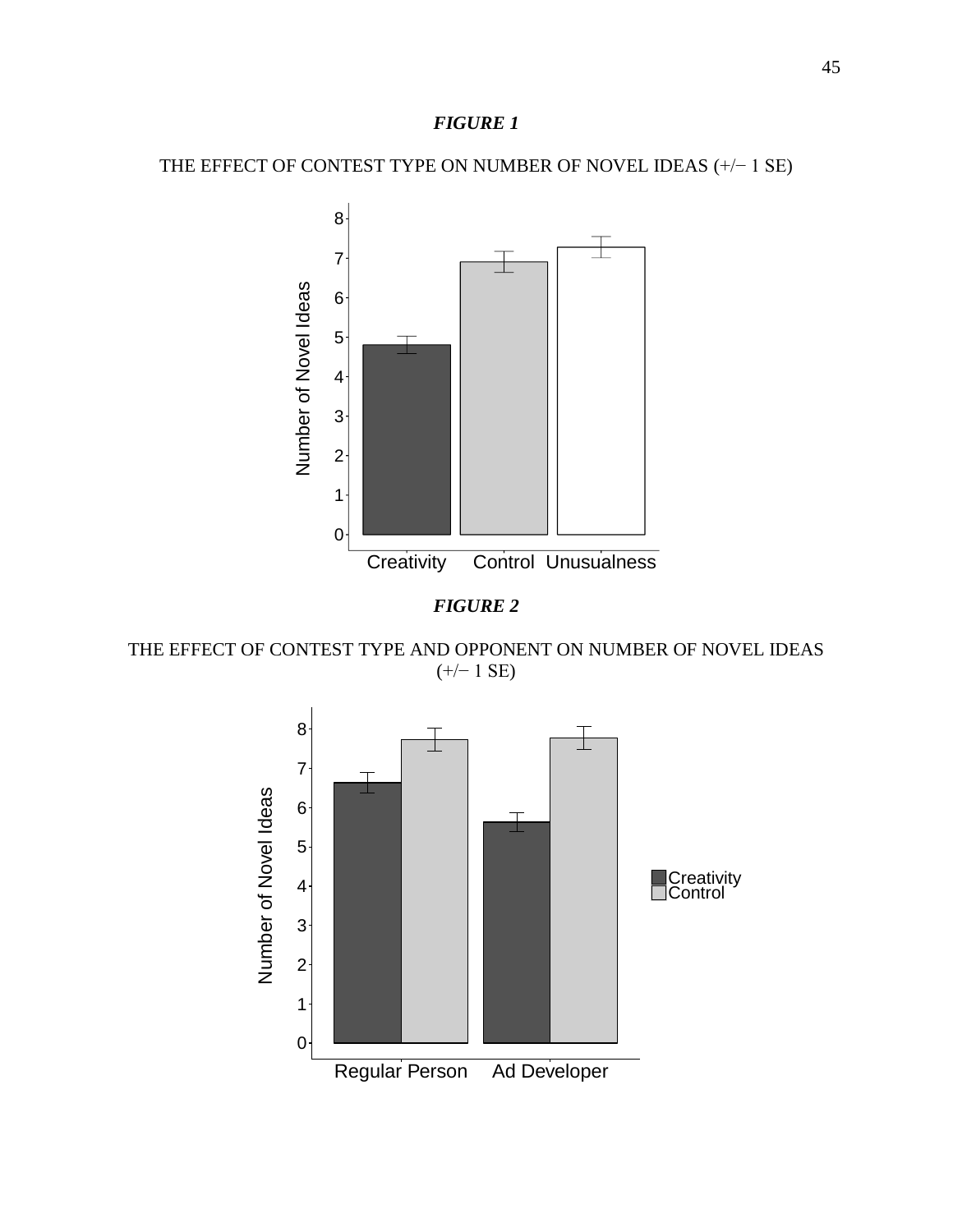







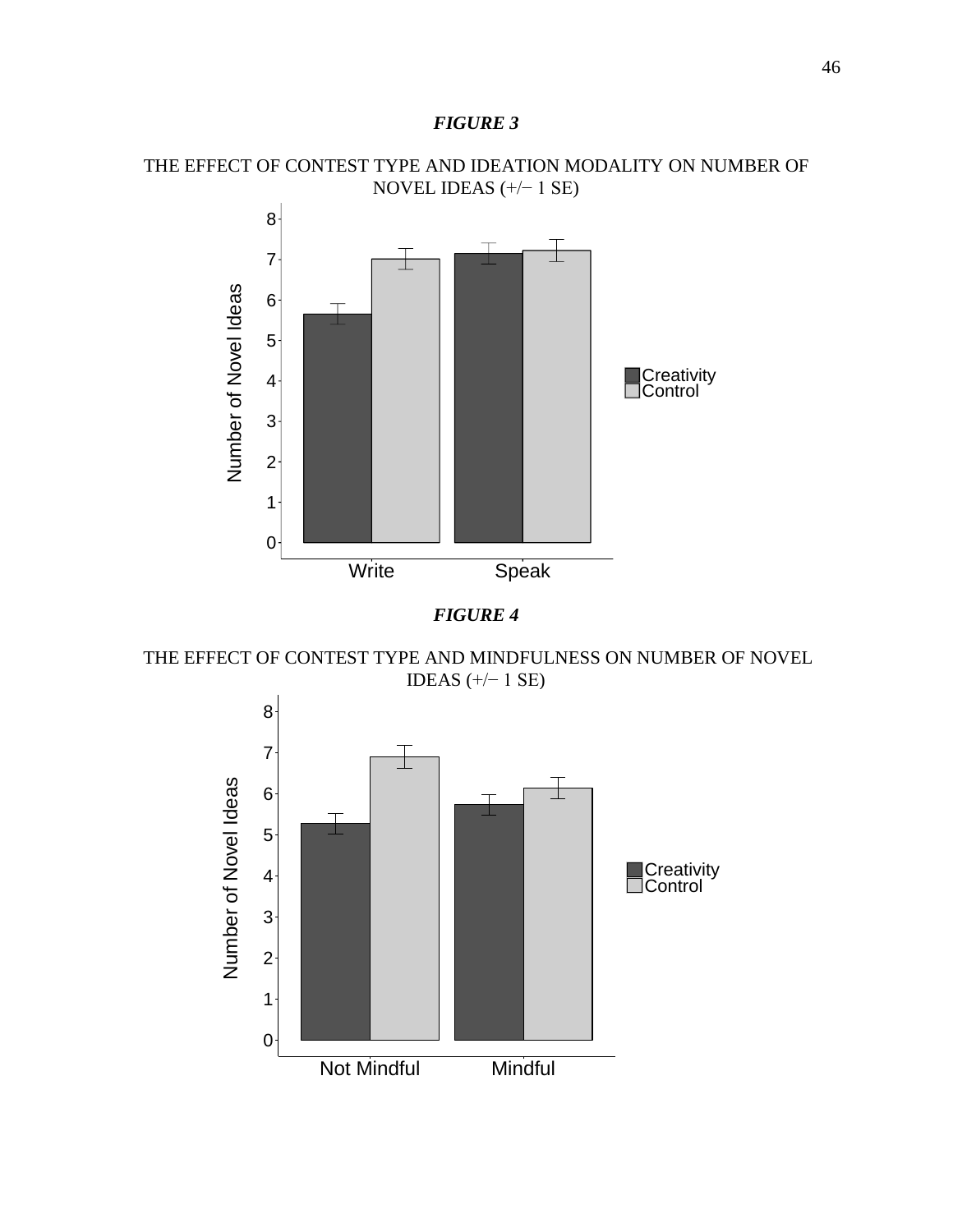

# SINGLE PAPER META-ANALYSIS



ROBUSTNESS CHECK—THRESHOLD ANAYSIS (95% CIs)

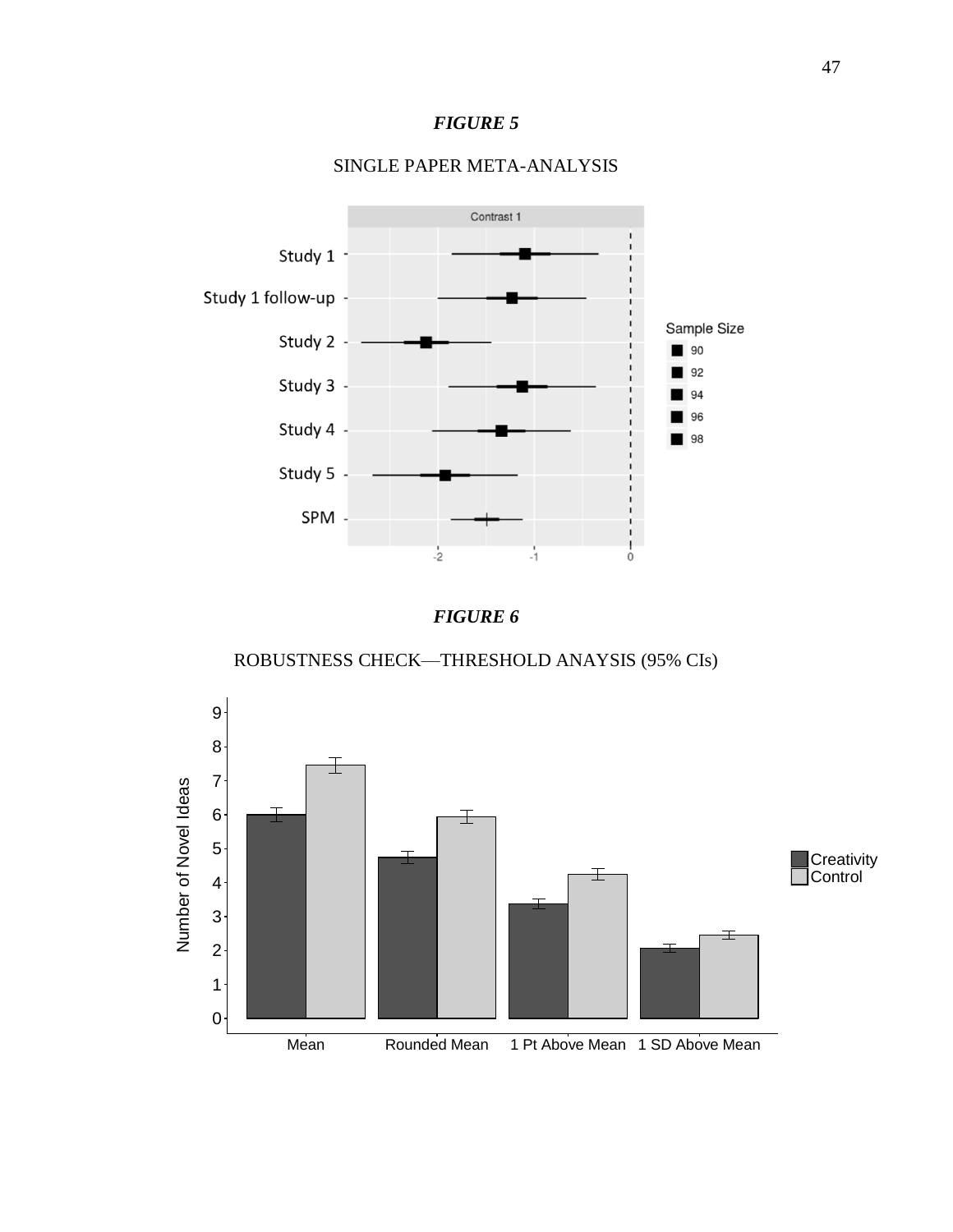

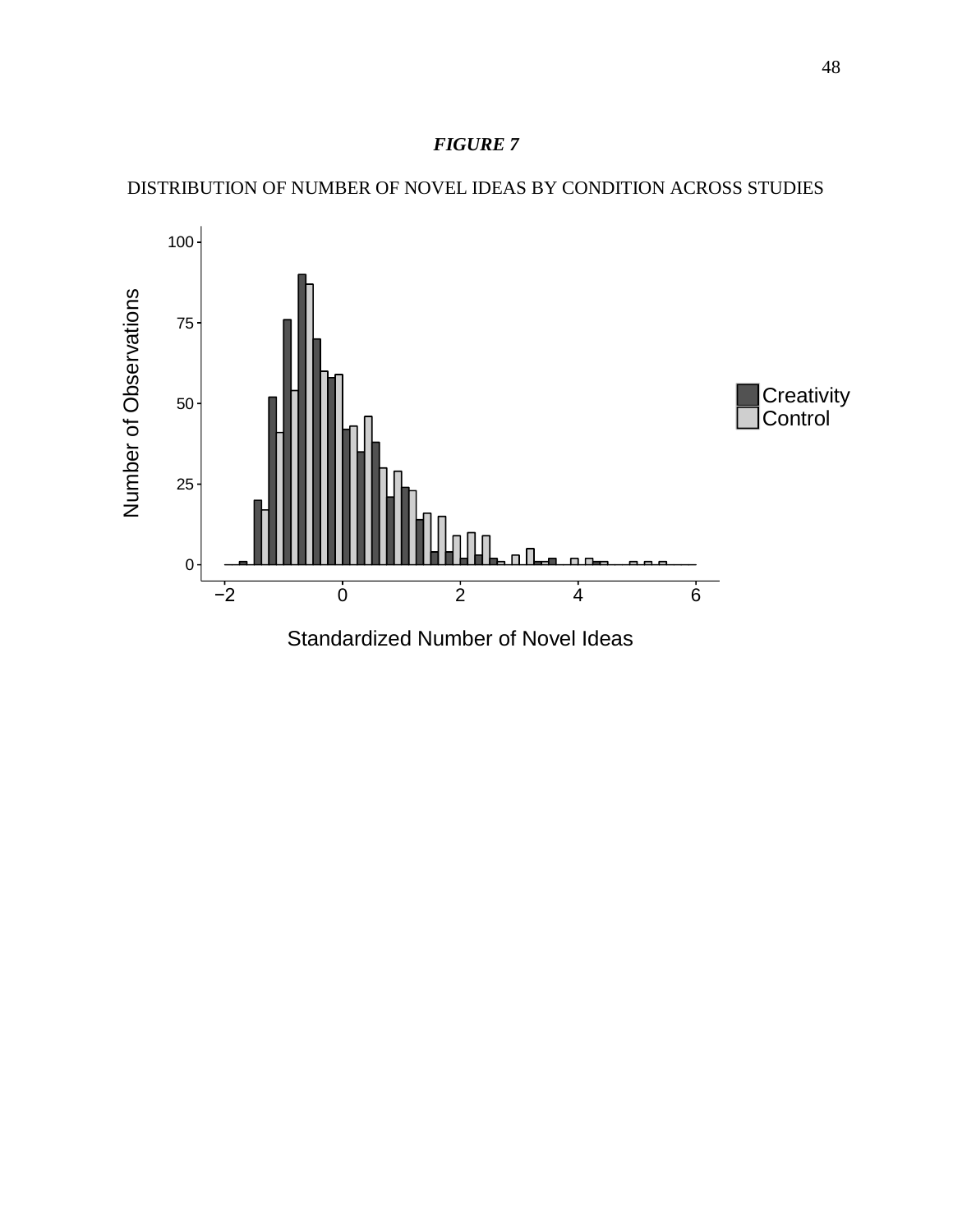## *APPENDIX A*

Idea generation contest in study 1 (and the follow-up to study 1)

You have entered an *idea contest* involving coming up with alternative uses for a frisbee!



## Idea generation contest in study 2

You have entered an idea contest involving coming up with names for a new mobile phone app!

This app enables users to find free or paid WiFi hotspots nearby using a search function that works online or offline. It can filter based on location, price, and availability (days and hours the hotspot is open).



Idea generation contest in study 3

You have entered an *idea contest* involving coming up with **names for a new mobile phone** app!

This App provides users with the current temperature, current air quality, the predicted weather trend by hour, and a 10-day forecast.

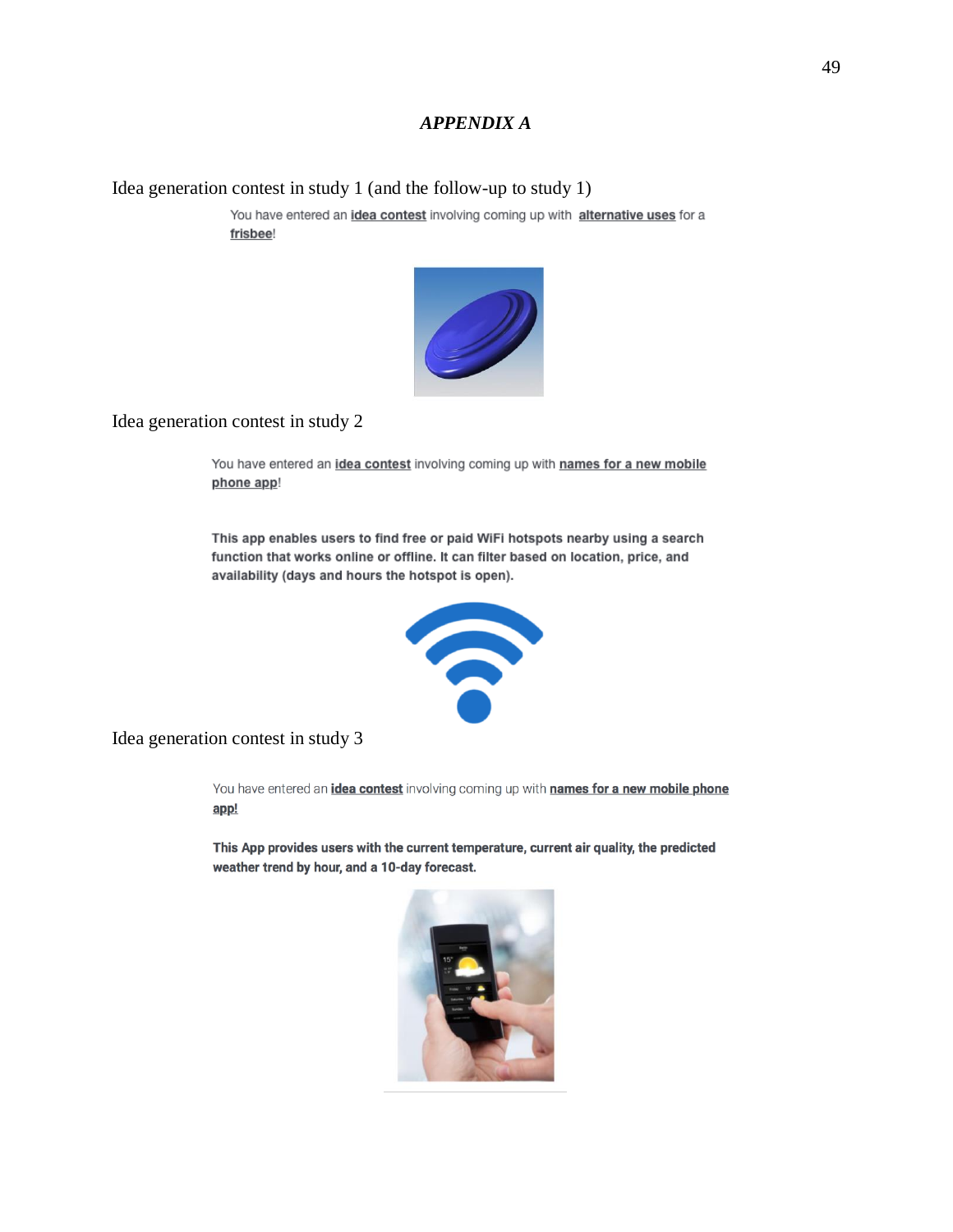Idea generation contest in study 4

You have entered an idea generation contest involving coming up with alternative uses for deodorant!



# Idea generation contest in study 5

Task<sub>2</sub>

For the second task, you will generate ideas for alternative uses for a binder clip!

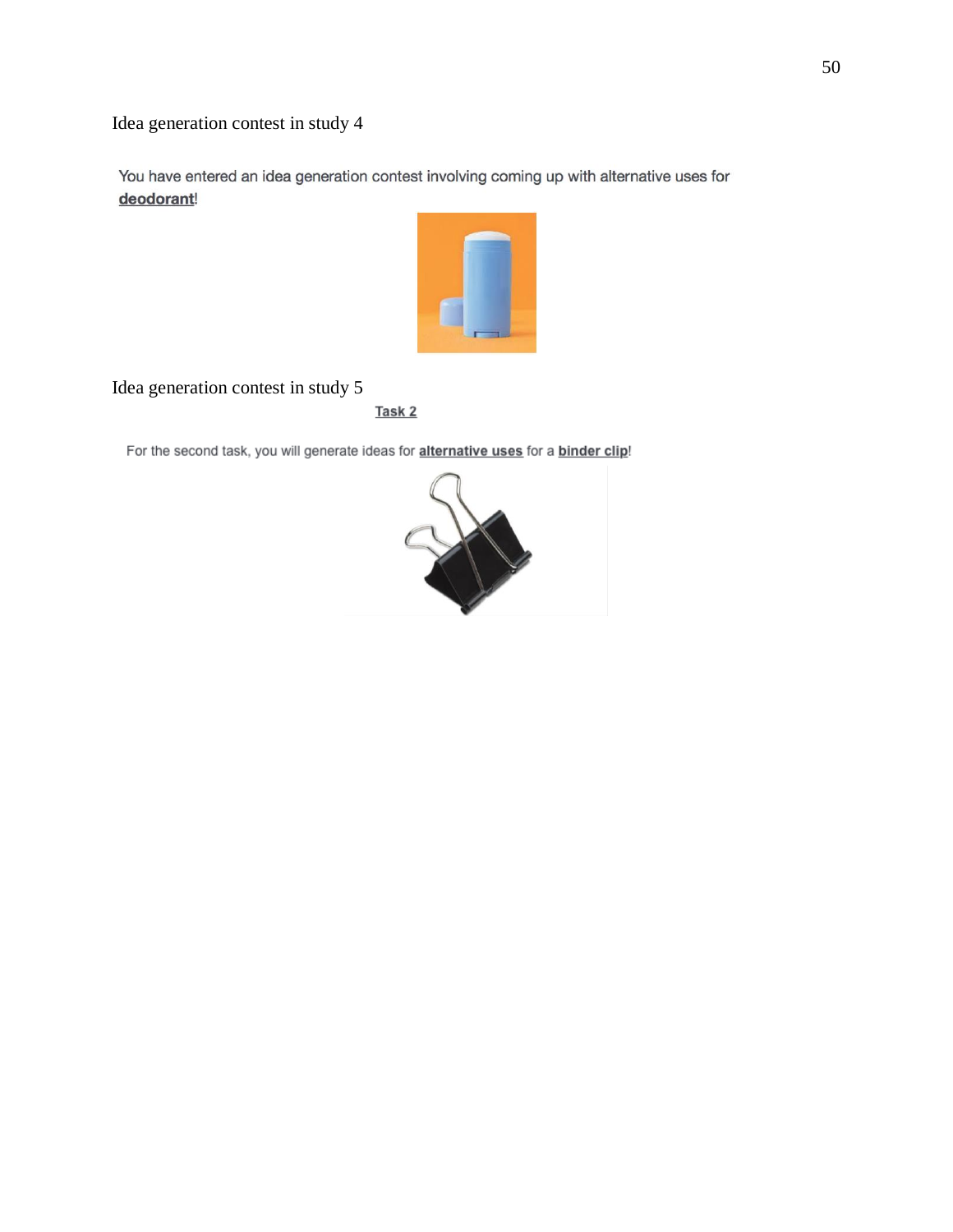### *WEB APPENDIX*

This Web Appendix includes: (A) the manager pilot studies mentioned in the introduction, (B) the pre-test for study 2,  $(C)$  the pre-test for study 3,  $(D)$  the results when using MTurk judges to code the ideas, as mentioned in the method section in study 1, (E) all exploratory items measured in each study, (F) an example audio file from a participant in the speaking condition for study 4, (G) the audio stimuli for study 5.

### *WEB APPENDIX A: MANAGER PILOT STUDY*

*Participants.* We recruited sales and marketing managers in two pilot studies using two different online pools. Eighty managers were recruited through Qualtrics and eighty-one managers were recruited through Sample Strategies (Pilot 1, Qualtrics:  $M_{\text{age}} = 36.95$ , SD<sub>age</sub> = 10.14; *M*years in position = 8.44, SDyears in position= 7.13; 52 women; Pilot 2, Sample Strategies: *M*age = 42.74,  $SD<sub>age</sub> = 9.96$ ;  $M<sub>years</sub>$  in position = 10.56,  $SD<sub>years</sub>$  in position = 6.26; 29 women). Across these two samples, these managers oversaw a median of 15 employees ( $M = 109.01$  employees, SD = 451.84), were predominantly based in organizations with an annual budget over \$1,000,000 (see figure 1), and spanned across 20 different industries (see figure 2 for breakdown). Additionally, 48% of managers worked for a company that had used idea generation contests to crowdsource ideas from consumers.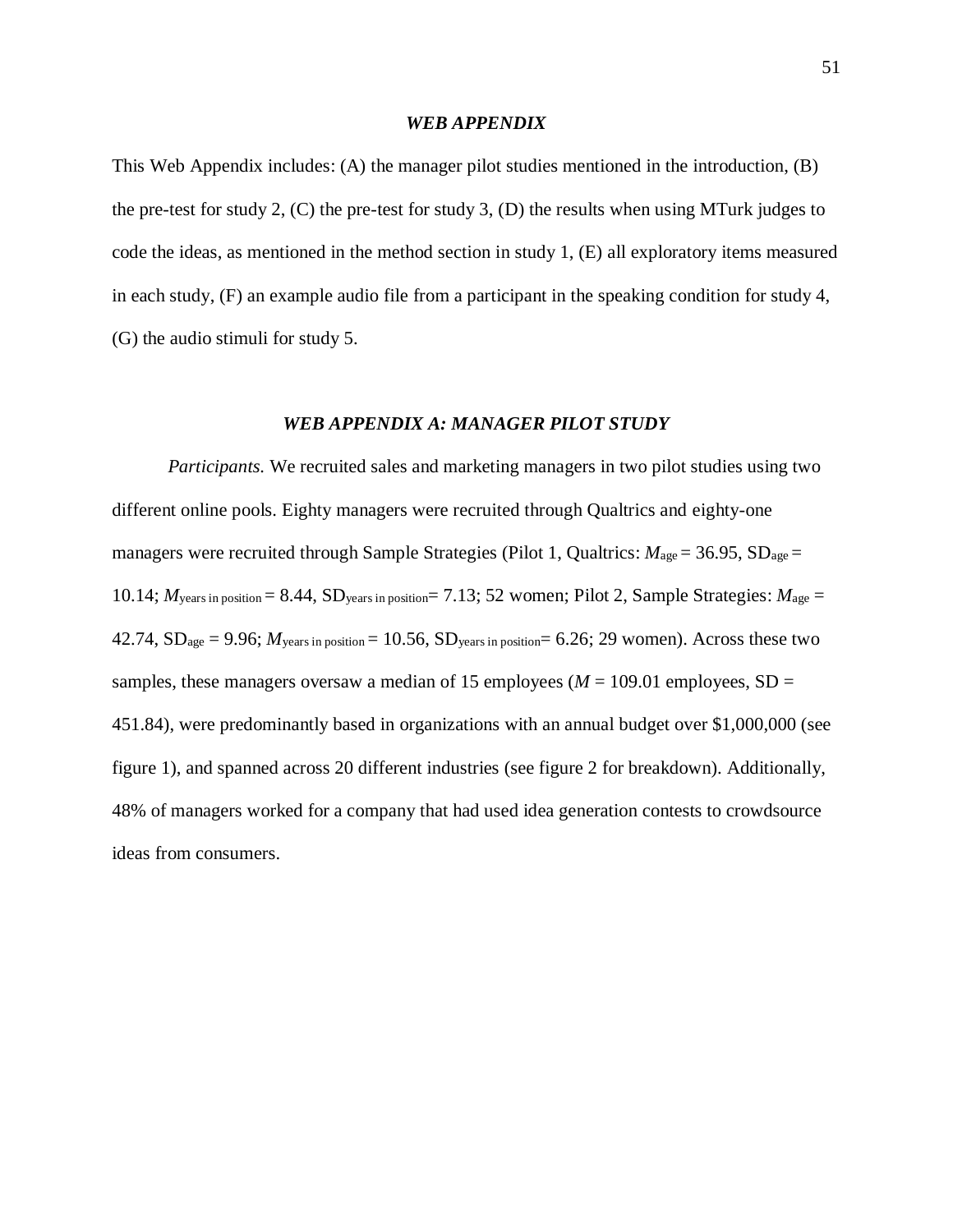

Figure 1: Distribution of Managers' Annual Operation Budget





*Procedure and Results*. Managers were asked to reflect on how they would host an idea generation contest to collect logo, naming, and/or product ideas from target consumers for their company/brand. Managers first indicated what their main objective would be when using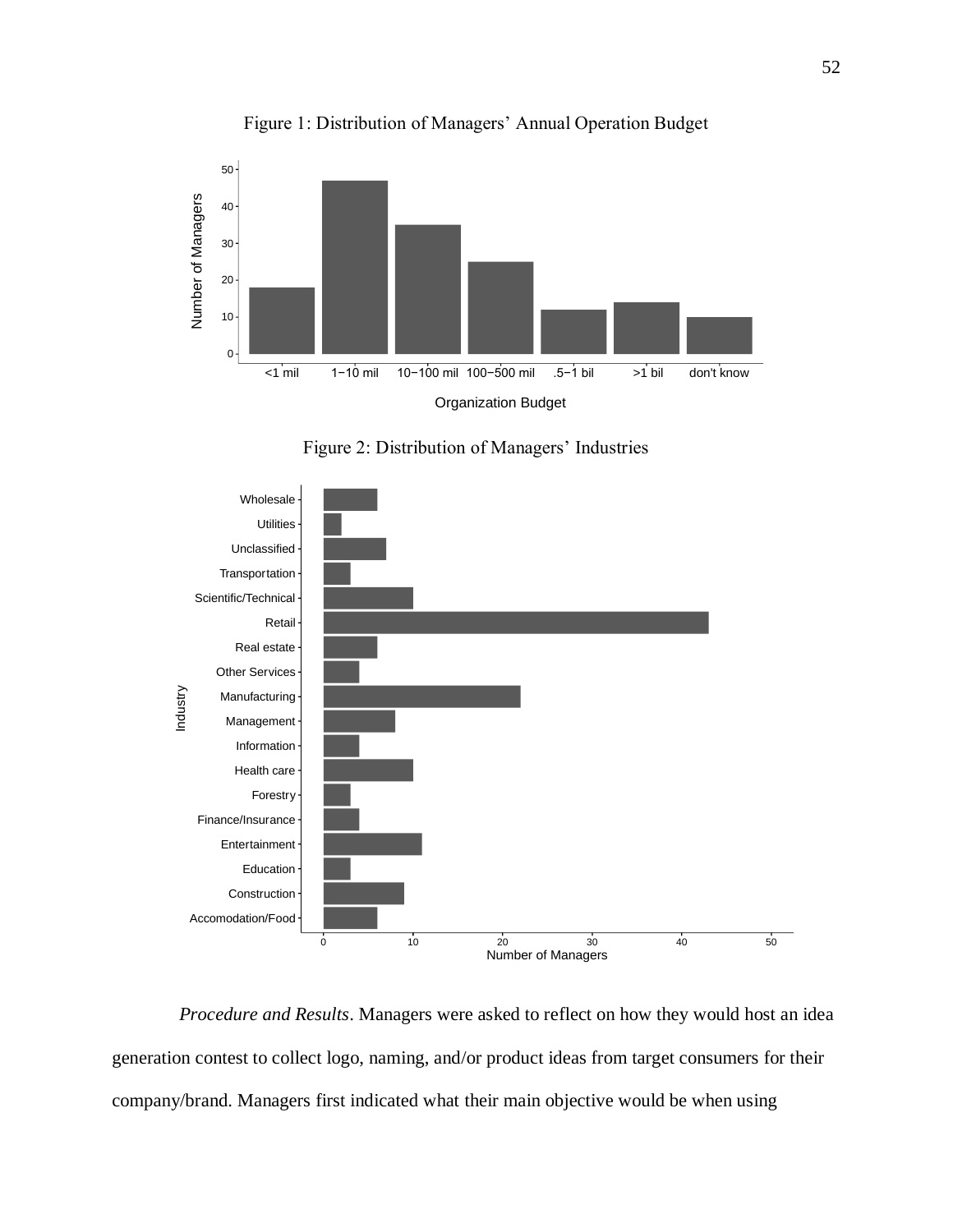crowdsourced idea generation contests. The most popular objective for consumer-based idea generation contests (selected by 49% and 56% of managers, respectively) was "to collect as many novel/high-potential ideas as possible from target consumers," compared to 34% and 33% of managers choosing "to collect a few novel/high-potential ideas," and 18% and 11% of managers choosing "to collect one winning/high-potential idea,"  $\chi^2(2) = 11.73$ ,  $p = .003$  and  $\chi^2(2) = 24.00, p < .001$ , respectively. Then, managers were asked to select an instruction they would use for the idea generation contest. The majority of managers (56% and 58%, respectively) indicated that they would explicitly request that contestants submit multiple creative ideas (e.g., "Please submit as many creative ideas as possible!"), compared to 29% and 33% requesting only one top idea from each contestant (e.g., "Please submit one (your most) creative idea!") and 15% and 10% requesting ideas without any mention of creativity (e.g., "Please submit as many ideas as possible!"),  $\chi^2(2) = 21.18$ ,  $p < .001$  and  $\chi^2(2) = 28.22$ ,  $p < .001$ , respectively.

### *WEB APPENDIX B: STUDY 2 PRE-TEST*

In a pretest, 100 online participants (Prolific Academic,  $M_{\text{age}} = 23.92$ ,  $SD_{\text{age}} = 7.13$ ; 44 women) rated the perceived standard for the creativity, control, and unusualness conditions by answering "What quality of ideas is expected from the contestants?" 1= *very poor quality* to 7 = *very high quality*, and "Does the contest set a high bar for the ideas contestants will have to generate to meet the goal?"  $1 = not$  at all to  $7 = very$  much  $(r = .86)$ . Participants perceived the creativity condition to set a higher standard ( $M = 5.47$ , SD = 1.39) than the unusualness ( $M =$ 4.35, SD = 1.71,  $b = 1.12$ ,  $t(198) = 5.92$ ,  $p < .0001$ ) and control ( $M = 3.02$ , SD = 2.04,  $b = 2.45$ ,  $t(198) = 12.91, p < .0001$ ) conditions. The unusualness condition also set a higher standard than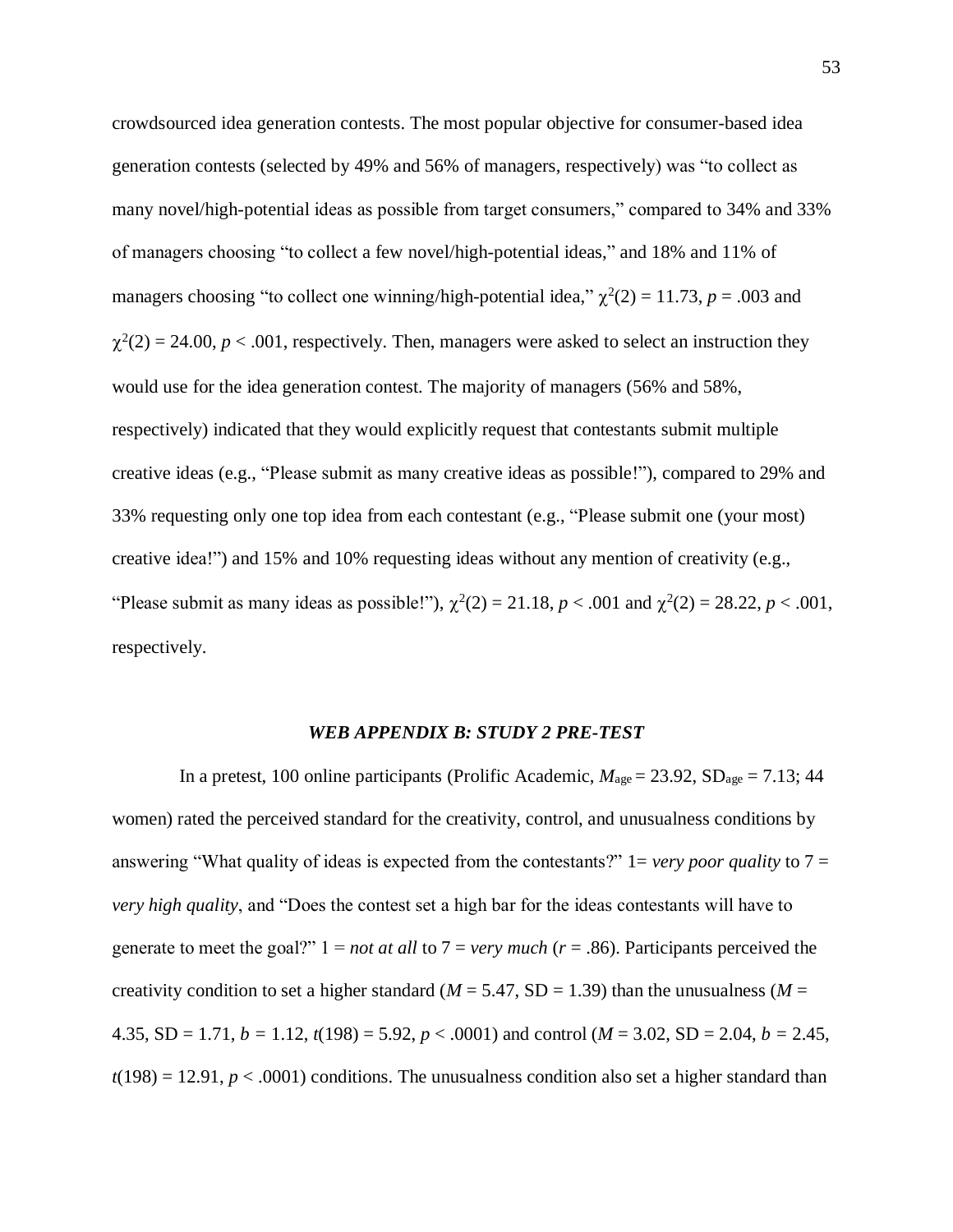the control ( $b = 1.33$ ,  $t(198) = 7.00$ ,  $p < .0001$ ), and thus represented a moderate standard.

### *WEB APPENDIX C: STUDY 3 PRE-TEST*

In a pretest, 395 online participants (Prolific Academic,  $M_{\text{age}} = 33.23$ , SD<sub>age</sub> = 10.98; 193 women) read a list of 30 ideas ostensibly generated by a contestant in the competition (ideas varied in novelty and repetitiveness, see below). Participants were asked to act as a judge and select the ideas that they believed would meet the bar for the contest. We used the same 2 (Opponent: Ad Developer vs. Regular Person)  $\times$  2 (Contest: Creativity vs. Control) betweensubjects design, such that participants served as a judge for one of these four contests. As expected, competing against an advertising developer raised the perceived standard for ideas in the creativity contest: judges selected fewer ideas as meeting the bar for the contest (i.e., fewer ideas were judged as being novel) when the opponent was an ad developer rather than a regular person (*M*<sub>ad developer</sub> = 7.55, SD = 2.74, *M*<sub>regular</sub> = 8.32, SD = 2.88,  $z = 1.93$ ,  $p = .054$ ). Importantly, in the control conditions, where novelty was not central to the contest (i.e., contestants' objective was to generate as many ideas as possible), the opponent manipulation (ad developer vs. regular person) did not influence the number of ideas selected as meeting the bar for the contest (*M*ad developer = 23.45, SD = 4.84, *M*regular = 23.41, SD = 4.84, *z* = −.063, *p* = .950). Hence, competing against an ad developer further heightened the perceived standard for ideas in the creativity conditions, but not in the control conditions.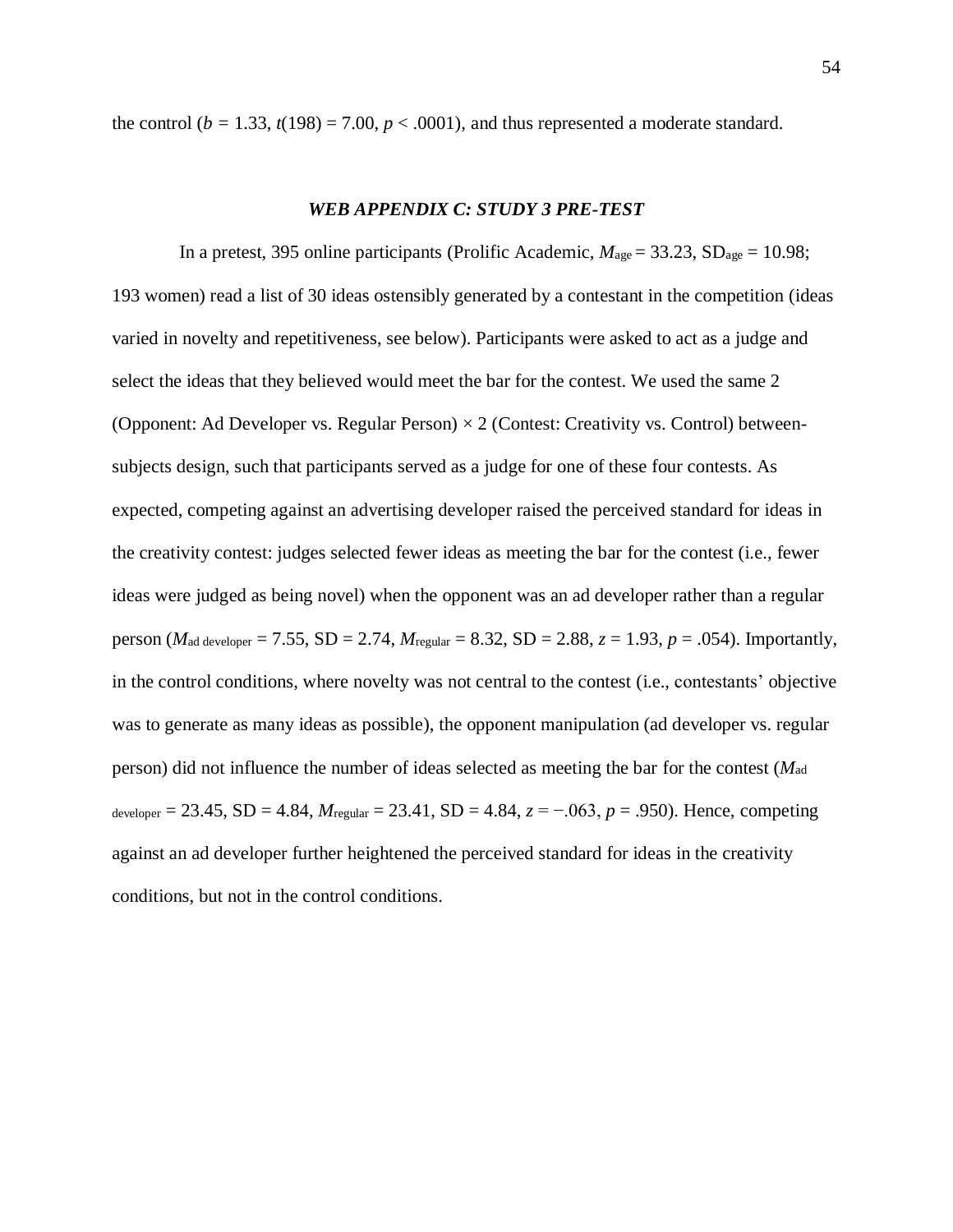### **The list of 30 ideas provided to participants**

| 10-perature                  | do we need an umbrella? |
|------------------------------|-------------------------|
| pocket zeus                  | is it cloudy?           |
| weather or not to go outside | easycast                |
| forefast                     | hot and cold            |
| forseecast                   | is it beautiful?        |
| app-mosphere                 | mycast                  |
| backyard                     | myclimate               |
| blimpey                      | storm watch             |
| atmoawar                     | weatheradvisor          |
| barometer                    | <b>Weather Advisor</b>  |
| climate                      | what's it like outside. |
| cliMATE                      | worldweather            |
| cloud trend                  | 24 hours 10 days        |
| cloud trender                | 10 day now              |
| do I need an umbrella?       | weather forecaster      |

### *WEB APPENDIX D: MTURK JUDGES*

To further enhance the robustness of our results, in addition to using two undergraduate judges to code ideas, we also analyzed the results using MTurker-coded ideas.

*Coding Procedure.* Across all studies, to prepare the ideas for coding, we removed all duplicated ideas, randomized the ideas, and then split the ideas up into four different files (to reduce the workload of each coder). To recruit judges, we had MTurkers participate in a basic "consumer survey" with attention check items interspersed within the survey questions. MTurkers who passed the attention checks were notified that they had the opportunity to code some ideas. Of the MTurkers that accepted the opportunity, we assigned 12 MTurkers to each of the four files, amounting to 48 total MTurk judges recruited to code the data for each study. This was based on the assumption that around two judges for each file would be dropped due to poor coding quality. MTurkers were instructed to code each idea in their file on three dimensions: how innovative, novel, and original the idea is on 7-point scales (Mehta and Zhu 2016).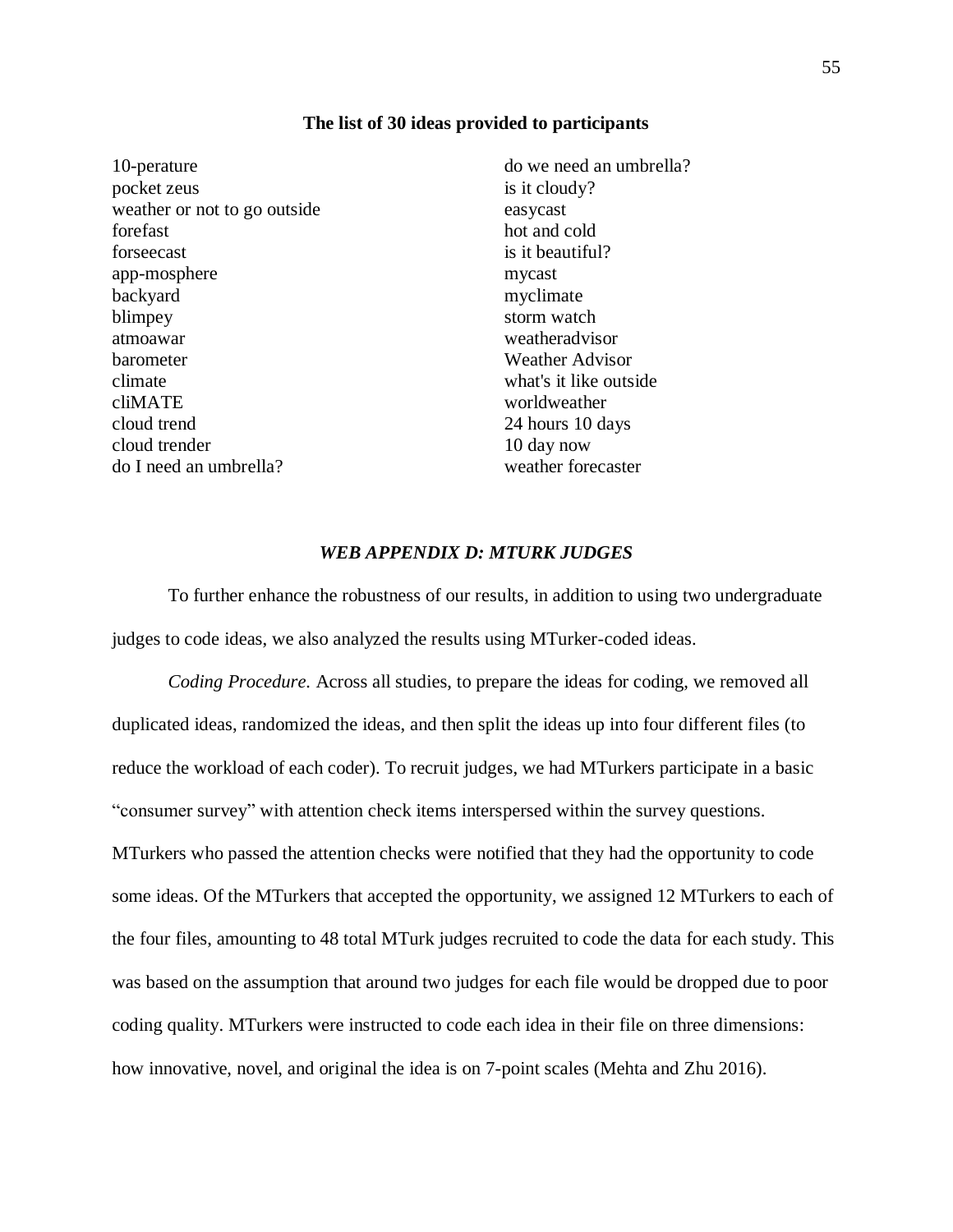Once the results were collected, we assessed the quality of each judge's work using preregistered quality guidelines to determine whether an MTurk judge's code would be included in our analysis (https://osf.io/c29tq/?view\_only=1a857269037344f38e540b1218521dd9). When the number of high-quality judges dropped below five per file, we recruited additional judges.

We averaged the three items (innovativeness, novelty, and originality) to form a composite novelty score for each idea for each judge (interitem  $\alpha$ 's > .95). Then, we combined the codes from the four files and calculated the interrater reliability. Across all studies, MTurk judges demonstrated satisfactory agreeability (all  $\alpha$ 's  $>$  .75) based on the intraclass correlation criteria delineated by Cicchetti and Sparrow (1981). For final analysis, scores of all judges were averaged, forming a single novelty score for each idea.

As reported in the main text, for each study, we computed the key measure of novel idea count by summing the number of ideas each contestant generated that surpassed the threshold of average novelty of the contest (i.e., the grand mean of the whole contest across all conditions in each study). To enhance the robustness of our dependent measure, we also conducted the same analyses at a variety of stricter thresholds (e.g., ideas that scored one point above the average novelty score of the contest, ideas that scored one standard deviation above the average novelty score of the contest).

*Results.* Replicating the results found when using undergraduate judges, the analyses of data coded by 35+ online MTurk judges revealed that contestants in the creativity condition generated significantly fewer novel ideas compared to the control condition. Specifically, a single paper meta-analysis (SPM; McShane and Böckenholt 2017) estimated that soliciting creative ideas resulted in 1.54 fewer novel ideas generated per contestant (95% CI: [−1.03, −2.04]), which amounted to a 22% decrease in productivity relative to the control (see figure 3).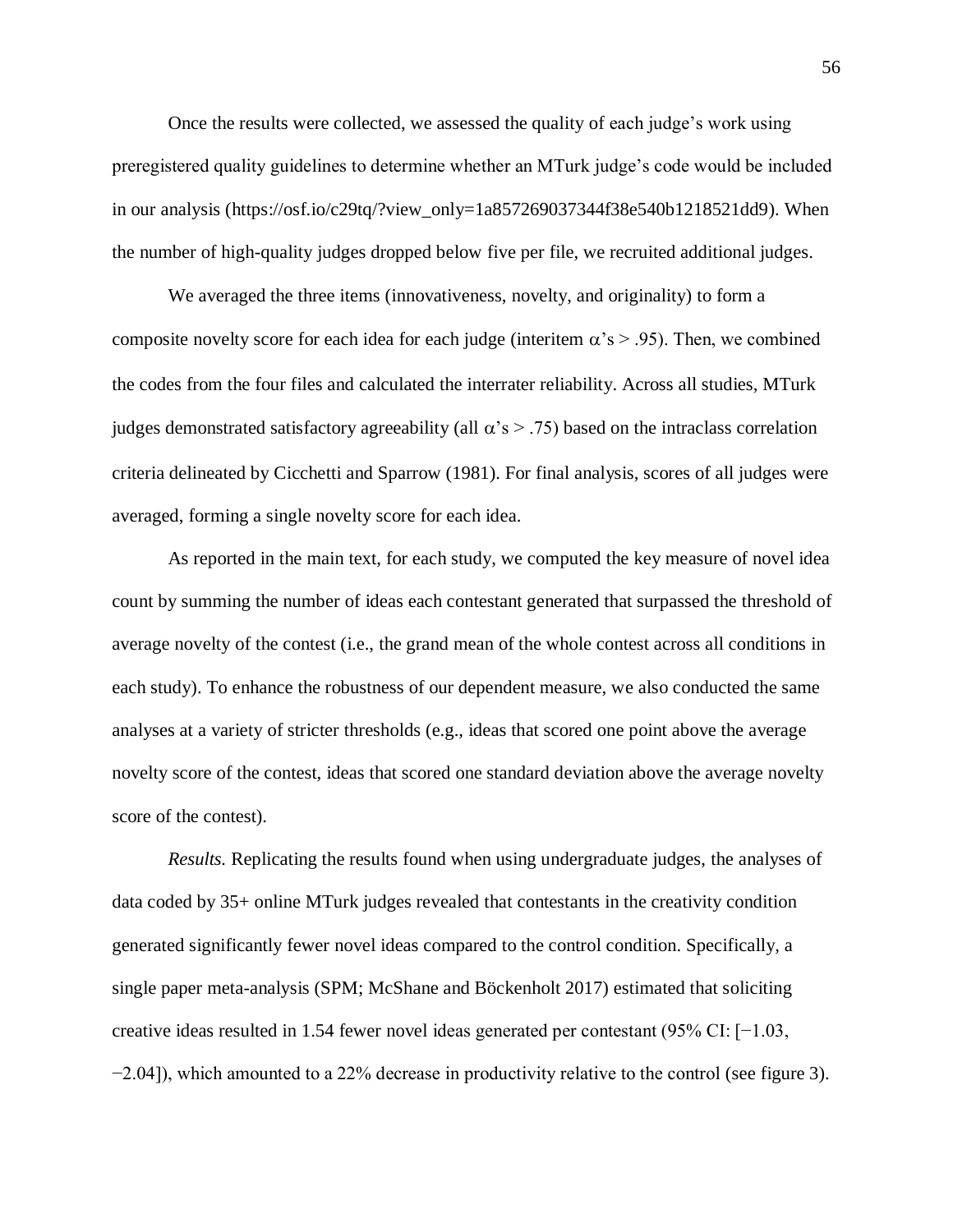

Figure 3: Single Paper Meta-Analysis using MTurk Judges

Moreover, the paradoxical effect of soliciting creative ideas was again robust to a variety of cut-off points: ideas that scored above the rounded grand novelty mean across all conditions (e.g., if the mean was 3.7, scoring above 4), ideas that scored one point above the grand mean, and ideas that scored over one standard deviation above the grand mean. Across these different thresholds, soliciting creative ideas resulted in significantly fewer novel ideas than those in the control (see figure 4).

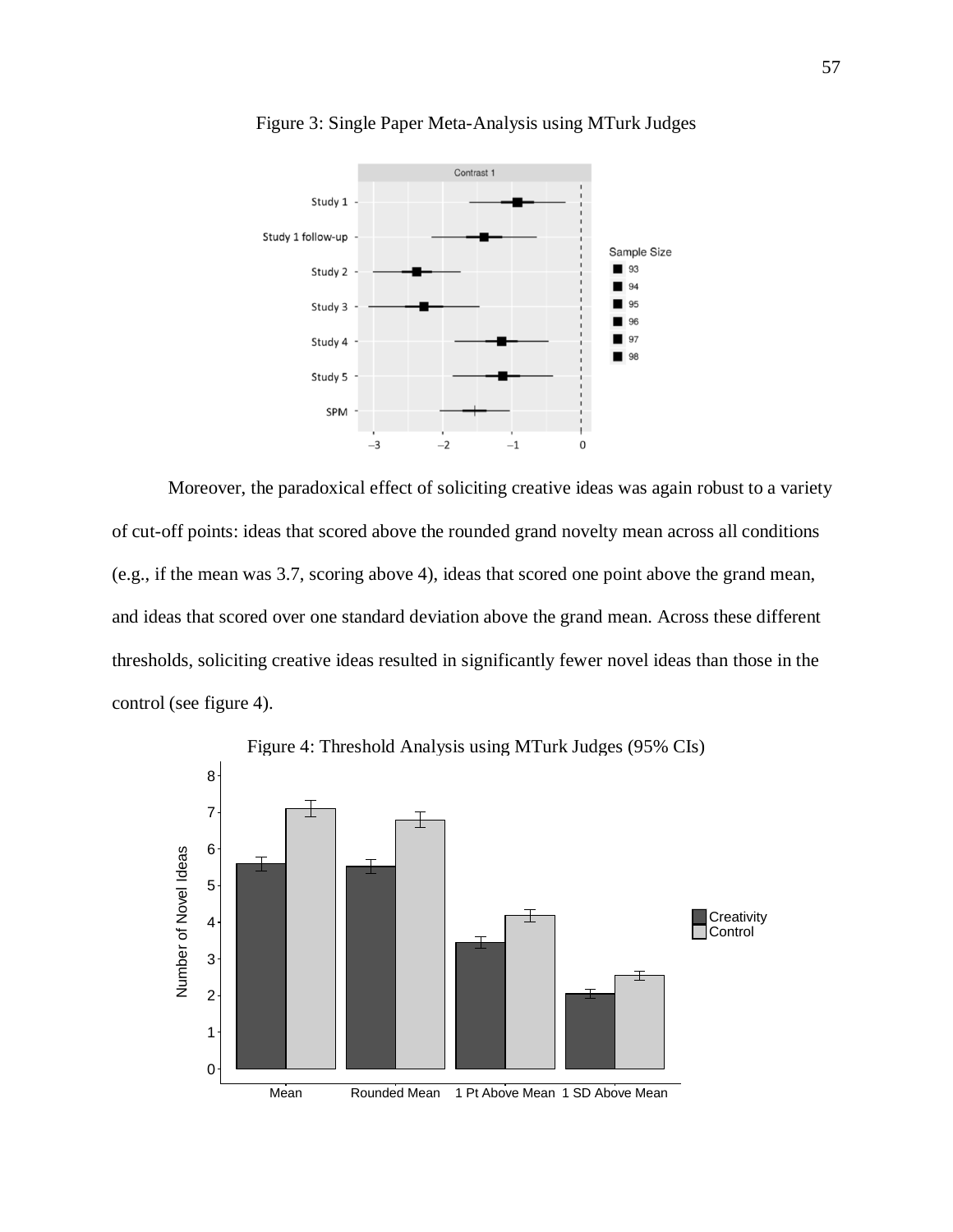Lastly, we again found that the effect of the creativity condition remained significant when removing outliers, such as contestants who scored one standard deviation (or more) above the average number of novel ideas generated in each contest (which turned out to be the top 11% of contestants), providing evidence that the observed effect was not due to extreme outliers (*b =*  $-0.06$ ,  $z = 2.02$ ,  $p = 0.042$ ).

Thus, our results are robust to different sets of judges. Across both MTurk and undergraduate judges, we observe a significant paradoxical effect of soliciting creative ideas.

### *WEB APPENDIX E: EXPLORATORY MEASURES*

## Study 1

## *Motivation*

1. How motivated were you to win this contest?

### Study 2

### *Enjoyment*

1. How much did you enjoy generating ideas in this task?

## *Motivation*

1. Throughout idea generation, how motivated were you to win the competition?

### Study 3

## *Post-Contest Impression*

- 1. Do you feel that the criteria for receiving the raffle ticket was clear?
- 2. How close do you think you were to reaching the goal of the contest?
- 3. What quality of ideas did you think was expected from you?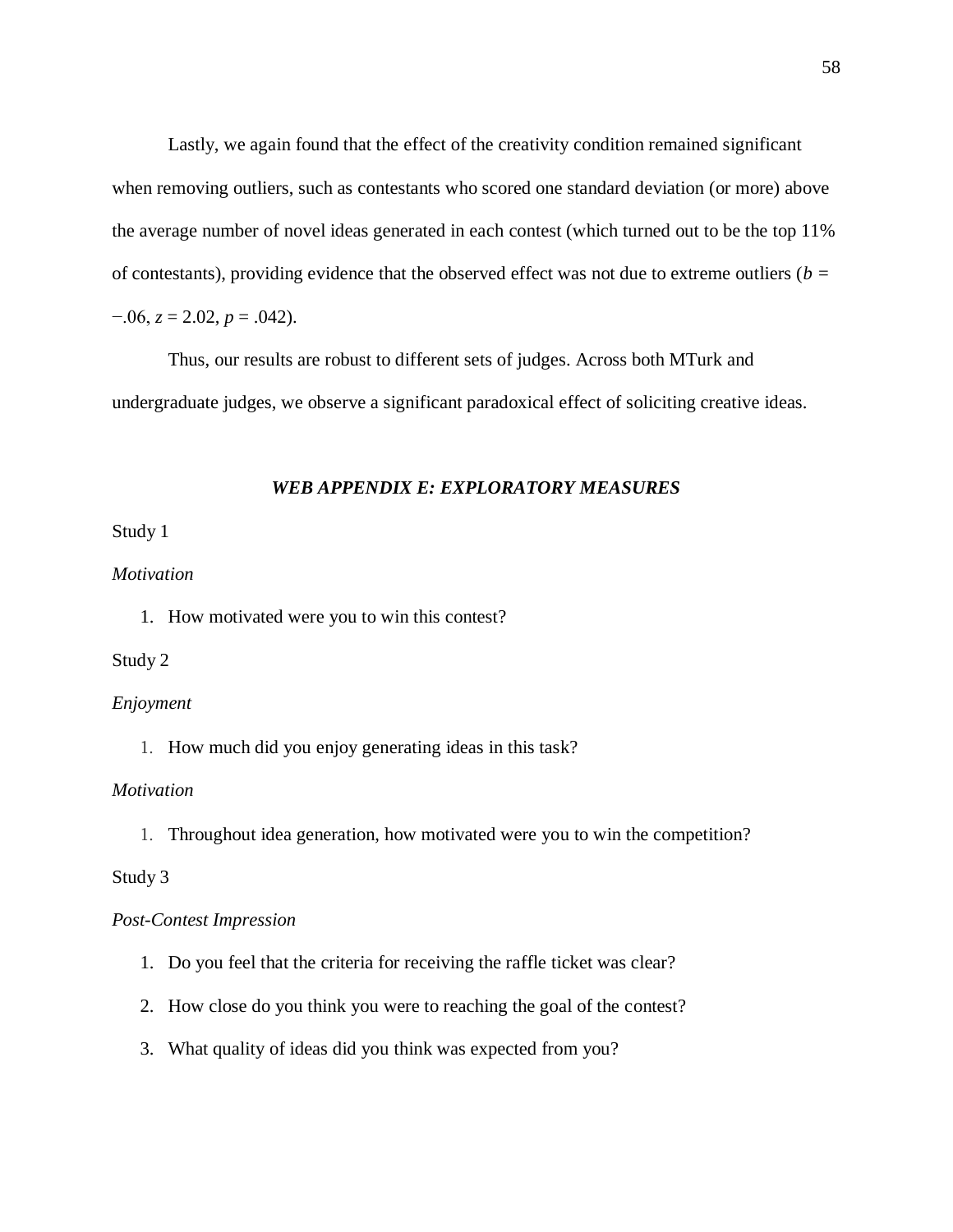- 4. Do you feel that the contest set a clear standard for the ideas you had to generate (to meet the goal)?
- 5. Do you feel that the contest set a high bar for the ideas you had to generate (to meet the goal)?

## *Monitoring Self-Report*

- 1. How closely were you monitoring the quality of ideas that you had already generated?
- 2. How closely were you monitoring the quality of ideas as you were generating them?
- 3. How closely were you monitoring your performance during the contest?
- 4. As you were coming up with ideas, how often would you go back to re-evaluate the ideas you had generated so far?

### *Focus Self-Report*

- 1. I found myself working hard to concentrate on thoughts that were relevant to the goal of the contest.
- 2. I found myself working hard to suppress thoughts that interfered with the goal of the contest.
- 3. I tried hard to control my thoughts from wandering away from the goal at hand.
- 4. I did not mind if my thoughts sometimes went off track from the goal of the contest.

## *Pressure/Anxiety*

- 1. How much pressure did you feel to do well in this contest?
- 2. Do you think the pressure you felt during the contest harmed or helped your performance?
- 3. How anxious did you feel about your performance throughout the contest?
- 4. Do you think the anxiety you felt during the contest harmed or helped your performance?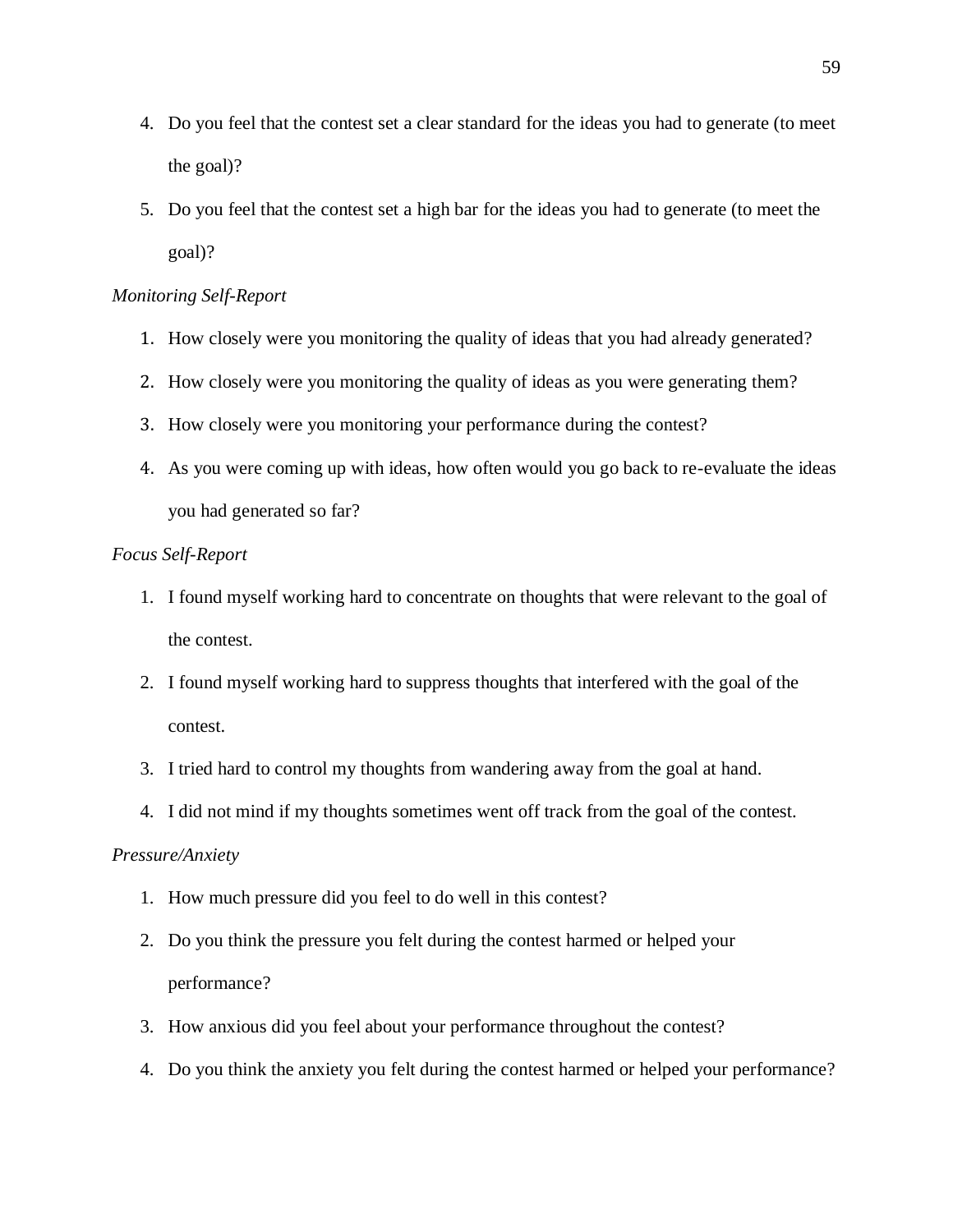## *Post-Contest Opponent Impression*

- 1. How creative do you think this person is?
- 2. How good at idea generation do you think this person is?
- 3. As you were coming up with ideas, how often did you think about how your ideas will compare to this person's ideas?

## Study 4

## *Reporting Bias*

- 1. It is possible that, during the competition, you didn't speak out loud [write down] some ideas that you generated because you thought they wouldn't earn you a raffle ticket/meet the goal of the competition. How often did that happen?
- 2. Please list any ideas you remember having but not writing down [speaking out loud] during the competition.

## *Familiarity and Expertise*

- 1. How familiar are you with deodorant?
- 2. How often do you use deodorant?
- 3. How familiar are you with brainstorming/idea generation?
- 4. How often do you participate in idea generation contests on mturk or elsewhere?

## *Dispositional Creativity*

- 1. I'm the type of person who thinks outside the box.
- 2. I think about things in unconventional ways.
- 3. I have difficulty generating new ideas. (R)
- 4. I'm the type of person who sees alternative approaches to problems.

## Study 5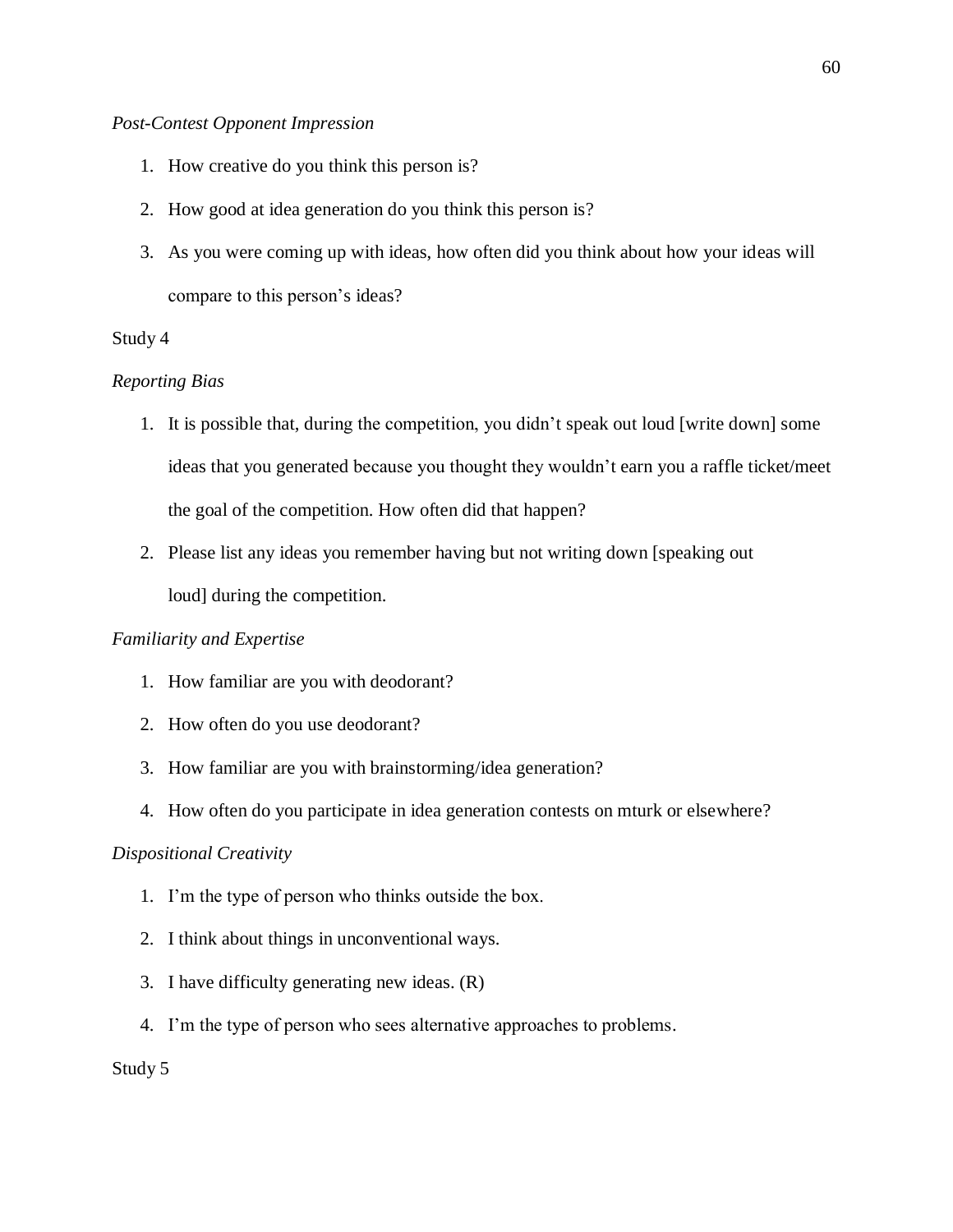## *Self-Reflection on Idea Generation Process*

- 1. While generating ideas, my mind at times wandered off and was distracted.
- 2. While generating ideas, I was only focused on the task, nothing else.
- 3. When I was generating ideas, part of my mind was occupied with other topics, such as what I would be doing later, or things I'd rather be doing.
- 4. When I was generating ideas, I got completely absorbed in what I was doing, so that all my attention was focused on it.
- 5. When I was generating ideas, at times I didn't pay attention to what I was doing because I was daydreaming, worrying, or otherwise distracted.
- 6. When I was generating ideas, I got totally wrapped up in the task and didn't think about anything else.

### *Audio Recording*

- 1. How boring was it listening to the audio recording?
- 2. How effortful was it to listen to the audio recording?
- 3. How much did you enjoy listening to the audio recording?
- 4. How much did you concentrate while listening to the audio recording?
- 5. How much did your mind wander while listening to the audio recording?

## *Motivation*

1. Throughout idea generation (task 2), how motivated were you to win the raffle ticket?

### *Enjoyment*

1. How much did you enjoy generating ideas during task 2?